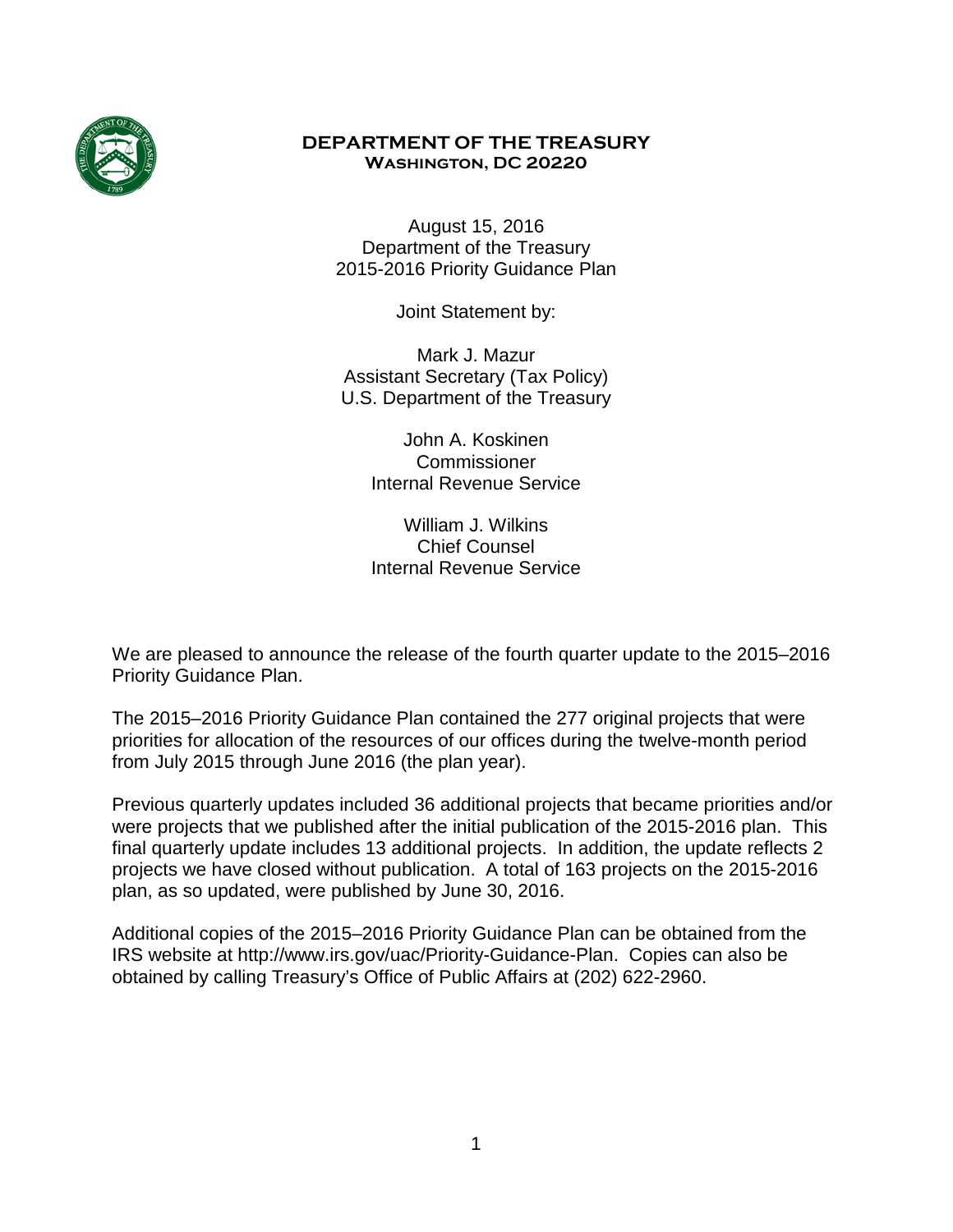#### **OFFICE OF TAX POLICY AND INTERNAL REVENUE SERVICE**

# **2015-2016 PRIORITY GUIDANCE PLAN**

# **Updated as of June 30, 2016**

### **CONSOLIDATED RETURNS**

- 1. Final regulations regarding the application of §172(h) to a consolidated group. Proposed regulations were published on September 17, 2012.
- 2. Final regulations under §1.1502-11(b) relating to circular stock basis adjustments. Proposed regulations were issued on June 11, 2015.
- 3. Regulations under §1.1502-36 and related provisions regarding losses on subsidiary stock.
- 4. Final regulations under §1.1502-76 relating to when a member joins or leaves a consolidated group. Proposed regulations were issued on March 6, 2015.
- 5. Final regulations under §1.1502-91 regarding the redetermination of consolidated net unrealized built-in gain and loss. Proposed regulations were published on October 24, 2011.

#### **CORPORATIONS AND THEIR SHAREHOLDERS**

- 1. Regulations under §§301, 302, and 358 regarding the recovery and allocation of basis in redemptions, organizations, and reorganizations. Proposed regulations were published on January 20, 2009.
- 2. Regulations under §336(e) to revise the treatment of certain stock dispositions as asset sales.
- 3. Regulations under §§351(e) and 362(a)(2)(F) regarding investment company issues.
- 4. Guidance regarding when a transfer by a person to a corporation and a transfer by that corporation to that person, ostensibly in two separate transactions, should be respected as two separate transactions for Federal income tax purposes.
- 5. Guidance regarding whether a corporation is a controlled corporation within the meaning of §355 if, in anticipation of the distribution of its stock, the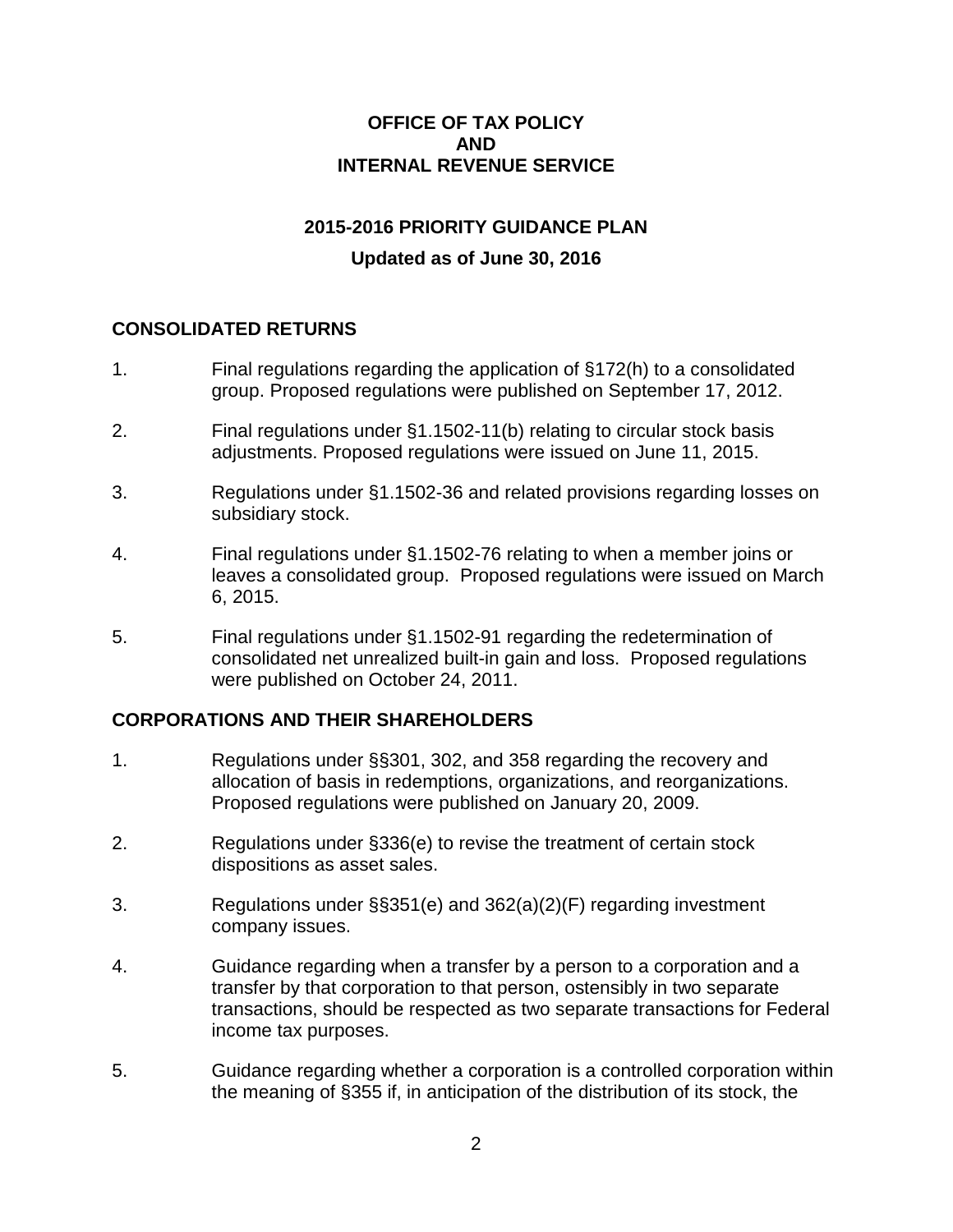distributing corporation acquires or retains putative control of the controlled corporation through the use of classes of shares having different voting powers.

- 6. Guidance regarding the application of §§355 and 361 to a distributing corporation's use of its controlled corporation's stock or securities to retire its putative debt issued in anticipation of the distribution of the stock of the controlled corporation.
- 7. Regulations relating to the active trade or business requirement under §355(b). Proposed regulations were published on May 7, 2008.
- 8. Guidance relating to the requirements under §355, including the active trade or business and business purpose requirements and the prohibition on device for the distribution of earnings and profits.
	- PUBLISHED 10/05/15 in IRB 2015-40 as NOT. 2015-59 (RELEASED 09/14/15).
	- PUBLISHED 10/05/15 in IRB 2015-40 as REV. PROC. 2015-43 (RELEASED 09/14/15).
- 9. Final regulations regarding predecessors and successors under §355(e). Proposed regulations were published on November 22, 2004.
- 10. Final regulations under §362(e)(1) regarding the importation of losses. Proposed regulations were published September 9, 2013.
	- PUBLISHED 03/28/16 in FR as TD 9759.
- 11. Final regulations under §368(a)(1)(F). Proposed regulations were published on August 12, 2004.
	- PUBLISHED 09/21/15 in FR as TD 9739 (FINAL and removal of TEMP).
- 12. Guidance under § 382(h)(6) regarding the treatment of built-in items.
- 13. Final regulations regarding the scope and application of §597. Proposed regulations were issued on May 20, 2015.

# **ADDITIONAL PROJECTS:**

- 14. Guidance under §337(d) regarding certain transfers of C Corporation property to passthrough entities.
	- PUBLISHED 06/08/16 in FR as TD 9770 (TEMP) and REG-126452- 15 (NPRM).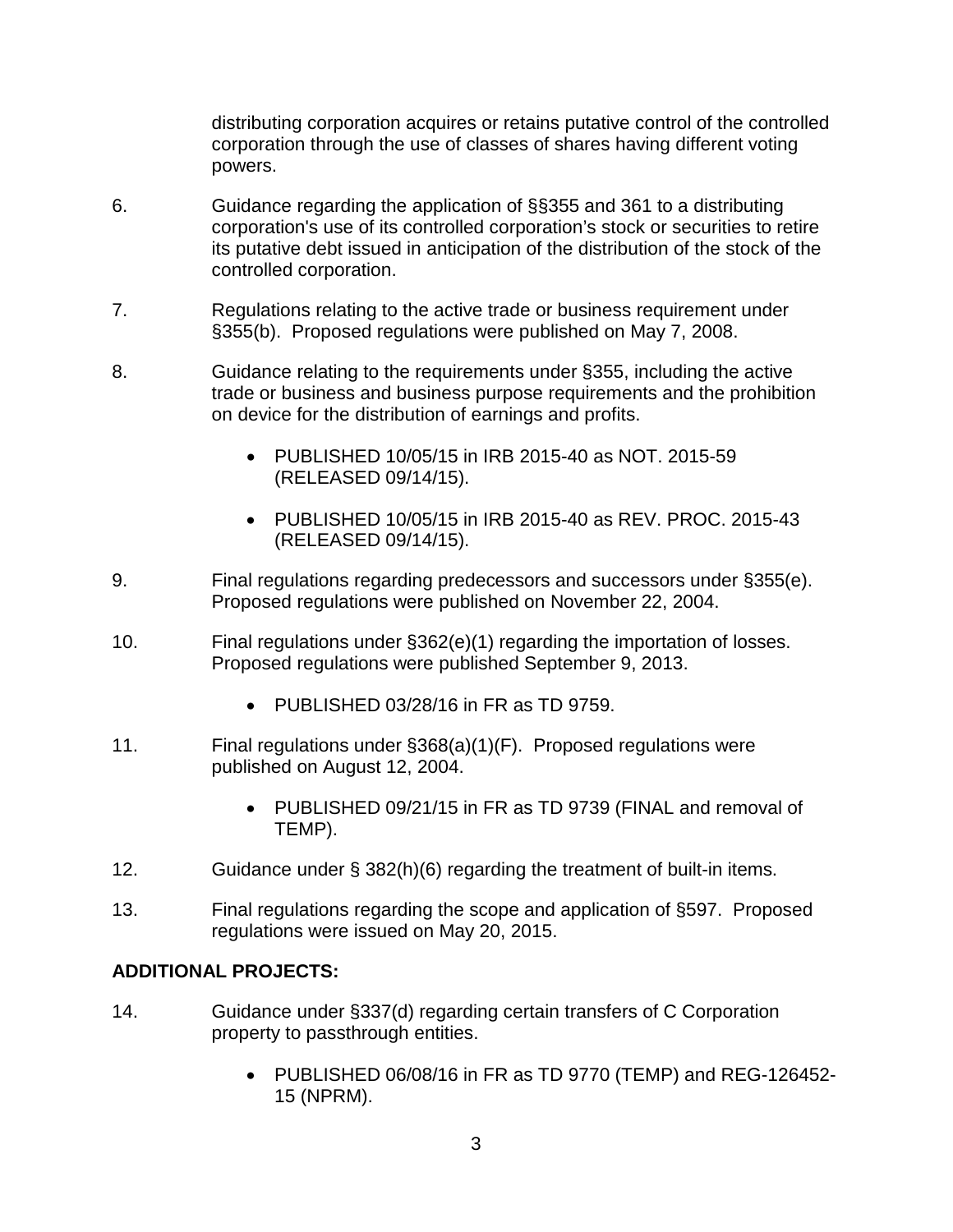- 15. Regulations under §385 regarding treatment of certain interests in corporations as stock.
	- PUBLISHED 04/08/16 in FR as REG-108060-15 (NPRM).

#### **EMPLOYEE BENEFITS**

#### **A. Retirement Benefits**

- 1. Regulations updating the rules applicable to ESOPs.
- 2. Notice relating to the recovery of basis under phased retirement program.
	- PUBLISHED 06/27/16 in IRB 2016-26 as NOT. 2016-39 (RELEASED 06/10/16).
- 3. Regulations on exceptions to additional tax under §72(t) on early distributions from retirement plans and IRAs.
- 4. Regulations on the application of the normal retirement age regulations under §401(a) to governmental plans. Requests for comments were published in Notice 2012-29 on April 30, 2012, and in Notice 2007-69 on August 27, 2007.
	- PUBLISHED 01/27/16 in FR as REG-147310-12 (NPRM).
- 5. Regulations and related guidance on closed defined benefit plans and related matters.
	- PUBLISHED 01/29/16 in FR as REG-125761-14 (NPRM).
	- PUBLISHED 05/02/16 in IRB 2016-18 as ANN. 2016-16 (RELEASED 04/14/16).
- 6. Guidance regarding revisions to the determination letter process.
	- PUBLISHED 08/10/15 in IRB 2015-32 as ANN. 2015-19 (RELEASED 07/21/15).
	- PUBLISHED 01/19/16 in IRB 2016-3 as NOT. 2016-3 (RELEASED 01/04/16).
	- PUBLISHED 07/18/16 in IRB 2016-29 as REV. PROC. 2016-37 (RELEASED 06/29/16).
- 7. Notice under §401(a)(9) on the use of lump sum payments to replace lifetime income being received by retirees under defined benefit pension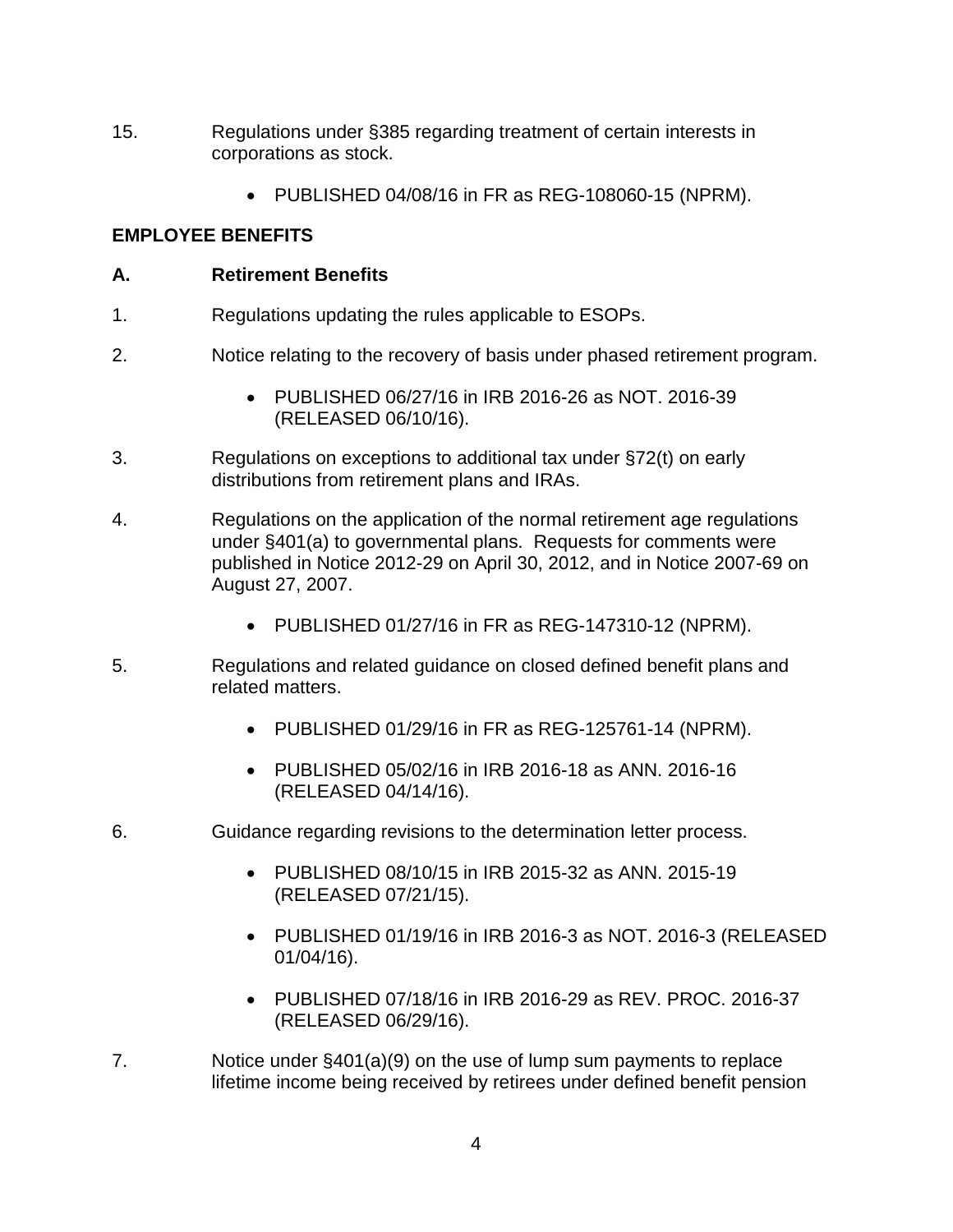plans.

- PUBLISHED 07/27/15 in IRB 2015-30 as NOT. 2015-49 (RELEASED 07/09/15).
- 8. Regulations under §401(a)(9) on the use of lump sum payments to replace lifetime income being received by retirees under defined benefit pension plans
- 9. Guidance regarding substantiation of hardship distributions.
- 10. Guidance regarding Qualified Nonelective Contributions (QNECs) and Qualified Matching Contributions (QMACs).
- 11. Guidance under §401(k)(12) and (13) on safe harbor §401(k) plans regarding certain mid-year changes and certain business transactions.
	- PUBLISHED 02/16/16 in IRB 2016-7 as NOT. 2016-16 (RELEASED 01/29/16).
- 12. Final regulations under §402A on distributions from designated Roth accounts that are disbursed to multiple destinations. Proposed regulations were published on September 19, 2014.
	- PUBLISHED 05/18/16 in FR as TD 9769.
- 13. Guidance under §404 on deductions for employer contributions to qualified plans.
- 14. Regulations under §§219, 408, 408A, and 4973 regarding IRAs.
- 15. Guidance updating regulations for service credit and vesting under §411.
- 16. Regulations under §411(a)(11). Proposed regulations were published on October 9, 2008.
- 17. Final regulations relating to conforming amendments adopted in connection with final regulations under §411(b)(5). Proposed regulations were published on September 19, 2014.
	- PUBLISHED 11/16/15 in FR as TD 9743.
- 18. Guidance on issues relating to pension equity plans.
- 19. Guidance regarding the aggregation rules under §414(m).
- 20. Regulations on the definition of governmental plan under §414(d). An ANPRM was published on November 8, 2011.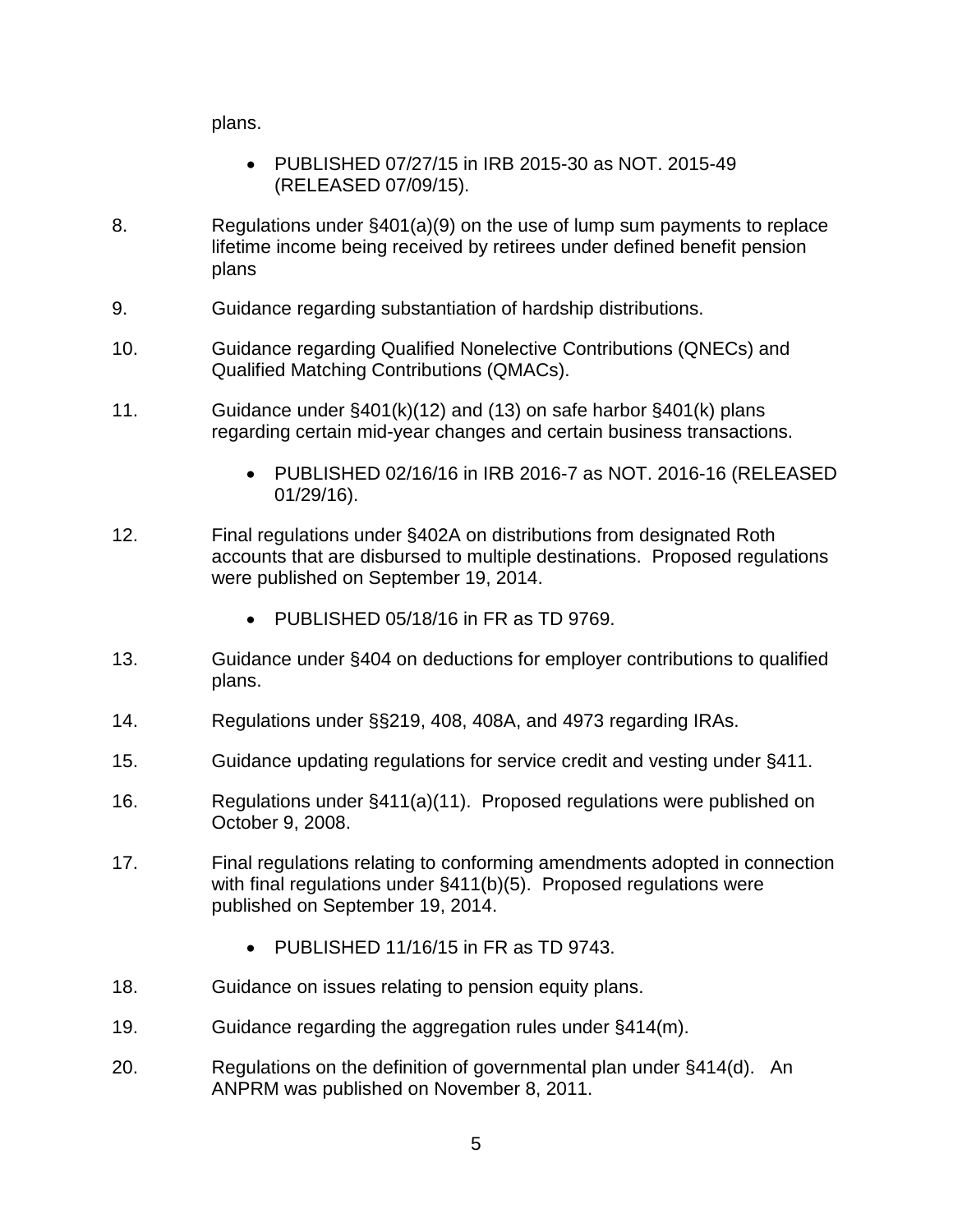- 21. Regulations on the status of Indian tribal governmental plans as governmental plans under §414(d). An ANPRM was published on November 8, 2011.
- 22. Regulations on eligible combined plans under §414(x).
- 23. Final regulations under §415 regarding §7873 treaty fishing rights income. Proposed regulations were published on November 15, 2013.
- 24. Final regulations under §417(e) to simplify the treatment of optional forms of benefit that are paid partly in the form of an annuity and partly in a more accelerated form. Proposed regulations were published on February 3, 2012.
- 25. Regulations under §417(e) that update the minimum present value requirements for defined benefit plans.
- 26. Final regulations on determination of minimum required contributions under §430. Proposed regulations were published on April 15, 2008.
	- PUBLISHED 09/09/15 in FR as TD 9732.
- 27. Revenue procedure relating to approval for funding method changes.
- 28. Regulations on additional issues relating to funding and related rules for single-employer plans under §§430 and 436.
- 29. Notice and regulations under §430(h)(3)(B) updating the mortality tables used for pension funding purposes.
	- PUBLISHED 08/17/15 in IRB 2015-33 as NOT. 2015-53 (RELEASED 07/31/15).
- 30. Notice on the new funding rules in the Cooperative and Small Employer Charity Pension Flexibility Act.
	- PUBLISHED 09/14/15 in IRB 2015-37 as NOT. 2015-58 (RELEASED 08/28/15).
- 31. Final regulations and related guidance on multiemployer plan benefit suspensions under §432(e)(9) as amended by the Multiemployer Pension Reform Act of 2014 (MPRA). Proposed and temporary regulations were published on June 19, 2015.
	- PUBLISHED 04/28/16 in FR as TD 9765.
	- PUBLISHED 05/09/16 in IRB 2016-19 as REV. PROC. 2016-27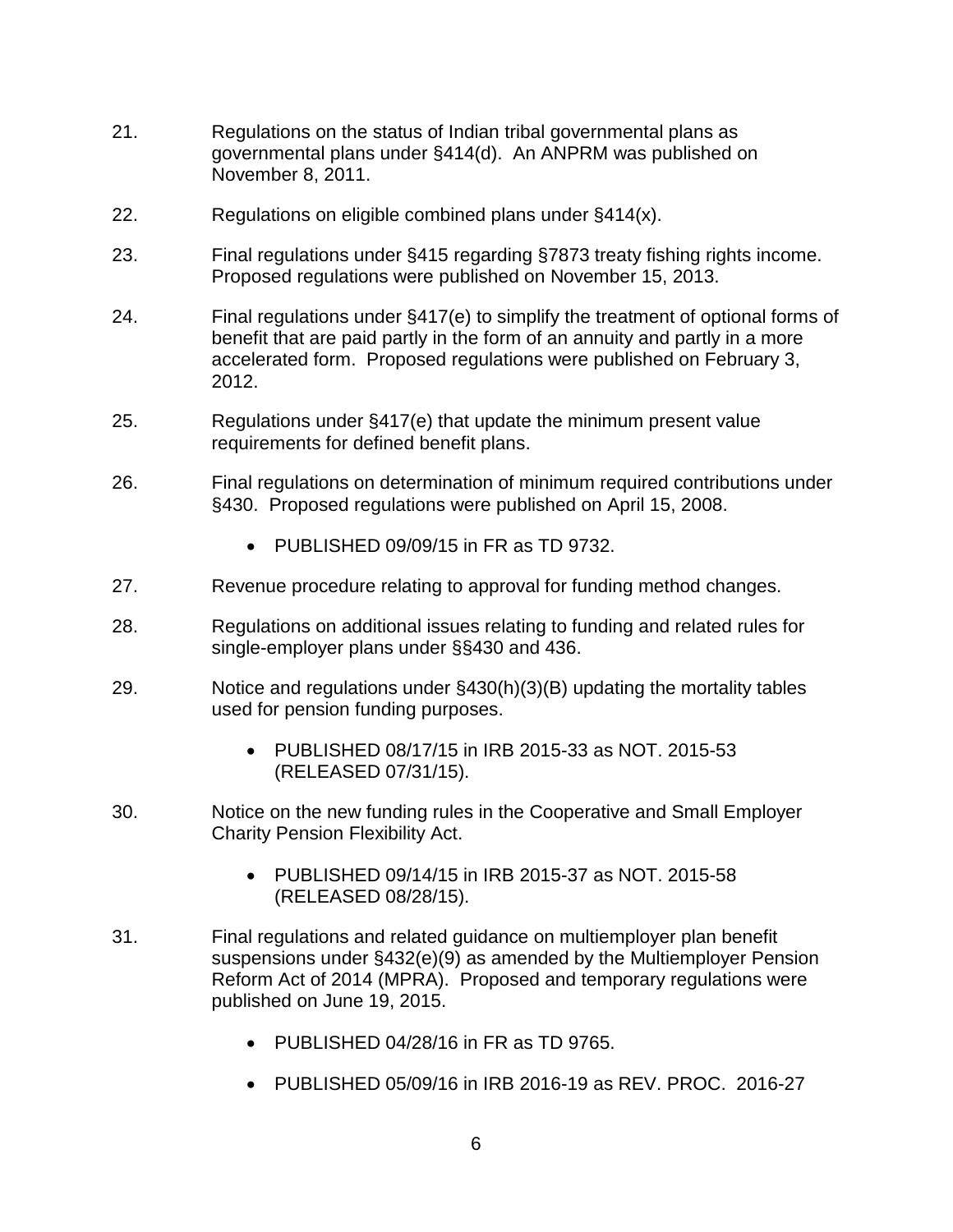#### (RELEASED 04/28/16).

- 32. Regulations under §432(e)(9) regarding the administration of the multiemployer plan participant vote on an approved suspension of benefits as provided under MPRA.
	- PUBLISHED 09/02/15 in FR as TD 9735 (TEMP).
	- PUBLISHED 04/28/16 in FR as TD 9765 (FINAL).
- 33. Guidance under §3405 regarding distributions made to payees with an address outside the United States.
- 34. Guidance concerning §4975.
- 35. Regulations relating to the reporting requirements under §6057. Proposed regulations were published on June 21, 2012.
- 36. Additional guidance on issues relating to lifetime income from retirement plans and IRAs.
- 37. Revenue procedure amending Revenue Procedure 2013-12 relating to the Employee Plans Compliance Resolution System (EPCRS) to provide guidance with regard to certain corrections. Previous amendments were published in Revenue Procedures 2015-27 and 2015-28 on April 20, 2015.
- 38. Guidance providing clarification regarding the Voluntary Closing Program for failures not covered by EPCRS

#### **ADDITIONAL PROJECTS:**

- 39. Revenue Procedure on the procedures for requesting a waiver of the electronic filing requirements for Form 8955-SSA and Form 5500-EZ.
	- PUBLISHED 09/28/15 in IRB 2015-39 as REV. PROC. 2015-47 (RELEASED 09/14/15).
- 40. Notice on cumulative list of changes in the requirements for §401(a) plans.
	- PUBLISHED 12/28/15 in IRB 2015-52 as NOT. 2015-84 (RELEASED 12/14/15).
- 41. Regulations on multiemployer plan benefit suspensions under §432(e)(9)(D)(viii) as amended by the Multiemployer Pension Reform Act of 2014 (MPRA).
	- PUBLISHED 02/11/16 in FR as REG-101701-16 (NPRM).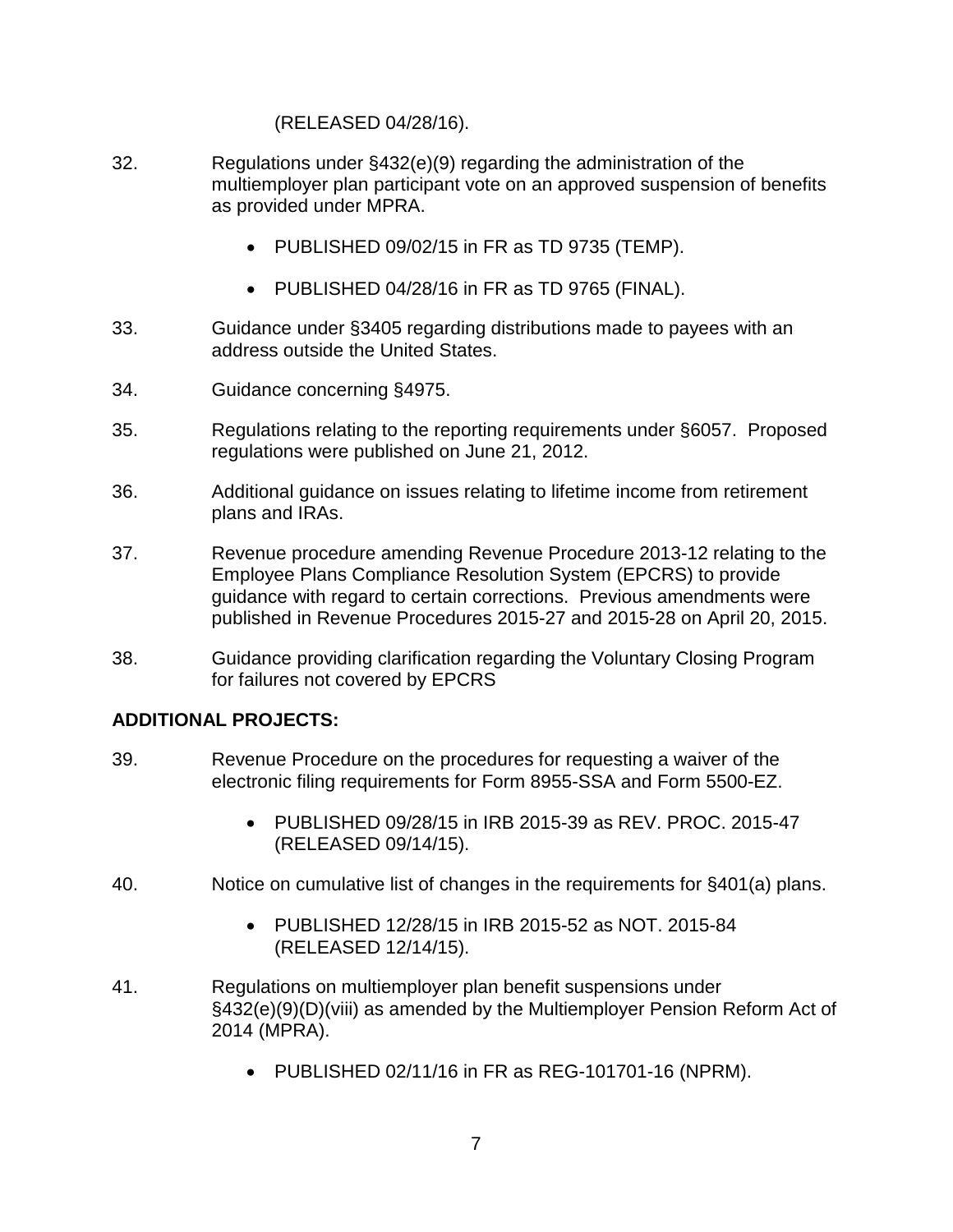- PUBLISHED 05/05/16 in FR as TD 9767 (FINAL).
- 42. Final regulations governing organization of the Joint Board for the Enrollment of Actuaries.
	- PUBLISHED 02/23/16 in FR as TD 9749.

# **B. Executive Compensation, Health Care and Other Benefits, and Employment Taxes**

- 1. Regulations regarding election procedures under §83(b).
	- PUBLISHED 07/17/15 in FR as REG-135524-14 (NPRM).
- 2. Regulations under §86 regarding rules for lump-sum elections.
- 3. Regulations under §§119 and 132 regarding employer-provided meals.
- 4. Guidance under §§280G and 4999(a) on change in ownership.
	- CLOSED WITHOUT PUBLICATION
- 5. Final regulations on income inclusion under §409A. Proposed regulations were published on December 8, 2008.
- 6. Guidance to update prior §409A guidance on self-correction procedures.
- 7. Revenue ruling under §419A on the definition of post-retirement medical benefits.
- 8. Regulations amending §1.419A-2T relating to collectively-bargained welfare benefit funds.
- 9. Regulations under §457(f) on ineligible plans.
	- PUBLISHED 06/22/16 in FR as REG-147196-07 (NPRM).
- 10. Final regulations under §512 explaining how to compute unrelated business taxable income of voluntary employees' beneficiary associations described in §501(c)(9). Proposed regulations published on February 6, 2014.
- 11. Guidance on the application of §1402(a)(13) to limited liability companies.
- 12. Guidance under §§3511 and 7705 on Certified Professional Employer Organizations as added by §206 of the Stephen Beck, Jr., Achieving a Better Life Experience (ABLE) Act of 2014.
	- PUBLISHED 05/06/16 in FR as TD 9768 (FINAL and TEMP).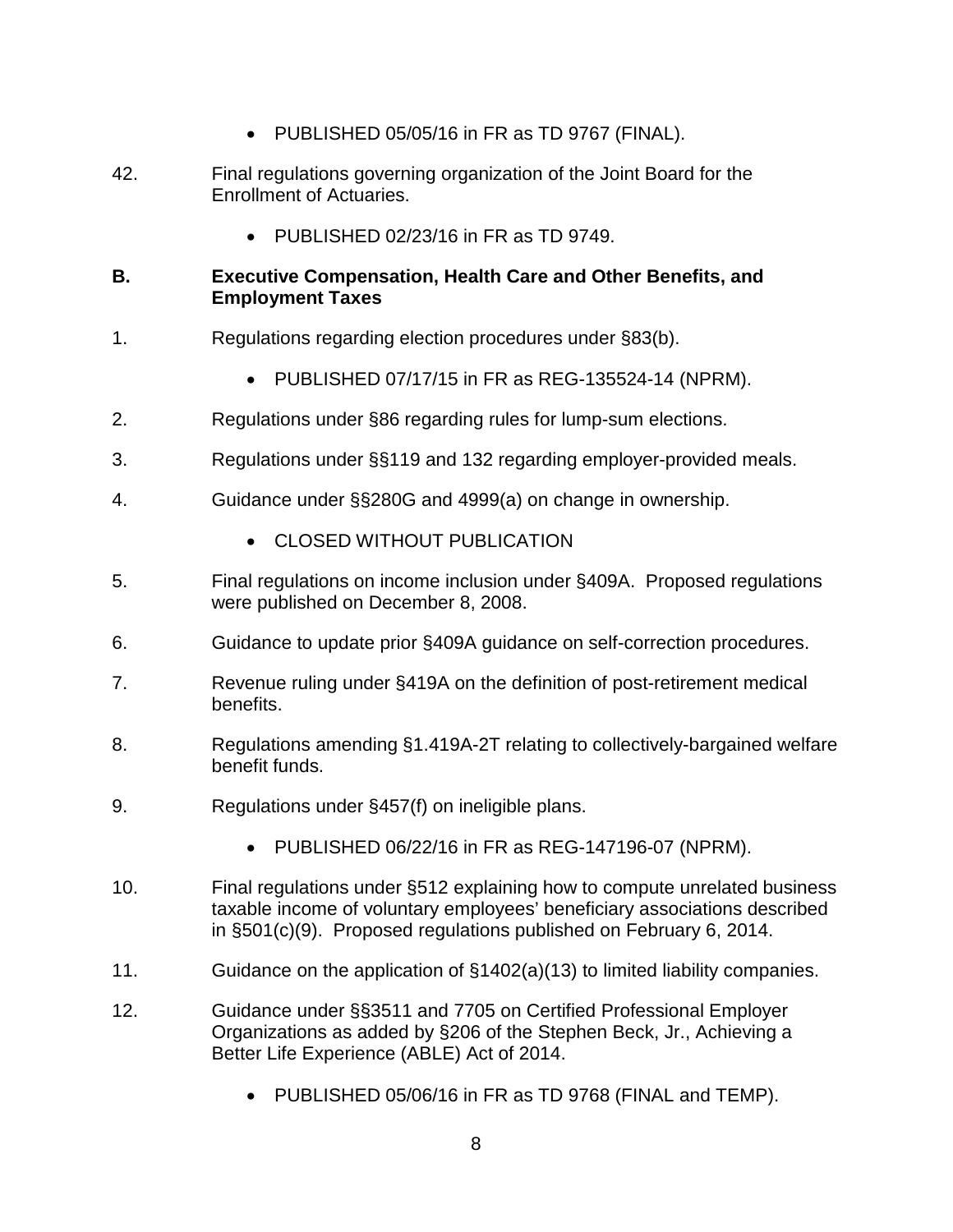- PUBLISHED 05/06/16 in FR as REG-127561-15 (NPRM).
- PUBLISHED 06/20/16 in IRB 2016-25 as REV. PROC. 2016-33. (RELEASED 06/03/16).
- 13. Guidance on the application of COBRA to certain §125 arrangements.
	- PUBLISHED 12/28/15 in IRB 2015-52 as NOT. 2015-87 (RELEASED 12/16/15).
- 14. Guidance on shared responsibility for employers regarding health coverage under §4980H.
	- PUBLISHED 12/28/15 in IRB 2015-52 as NOT. 2015-87 (RELEASED 12/16/15).
- 15. Notice under §4980I on the excise tax on high cost employer-provided coverage. Initial notice requesting comments was published as Notice 2015-16 on March 9, 2015.
	- PUBLISHED 08/31/15 in IRB 2015-35 as NOT. 2015-52 (RELEASED 07/30/15).
- 16. Regulations under §4980I regarding the excise tax on high cost employerprovided coverage. Requests for comments were published in Notice 2015- 16 on March 9, 2015 and Notice 2015-52 on August 31, 2015.
- 17. Guidance under §6053 regarding tips.
- 18. Revenue procedure under §6402 on employee consents obtained by employer to claim a refund of FICA taxes. Notice 2015-15 with a proposed revenue procedure was published on March 2, 2015.

#### **ADDITIONAL PROJECTS:**

- 19. Notice on application of retroactive increase in excludable transit benefits.
	- PUBLISHED 01/25/16 in IRB 2016-4 as NOT. 2016-6 (RELEASED 01/11/16).
- 20. Notice providing guidance on the Work Opportunity Tax Credit (WOTC) including transition relief.
	- PUBLISHED 03/28/16 in IRB 2016-13 as NOT. 2016-22 (RELEASED 03/07/16).
- 21. Regulations on self-employment tax treatment of partners in a partnership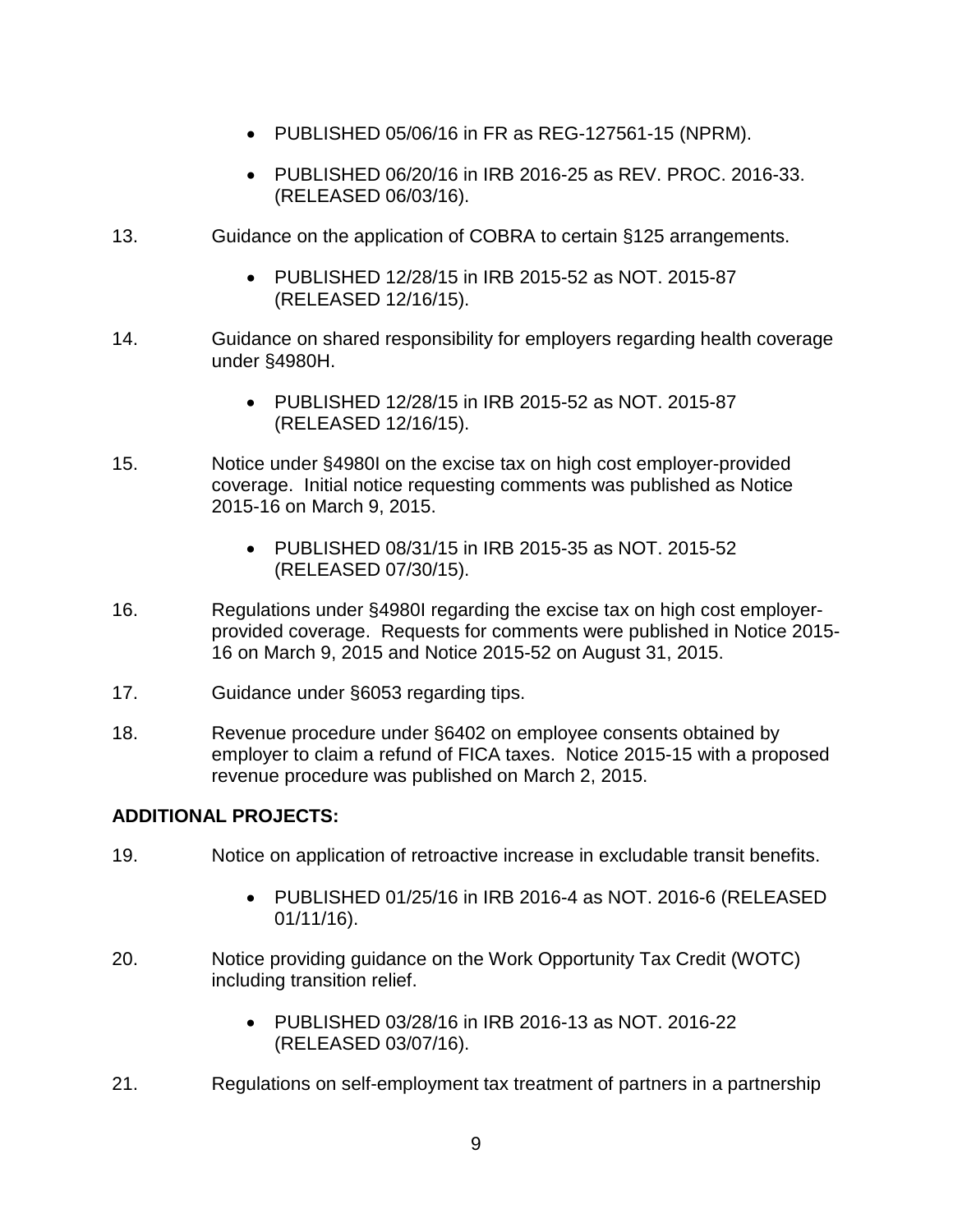that owns a disregarded entity.

- PUBLISHED 05/04/16 in FR as TD 9766 (FINAL and TEMP).
- 22. Notice providing additional transition relief on WOTC.
	- PUBLISHED 07/05/16 in IRB 2016-27 as NOT. 2016-40 (RELEASED 06/17/16).
- 23. Regulations on various issues under §409A.
	- PUBLISHED 06/22/16 in FR as REG-123854-12 (NPRM).

# **EXCISE TAX**

- 1. Regulations under §§4051 and 4071 on heavy trucks, tractors, trailers, and tires.
	- PUBLISHED 03/31/16 in FR as REG-103380-05 (NPRM).
- 2. Guidance on the definition of chassis for purposes of §4051.
- 3. Guidance on secure airport terminals under §4081 and §4082.
	- PUBLISHED 03/28/16 in IRB 2016-13 as NOT. 2016-15 (RELEASED 03/3/16).
- 4. Guidance on the application of the air transportation excise tax under §4261 to aircraft management fees.
- 5. Guidance under §4261(e)(3)(C) regarding the application of the domestic air transportation excise tax under §4261 to the purchase of mileage awards.
	- PUBLISHED 11/16/15 in IRB 2015-46 as NOT. 2015-76 (RELEASED 10/29/15).
- 6. Guidance on expatriate plans under the Expatriate Health Coverage Clarification Act of 2014 for purposes of §9010 of the Patient Protection and Affordable Care Act, as amended by the Health Care and Education Reconciliation Act.
	- PUBLISHED 02/16/16 in IRB 2016-07 as NOT. 2016-14 (RELEASED 01/29/16).

# **ADDITIONAL PROJECTS:**

7. Notice regarding biodiesel and alternative fuels under §§ 6426(c), 6426(d)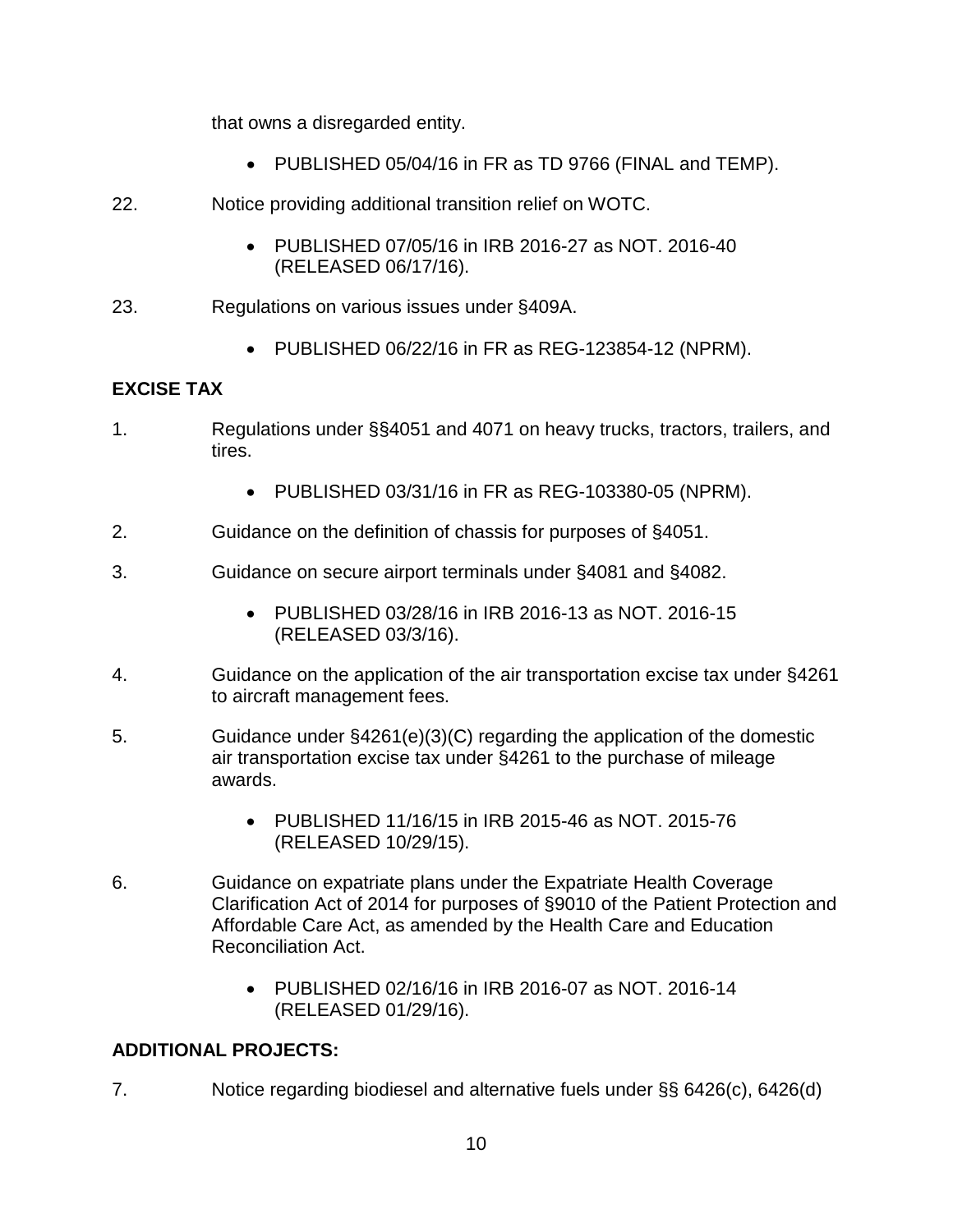and 6427(e); claims for 2015.

• PUBLISHED 02/8/16 in IRB 2016-06 as NOT. 2016-5 (RELEASED 01/14/16).

# **EXEMPT ORGANIZATIONS**

- 1. Revenue procedures updating grantor and contributor reliance criteria under §§170 and 509.
- 2. Revenue procedure to update Revenue Procedure 2011-33 for EO Select Check.
- 3. Proposed regulations under §501(c) relating to political campaign intervention.
	- Project suspended in accordance with section 127 of the Department of the Treasury Appropriations Act, 2016 (Title I of Division E of the Consolidated Appropriations Act, 2016).
- 4. Final regulations and additional guidance on §509(a)(3) supporting organizations.
	- PUBLISHED 12/23/15 in FR as TD 9746.
	- PUBLISHED 02/19/16 in FR as REG-118867-10 (NPRM).
- 5. Guidance under §512 regarding methods of allocating expenses relating to dual use facilities.
- 6. Final regulations and related guidance under §529A on Qualified ABLE Programs as added by §102 of the ABLE Act of 2014. Proposed regulations were published on June 22, 2015.
	- PUBLISHED 12/07/15 in IRB 2015-49 as NOT. 2015-81 (RELEASED 11/20/15).
- 7. Guidance under §4941 regarding a private foundation's investment in a partnership in which disqualified persons are also partners.
- 8. Final regulations under §§4942 and 4945 on reliance standards for making good faith determinations. Proposed regulations were published on September 24, 2012.
	- PUBLISHED 09/25/15 in FR as TD 9740.
- 9. Final regulations under §4944 on program-related investments and other related guidance. Proposed regulations were published on April 19, 2012.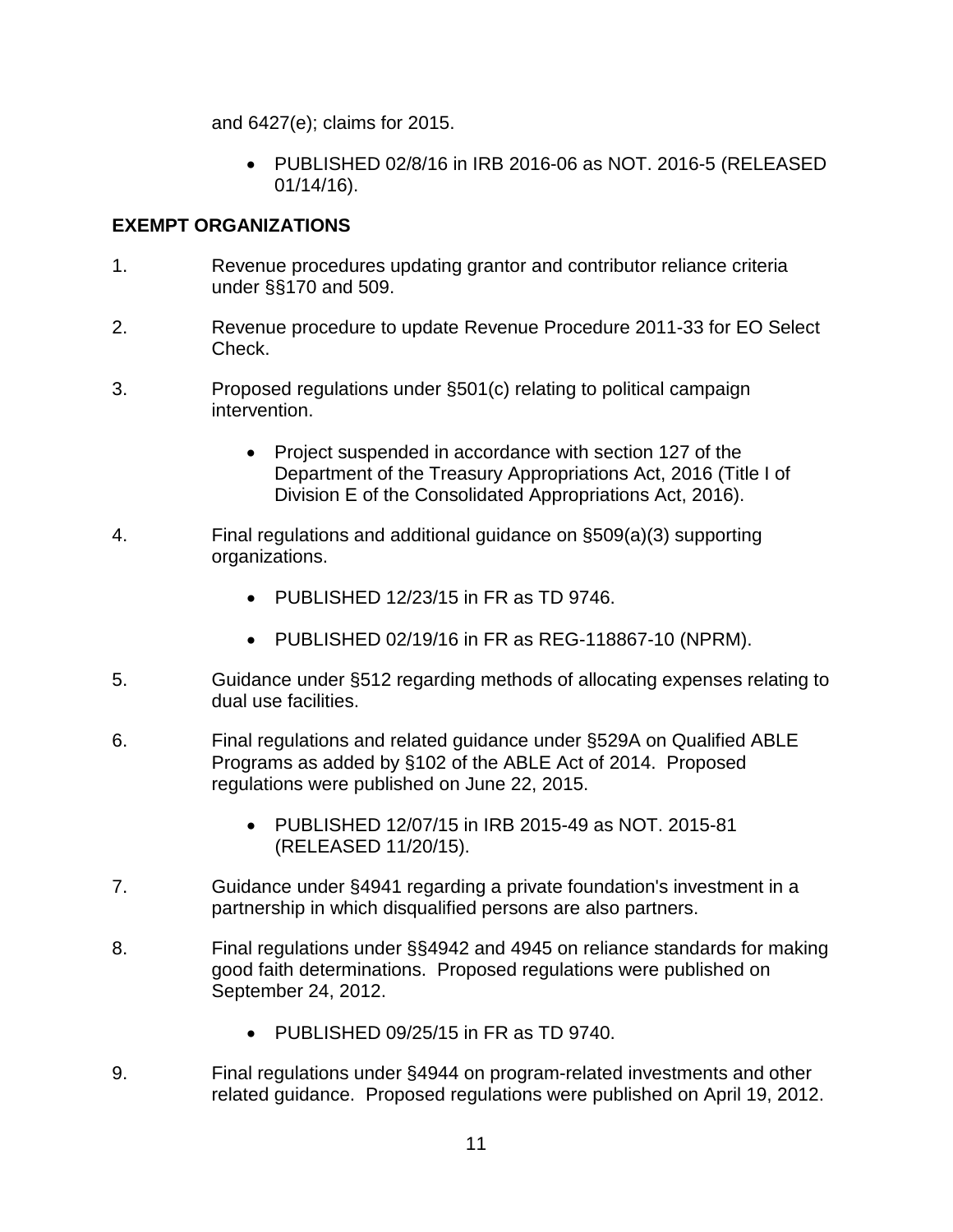- PUBLISHED 09/28/15 in IRB 2015-39 as NOT. 2015-62 (RELEASED 09/15/15).
- PUBLISHED 04/25/16 in FR as TD 9762.
- 10. Guidance regarding the excise taxes on donor advised funds and fund management.
- 11. Guidance under §6033 relating to the reporting of contributions.
- 12. Final regulations under §6104(c). Proposed regulations were published on March 15, 2011.
- 13. Final regulations under §7611 relating to church tax inquiries and examinations. Proposed regulations were published on August 5, 2009.

#### **ADDITIONAL PROJECTS:**

- 14. Notice on §506 notification requirement for new and certain existing §501(c)(4) organizations.
	- PUBLISHED 02/08/16 in IRB 2016-6 as NOT. 2016-9 (RELEASED 01/19/16).
- 15. Notice on transition relief for certain §529 Qualified Tuition Programs required to file Form 1099-Q.
	- PUBLISHED 02/16/16 in IRB 2016-7 as NOT. 2016-13 (RELEASED 01/29/16).

#### **FINANCIAL INSTITUTIONS AND PRODUCTS**

- 1. Guidance under §166 on the conclusive presumption of worthlessness for bad debts. Notice 2013-35, which requested comments on the existing rules, was published on June 10, 2013.
- 2. Regulations under §249 relating to the amount of a repurchase premium attributable to the cost of borrowing.
- 3. Final regulations relating to the method used to determine the adjusted applicable Federal rate for purposes of §§382 and 1288. Proposed regulations were published on March 2, 2015.
	- PUBLISHED 04/26/16 in FR as TD 9763.
- 4. Regulations under §446 on notional principal contracts (NPC) relating to the inclusion in income or deduction of a contingent nonperiodic payment and guidance relating to the character of payments made pursuant to an NPC.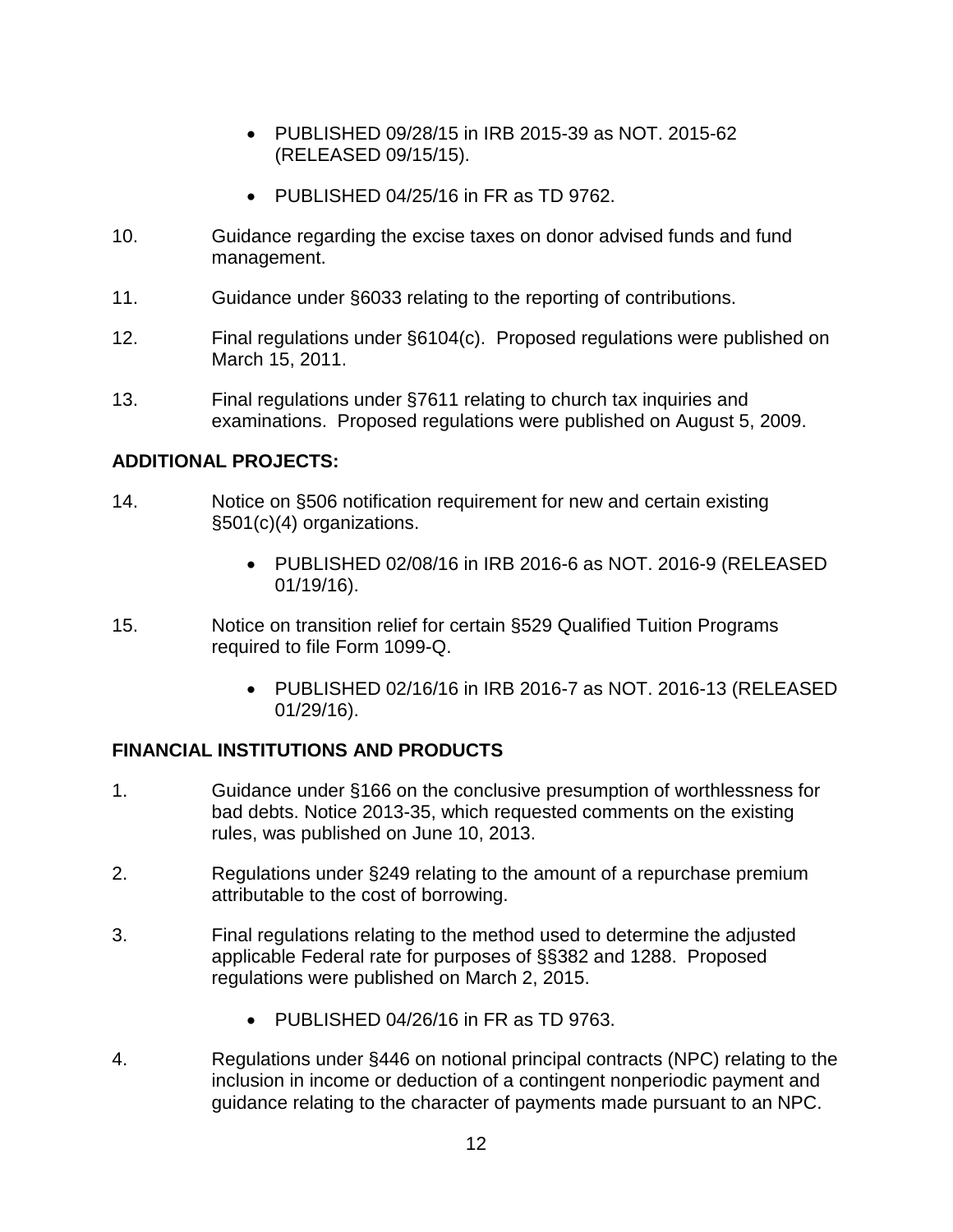Proposed regulations were published on February 26, 2004, and temporary and proposed regulations were published on May 8, 2015.

- 5. Final regulations under §§446 and 6045 relating to shares in certain money market funds. Proposed regulations were published on July 28, 2014.
- 6. Regulations addressing issues relating to mark-to-market accounting under §475. Proposed regulations were published on January 4, 1995, and January 28, 1999.
- 7. Final regulations revising the regulated investment company (RIC) asset test examples in §1.851-5. Proposed regulations were published on August 2, 2013.
	- PUBLISHED 09/15/15 in FR as TD 9737.
- 8. Guidance under §853 relating to a RIC's European Union tax reclaim recovery.
	- PUBLISHED 02/08/16 in IRB 2016-06 as NOT. 2016-10 (RELEASED 01/15/16). (Published in combination with the project relating to guidance under §905. See INTERNATIONAL item #D5 below.)
- 9. Final regulations under §856 clarifying the definition of real property for purposes of the rules for real estate investment trusts (REITs). Proposed regulations were published on May 14, 2014.
- 10. Guidance clarifying the definition of income in §856(c)(3) for purposes of the REIT qualification tests.
- 11. Guidance defining congregate care for purposes of the definition of a REIT health care facility under  $\S 856(e)(6)(D)(ii)$  and  $(I)(4)(B)$ .
- 12. Final regulations on the application of §1256 to certain derivative contracts. Proposed regulations were published on September 16, 2011.
- 13. Final regulations providing information reporting guidance under §§6045, 6045A and 6049 for debt instruments and options. Temporary and proposed regulations were published on March 13, 2015.
	- PUBLISHED 02/18/16 in FR as TD 9750.
- 14. Notice designating a "basket option contract" as a listed transaction for purposes of §1.6011-4(b)(2) and §§6111 and 6112.
	- PUBLISHED 07/27/15 in IRB 2015-30 as NOT. 2015-47 (RELEASED 07/08/15 and CLARIFIED 07/22/15).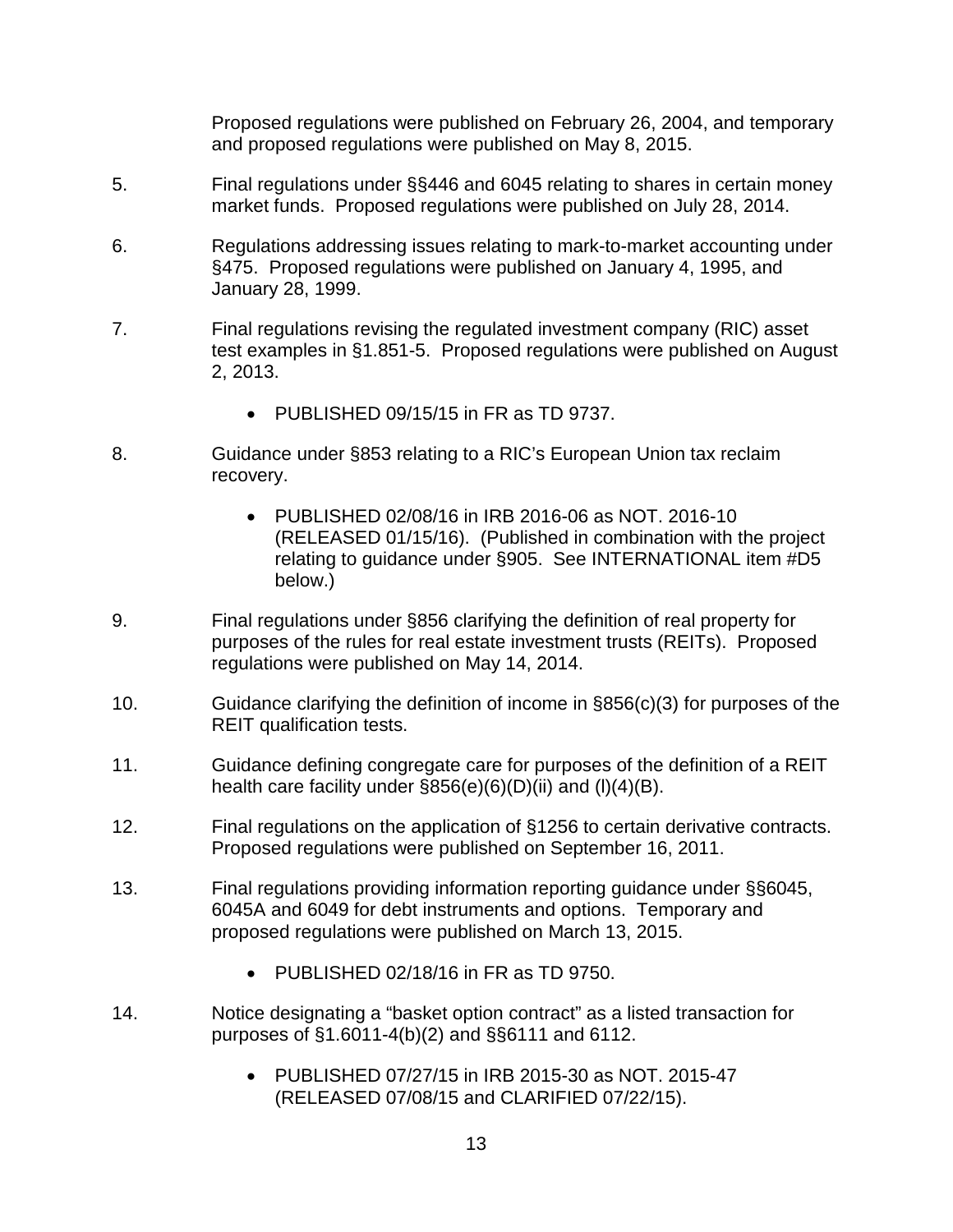- PUBLISHED 11/16/15 in IRB 2015-46 as NOT. 2015-73 (RELEASED 10/21/15 and CLARIFIED 11/02/15). NOT. 2015-73 revoked NOT. 2015-47.
- 15. Notice designating a "basket contract" as a transaction of interest for purposes of §1.6011-4(b)(6) and §§6111 and 6112.
	- PUBLISHED 07/27/15 in IRB 2015-30 as NOT. 2015-48 (RELEASED 07/08/15 and CLARIFIED 07/22/15).
	- PUBLISHED 11/16/15 in IRB 2015-46 as NOT. 2015-74 (RELEASED 10/21/15 and CLARIFIED 11/02/15). NOT. 2015-74 revoked NOT. 2015-48.
- 16. Regulations on prepaid forward contracts. Notice 2008-02 and Revenue Ruling 2008-01 were published on January 14, 2008.
- 17. Regulations relating to accruals of interest (including discount) on distressed debt.

# **ADDITIONAL PROJECTS:**

- 18. Revenue procedure that describes conditions under which a RIC that invests in one or more other RICs is treated as satisfying the asset diversification requirements of §851(b)(3)(B).
	- PUBLISHED 09/28/15 in IRB 2015-39 as REV. PROC. 2015-45 (RELEASED 09/14/15).
- 19. Revenue procedure that provides temporary relief under §852 for certain money market funds that receive contributions from their advisers as they transition to comply with Securities and Exchange Commission rules.
	- PUBLISHED 05/23/16 in IRB 2016-21 as REV. PROC. 2016-31 (RELEASED 05/05/16).

#### **GENERAL TAX ISSUES**

- 1. Guidance relating to *Obergefell v. Hodges*.
	- PUBLISHED 10/23/15 in FR as REG-148998-13 (NPRM).
	- PUBLISHED 12/28/15 in IRB 2015-52 as NOT. 2015-86 (RELEASED 12/09/15).
- 2. Final regulations under §36B regarding minimum value of eligible employersponsored coverage and other provisions relating to the health insurance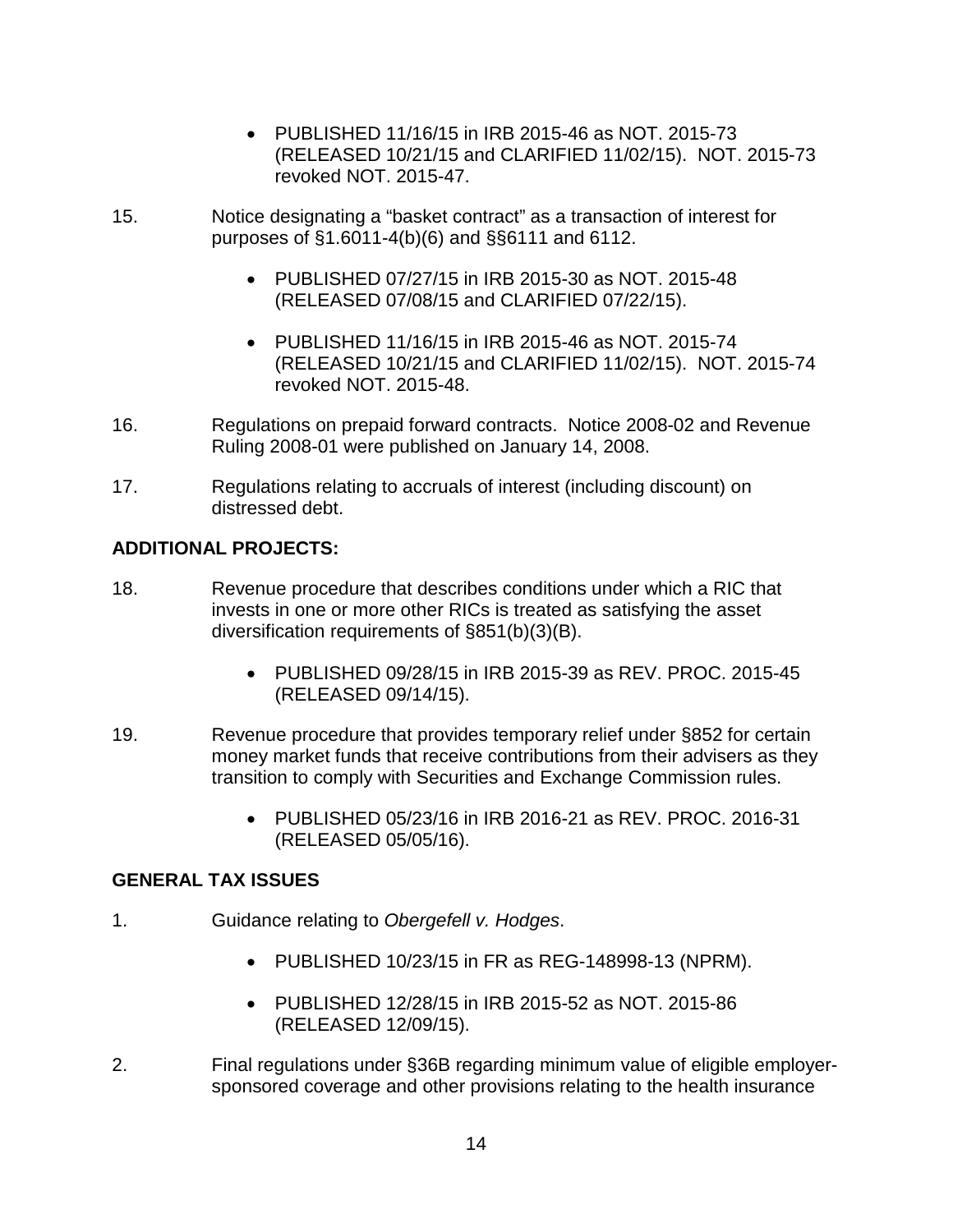premium tax credit. Proposed regulations were published on May 3, 2013.

- PUBLISHED 12/18/15 in FR as TD 9745.
- 3. Final regulations under §36B concerning married individuals filing separate returns, §162(l), indexing, and reconciliation. Final, temporary, and proposed regulations were published on July 28, 2014.
- 4. Regulations under §36B on minimum value relating to employer-sponsored plans not covering substantial inpatient hospitalization and physician services.
	- PUBLISHED 09/01/15 in FR as REG-143800-14 (NPRM).
- 5. Final regulations under §41 on the exception from the definition of "qualified research" for internal use software under §41(d)(4)(E). Proposed regulations were published on January 20, 2015.
- 6. Regulations under §41 on whether the gross receipts component of the research credit computation for a controlled group under §41(f) includes gross receipts from transactions between group members. Proposed regulations were published on December 13, 2013.
- 7. Final regulations on the allocation of the research credit to corporations and trades or businesses under common control for purposes of §41(f)(1). Final, temporary and proposed regulations were published on April 3, 2015.
- 8. Guidance concerning renewable energy and maximum gross rent under §42.
	- PUBLISHED 03/03/16 in FR as TD 9755 (TEMP) and REG-123867- 14 (NPRM).
- 9. Regulations under §42 relating to compliance monitoring, including issues identified in Notice 2012-18.
	- PUBLISHED 02/25/16 in FR as TD 9753 (TEMP) and REG-150349- 12 (NPRM).
- 10. Final regulations concerning utility allowances under §42(g)(2)(B)(ii) for submetered buildings. Proposed regulations were published on August 7, 2012.
	- PUBLISHED 03/03/16 in FR as TD 9755.
- 11. Final regulations under §45D that revise and clarify certain rules relating to recapture of the new markets tax credit as well as other issues. Proposed regulations were published August 11, 2008.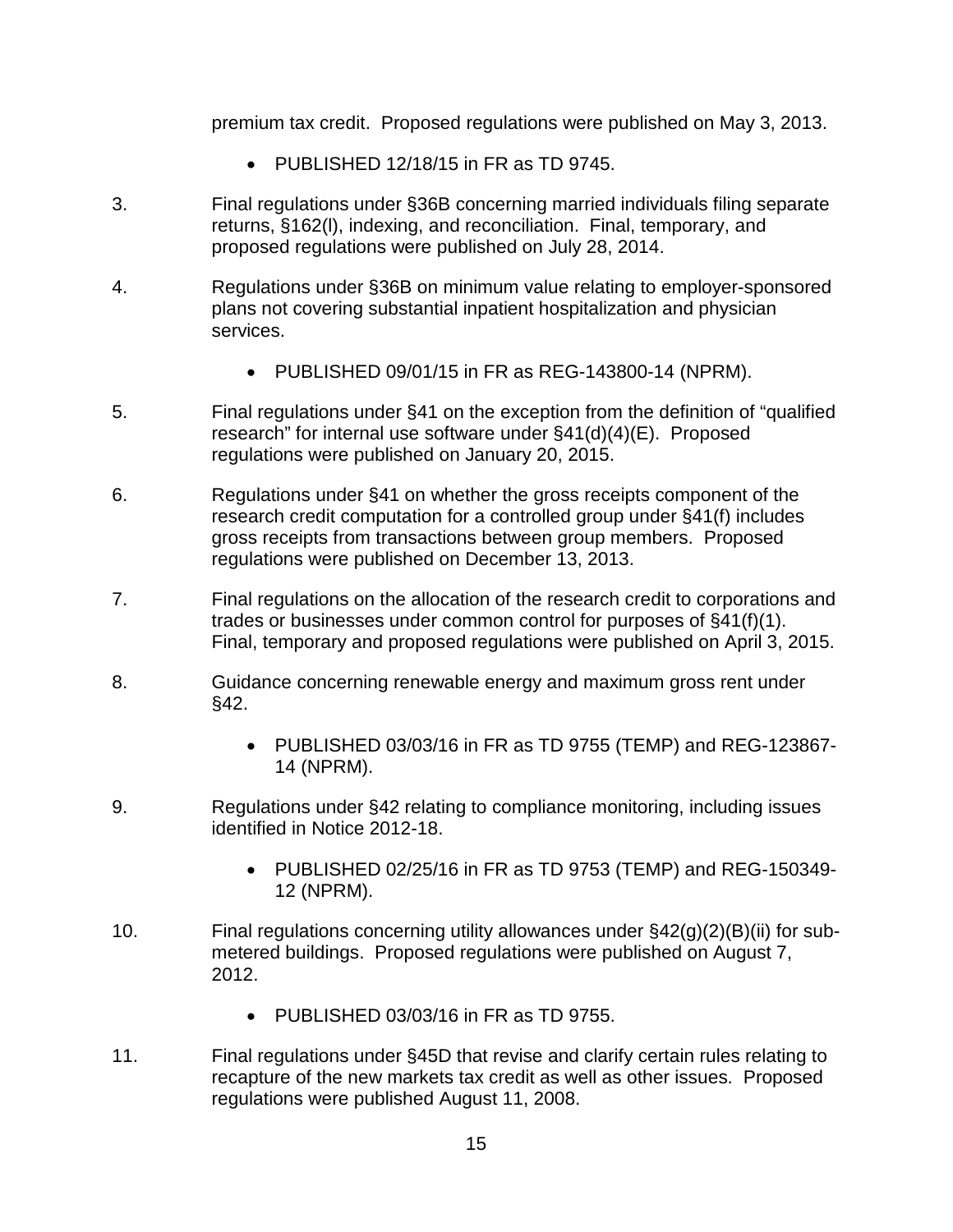- 12. Guidance on the definition of qualifying energy property under §48.
	- PUBLISHED 10/26/15 in IRB 2015-43 as NOT. 2015-70 (RELEASED 10/02/15).
- 13. Notice modifying Notice 2015-4 by providing a revised effective date of the performance and quality standards for certain small wind energy property under §48.
	- PUBLISHED 08/03/15 in IRB 2015-36 as NOT. 2015-51 (RELEASED 07/13/15).
- 14. Guidance concerning the interaction of the rules in §50(d)(5) and subchapter K.
- 15. Notice under §61 providing guidance concerning the federal income tax treatment of per capita distributions made to members of Indian tribes from funds held in trust by the Secretary of Interior. Notice 2014-17, providing interim guidance, was published on March 24, 2014.
	- PUBLISHED 10/13/15 in IRB 2015-41 as NOT. 2015-67 (RELEASED 09/18/15).
- 16. Guidance under §§61(a)(12) and 1001 regarding whether a recourse purchase-money home mortgage loan is treated as a nonrecourse loan from inception if, under a state anti-deficiency statute, the lender cannot pursue the homeowner for the difference between the amount of the loan and the amount realized on a foreclosure or short sale of the home.
- 17. Revenue ruling under §108 regarding the application of the qualified real property business indebtedness exclusion for real estate developers.
	- PUBLISHED 06/27/16 in IRB 2016-26 as REV. RUL. 2016-15 (RELEASED 06/10/16).
- 18. Final regulations under §§108 and 7701 concerning the bankruptcy and insolvency rules and disregarded entities. Proposed regulations were published on April 13, 2011.
	- PUBLISHED 06/10/16 in FR as TD 9771.
- 19. Guidance updating Notice 2001-82 addressing the application of §118 to interconnection upgrade payments.
	- PUBLISHED 06/20/16 in IRB 2016-25 as NOT. 2016-36 (RELEASED 06/10/16).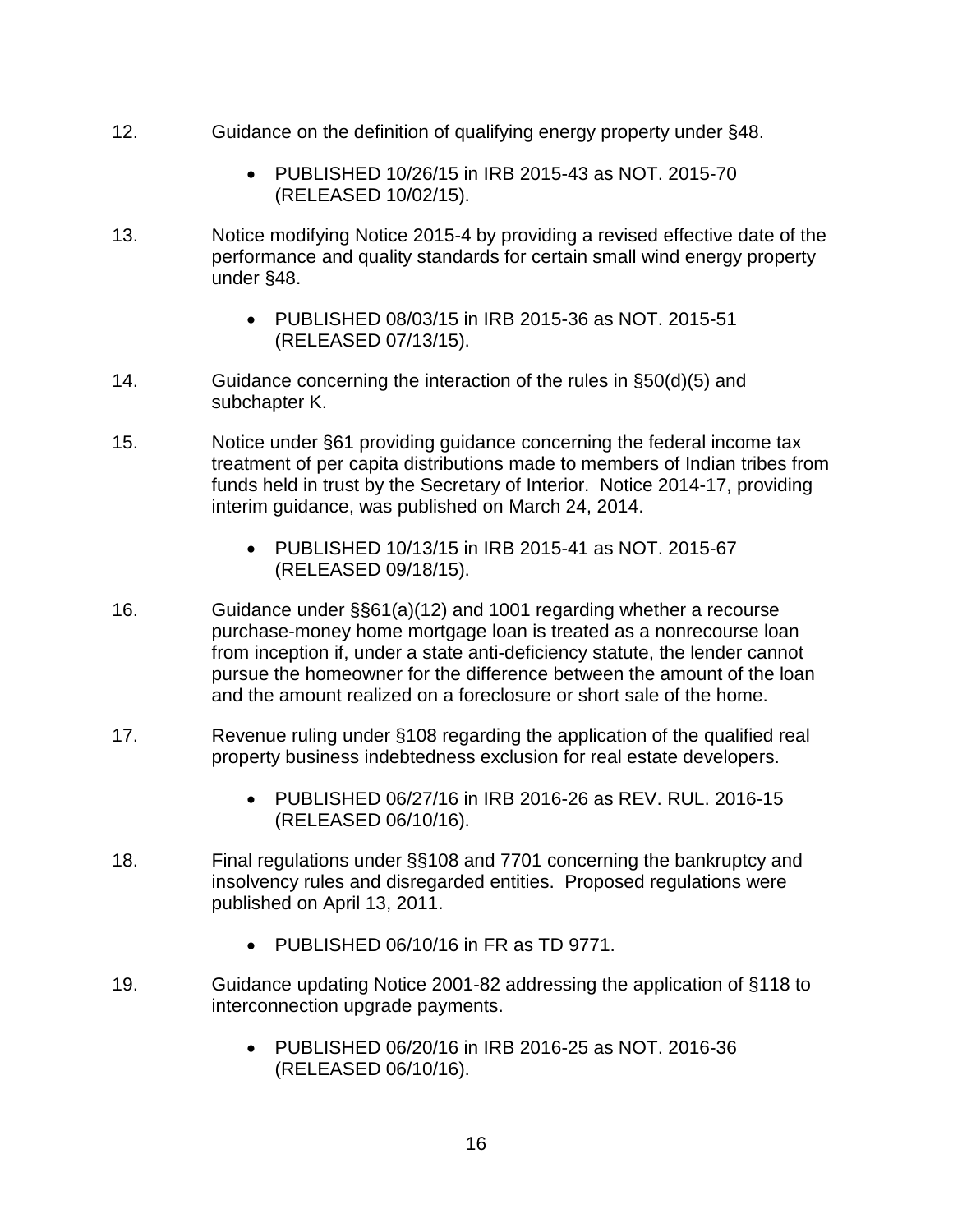- 20. Guidance under §139E regarding the application of the general welfare exclusion to Indian tribal government programs under the Tribal General Welfare Exclusion Act of 2014.
- 21. Regulations under §152 regarding the definition of dependent.
- 22. Guidance under §165 on worthless stock losses.
- 23. Final regulations under §170 regarding charitable contributions. Proposed regulations were published on August 7, 2008.
- 24. Regulations under §170(f)(8) regarding donee substantiation of charitable contributions.
	- PUBLISHED 09/17/15 in FR as REG-138344-13 (NPRM).
	- WITHDRAWN 01/08/16 in FR as REG-138344-13 (WITHDRAWAL).
- 25. Guidance under §170(e)(3) regarding charitable contributions of inventory.
- 26. Regulations under §199 including amendments by the Tax Extenders and Alternative Minimum Relief Act of 2008.
	- PUBLISHED 08/27/15 in FR as REG-136459-09 (NPRM).
- 27. Regulations under §199 relating to computer software.
- 28. Regulations under §213 regarding medical and dental expenses.
- 29. Regulations under §280A regarding deductions for expenses attributable to the business use of homes and rental of vacation homes.
- 30. Guidance clarifying whether the business use of an aircraft by a lessee that is a five percent owner or related party of the lessor of the aircraft is qualified business use for purposes of §280F.
- 31. Guidance under §468A.
- 32. Guidance regarding material participation by trusts and estates for purposes of §469.
- 33. Regulations under §1012 regarding basis rules for stock and debt.
- 34. Final regulations updating existing regulations regarding basis to include references to §1022 as appropriate. Proposed regulations were published on May 11, 2015.
- 35. Final regulations under §1411 regarding issues related to the net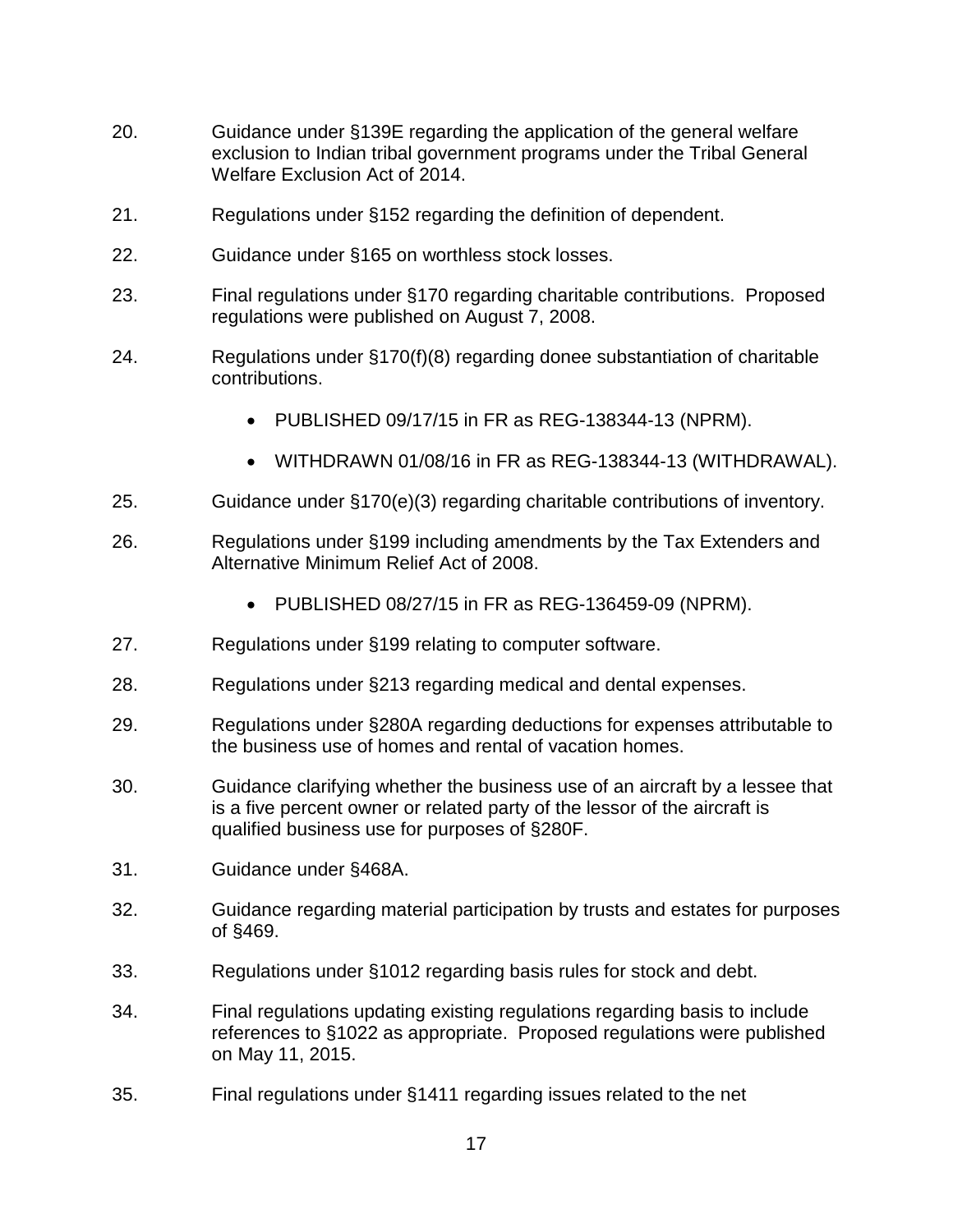investment income tax. Proposed regulations were published on December 2, 2013.

- 36. Final regulations under §7701 regarding series LLCs and cell companies. Proposed regulations were published on September 14, 2010.
- 37. Guidance under §7701 providing criteria for treating an entity as an integral part of a state, local, or tribal government.
- 38. Guidance regarding conversion ratio adjustments on convertible debt.
	- PUBLISHED 04/13/16 in FR as REG-133673-15 (NPRM).

#### **ADDITIONAL PROJECTS:**

- 39. Notice on issues under §6055 relating to information reporting of minimum essential coverage
	- PUBLISHED 10/13/15 in IRB 2015-41 as NOT. 2015-68 (RELEASED 09/17/15).
- 40. Regulations under §199 regarding allocation of W-2 wages in a short taxable year and in an acquisition or disposition.
	- PUBLISHED 08/27/15 in FR as TD 9731 (TEMP) and REG-136459- 09 (NPRM).
- 41. Announcement on federal tax treatment of identity protection services provided to data breach victims.
	- PUBLISHED 08/31/15 in IRB 2015-35 as ANN. 2015-22 (RELEASED 08/13/15).
- 42. Notice amplifying NOT. 2013-7 (RELEASED 01/01/13) concerning participants in the HFA Hardest Hit Fund.
	- PUBLISHED 11/23/15 in IRB 2015-47 as NOT. 2015-77 (RELEASED 11/06/15).
- 43. Revenue Procedure on Federal student loans to finance attendance at a school owned by Corinthian Colleges, Inc. that are discharged under Department of Education's Closed School or Defense to Repayment discharge processes.
	- PUBLISHED 12/21/15 in IRB 2015-51 as REV. PROC. 2015-57 (RELEASED 12/03/15).
- 44. Revenue Procedure providing inflation adjusted items for 2015 for certain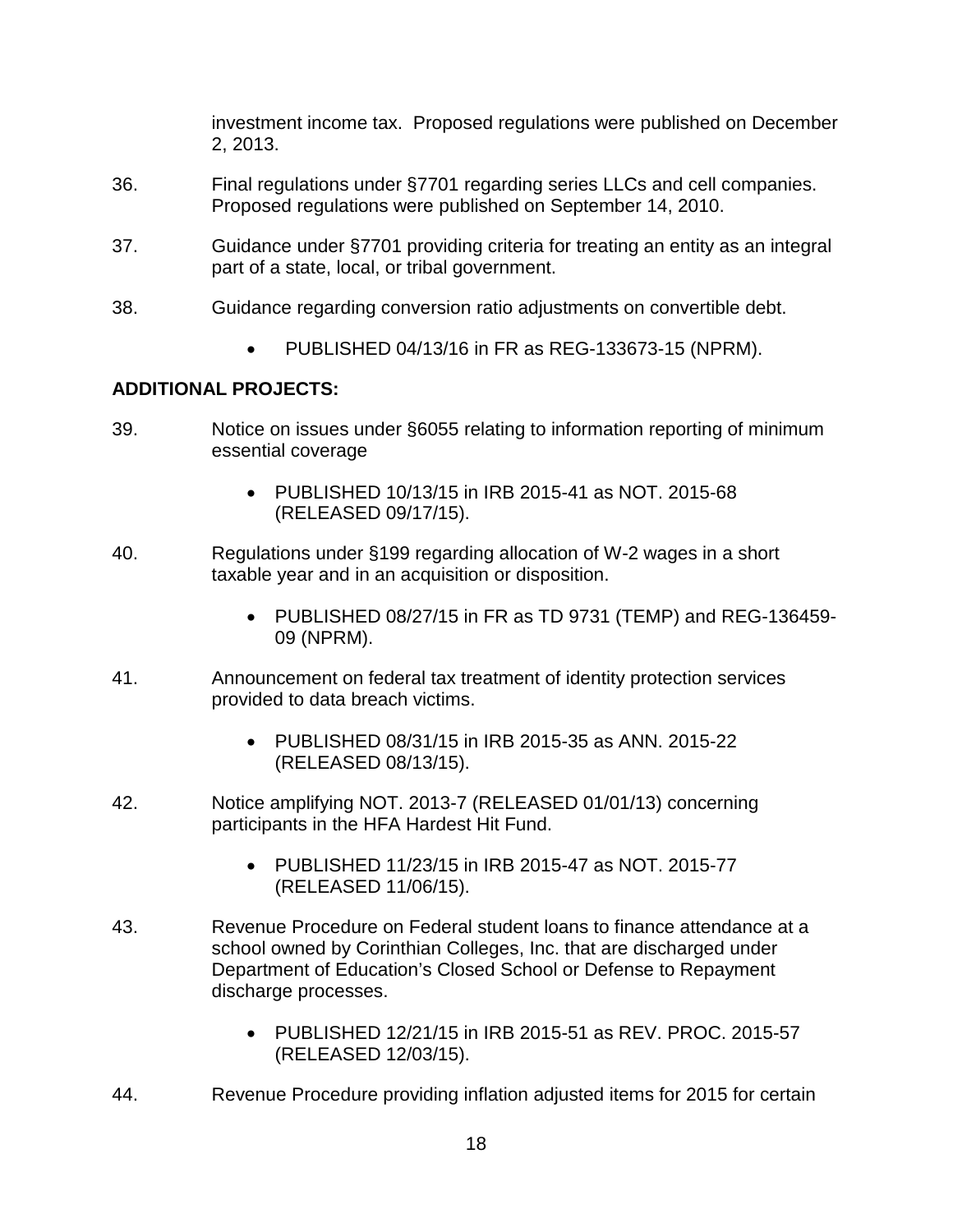civil penalties under the Code for returns and statements required to be filed after December 31, 2015.

- PUBLISHED 01/11/16 in IRB 2016-02 as REV. PROC. 2016-11 (RELEASED 12/17/15).
- 45. Notice under §35 regarding the health coverage tax credit.
	- PUBLISHED 01/11/16 in IRB 2016-02 as NOT. 2016-02 (RELEASED 12/22/15).
- 46. Announcement extending the guidance provided in ANN. 2015-22 to include identity protection services provided to employees or other individuals before a data breach occurs.
	- PUBLISHED 01/19/16 in IRB 2016-03 as ANN. 2016-2 (RELEASED 12/30/15).
- 47. Revenue Procedure providing inflation adjusted items for 2016 pursuant to the enactment of the Protecting Americans from Tax Hikes Act of 2015.
	- PUBLISHED 02/29/16 in IRB 2016-09 as REV. PROC. 2016-14 (RELEASED 02/05/16).
- 48. Revenue Procedure under §42 relating to compliance monitoring.
	- PUBLISHED 03/14/16 in IRB 2016-11 as REV. PROC. 2016-15 (RELEASED 02/23/16).
- 49. Guidance on beginning of construction for §§ 45 and 48.
	- PUBLISHED 05/23/16 in IRB 2016-21 as NOT. 2016-31 (RELEASED 05/05/16).

#### **GIFTS AND ESTATES AND TRUSTS**

- 1. Guidance on qualified contingencies of charitable remainder annuity trusts under §664.
- 2. Final regulations under §1014 regarding uniform basis of charitable remainder trusts. Proposed regulations were published on January 17, 2014.
	- PUBLISHED 08/12/15 in FR as TD 9729.
- 3. Guidance on basis of grantor trust assets at death under §1014.
- 4. Revenue procedure under §2010(c) regarding the validity of a QTIP election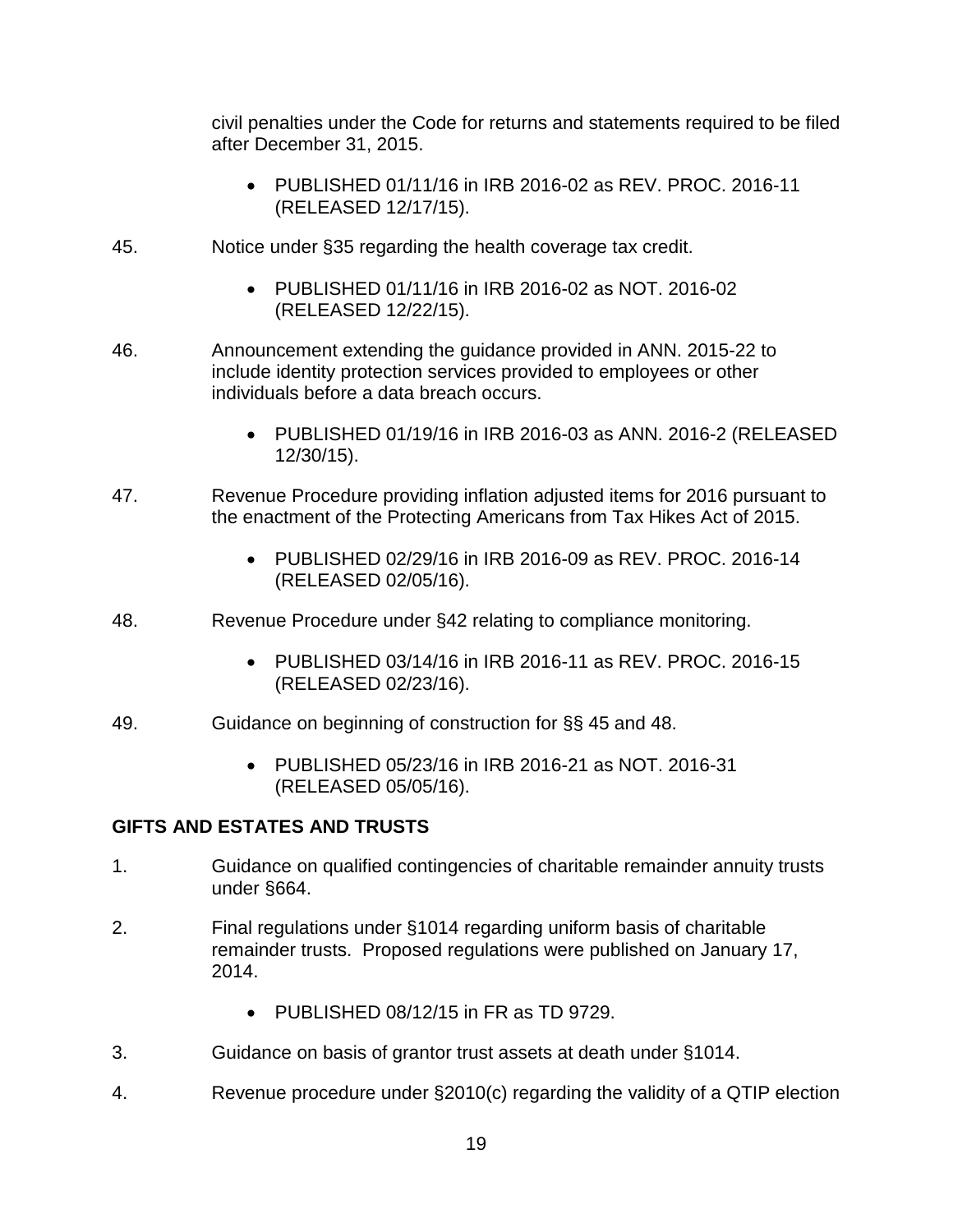on an estate tax return filed only to elect portability.

- 5. Guidance on the valuation of promissory notes for transfer tax purposes under §§2031, 2033, 2512, and 7872.
- 6. Final regulations under §2032(a) regarding imposition of restrictions on estate assets during the six month alternate valuation period. Proposed regulations were published on November 18, 2011.
- 7. Guidance under §2053 regarding personal guarantees and the application of present value concepts in determining the deductible amount of expenses and claims against the estate.
- 8. Guidance on the gift tax effect of defined value formula clauses under §§2512 and 2511.
- 9. Regulations under §2642 regarding available GST exemption and the allocation of GST exemption to a pour-over trust at the end of an ETIP.
- 10. Final regulations under §2642(g) regarding extensions of time to make allocations of the generation-skipping transfer tax exemption. Proposed regulations were published on April 17, 2008.
- 11. Regulations under §2704 regarding restrictions on the liquidation of an interest in certain corporations and partnerships.
- 12. Guidance under §2801 regarding the tax imposed on U.S. citizens and residents who receive gifts or bequests from certain expatriates.
	- PUBLISHED 09/10/15 in FR as REG-112997-10 (NPRM).

# **ADDITIONAL PROJECTS:**

- 13. Guidance under §§1014(f) and 6035 regarding consistent basis reporting between estate and person acquiring property from decedent.
	- PUBLISHED 09/07/15 in IRB 2015-36 as NOT. 2015-57 (RELEASED 08/21/15).
- 14. Guidance under §§1014 and 6035 regarding consistent basis reporting between an estate and a person acquiring property from decedent
	- PUBLISHED 03/04/16 in FR as TD 9757 (TEMP) and REG-127923- 15 (NPRM).

# **INSURANCE COMPANIES AND PRODUCTS**

1. Final regulations under §72 on the exchange of property for an annuity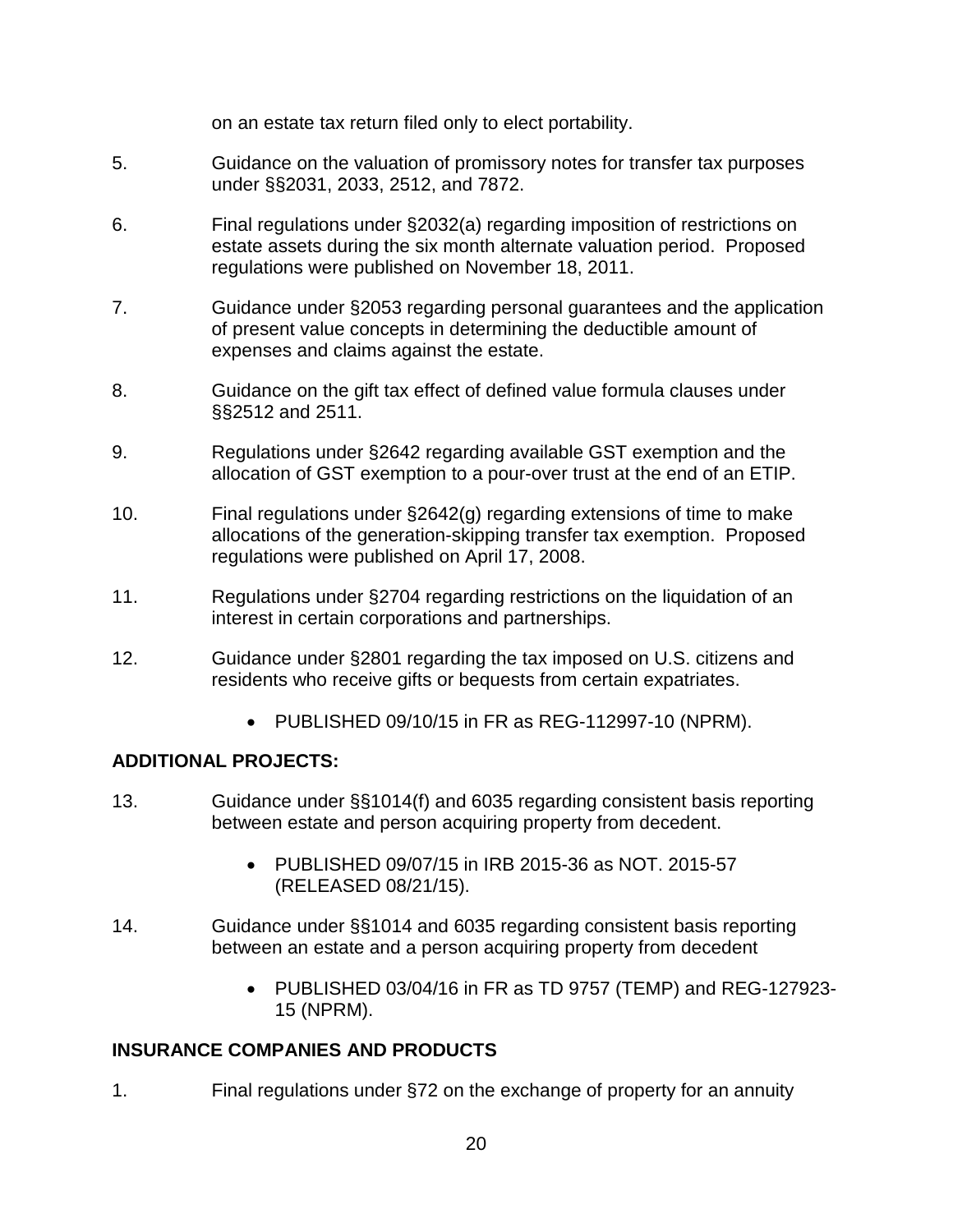contract. Proposed regulations were published on October 18, 2006.

- 2. Regulations under §§72 and 7702 defining cash surrender value.
- 3. Guidance on annuity contracts with a long-term care insurance rider under §§72 and 7702B.
- 4. Guidance under §§807 and 816 regarding the determination of life insurance reserves for life insurance and annuity contracts using principlesbased methodologies, including stochastic reserves based on conditional tail expectation.
- 5. Guidance under §833..
	- PUBLISHED 06/22/16 in FR as TD 9772.
- 6. Guidance on exchanges under §1035 of annuities for long-term care insurance contracts.
- 7. **Guidance relating to captive insurance companies.**

### **ADDITIONAL PROJECTS:**

- 8. Notice on government money market funds and the diversification requirements under §817.
	- PUBLISHED 05/23/16 in IRB 2016-21 as NOT. 2016-32 (RELEASED 05/05/16).
- 9. Revenue procedure on the application of §§1.72-2(b)(2) and 1.72-4(b)(1) to amounts to which § 72 applies that are received from a non-qualified contract.
	- PUBLISHED 06/27/16 in IRB 2016-26 as REV. PROC. 2016-36 (RELEASED 06/10/16).

#### **INTERNATIONAL**

#### **A. Subpart F/Deferral**

- 1. Guidance under §954(c), including regarding foreign currency gains.
	- PUBLISHED 09/02/15 in FR as TD 9733 (TEMP).
- 2. Guidance under §954, including regarding foreign base company sales and services income.
- 3. Regulations under §956 regarding the treatment of loans to foreign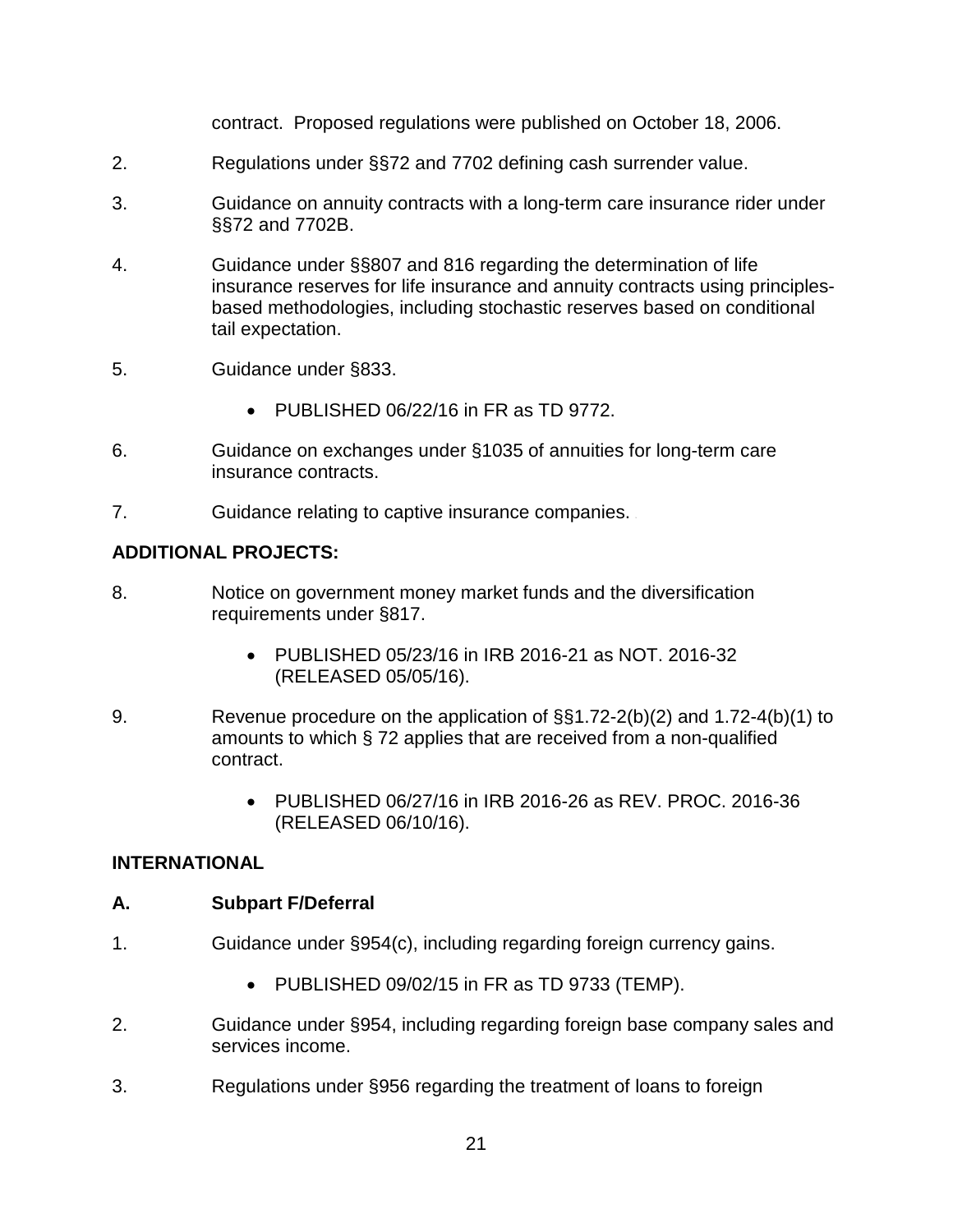partnerships and related issues.

- PUBLISHED 09/02/15 in FR as TD 9733 (TEMP) and REG-155164- 09 (NPRM).
- 4. Final regulations on the treatment of upfront payments on swaps under §956. Temporary and proposed regulations were published on May 8, 2015.
- 5. Final regulations under §959 on previously taxed earnings and profits. Proposed regulations were published on August 29, 2006.
- 6. Final regulations under §964 on accounting method elections. Proposed regulations were published on November 3, 2011.
- 7. Guidance under §§1295, 1297, and 1298 on passive foreign investment companies. Proposed regulations regarding foreign insurance companies were published on April 24, 2015. Temporary and proposed regulations regarding reporting requirements were published on December 31, 2013.

#### **B. Inbound Transactions**

- 1. Guidance under §864 implementing Revenue Ruling 91-32 relating to sales of certain partnership interests.
- 2. Regulations under §871(m) on dividend equivalent payments. Final and proposed regulations were published on December 5, 2013.
	- PUBLISHED 09/18/15 in FR as TD 9734 (FINAL and TEMP) and REG-127895-14 (NPRM).
- 3. Regulations under §892. Proposed regulations were published on November 3, 2011.
- 4. Regulations regarding publicly traded partnerships under §1446 and §1.1446-4.
- 5. Proposed regulations under §6038C on information with respect to foreign corporations engaged in a U.S. trade or business.

# **ADDITIONAL PROJECTS:**

- 6. Regulations under section 897 as amended by the Protecting Americans from Tax Hikes Act of 2015 (the PATH Act).
	- PUBLISHED 02/19/16 in FR as TD 9751 (FINAL).

# **C. Outbound Transactions**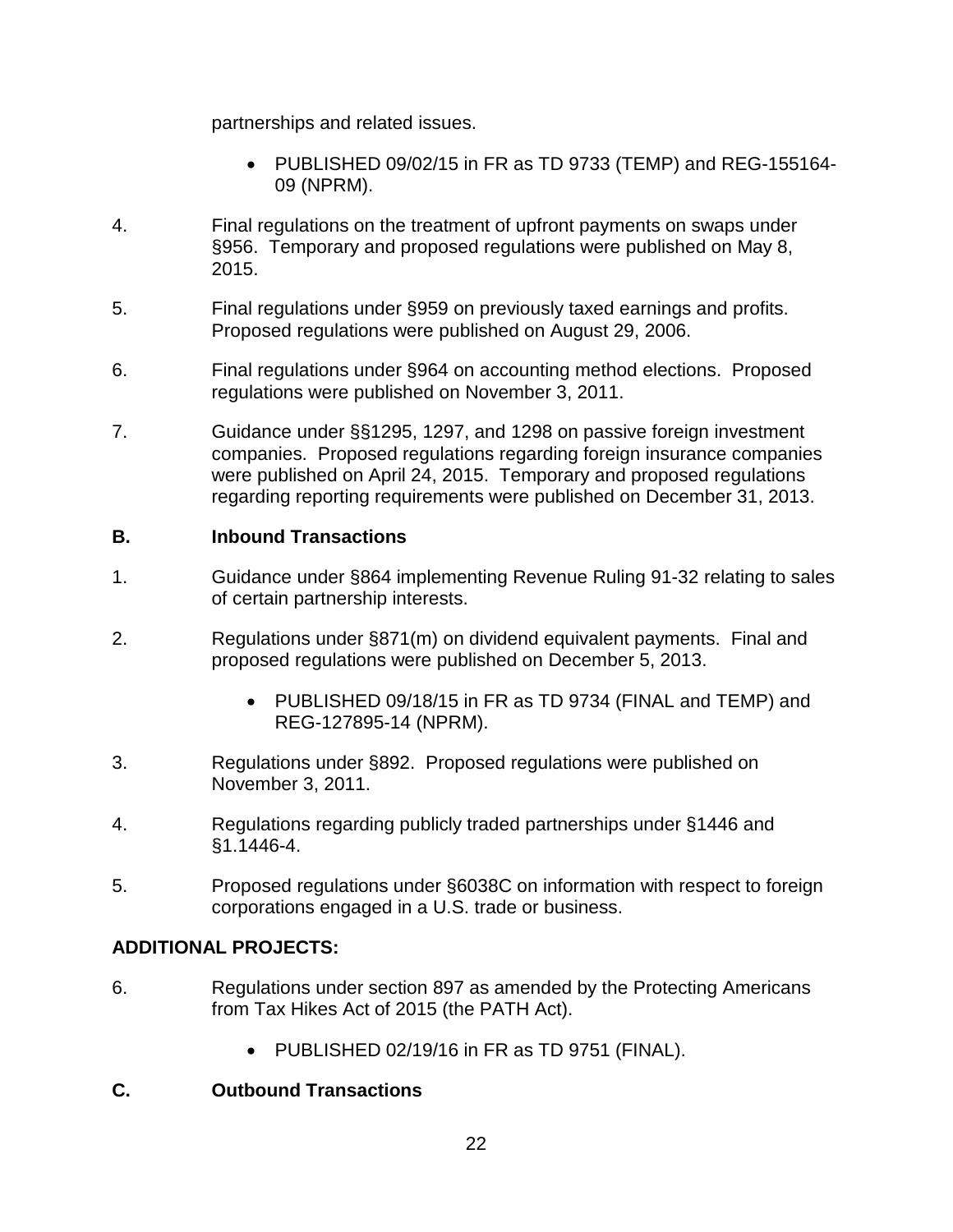- 1. Regulations and other guidance under §367. Final, temporary, and proposed regulations were published on March 19, 2013, regarding outbound property transfers by domestic corporations. Notice 2014-32, regarding triangular reorganizations involving foreign corporations, was released on April 25, 2014.
	- PUBLISHED 03/22/16 in FR as TD 9760 (FINAL).
- 2. Regulations under §367(d) regarding transfers of intangible property to foreign corporations and partnerships, including temporary and proposed regulations to implement Notice 2012-39.
	- PUBLISHED 09/16/15 in FR as REG-139483-13 (NPRM).
- 3. Regulations under §7874. Temporary and proposed regulations were published on January 17, 2014, regarding stock that is disregarded for purposes of measuring stock ownership.
- 4. Regulations under §§7874, 367, 956, 7701(l), and 304 regarding inversions and related transactions. Notice 2014-52 was released on September 22, 2014.
	- PUBLISHED 12/07/15 in IRB 2015-49 as NOT. 2015-79 (RELEASED 11/19/15).
	- PUBLISHED 04/08/16 in FR as TD 9761 (TEMP) and REG-135734- 14 (NPRM).

#### **ADDITIONAL PROJECTS:**

- 5. Guidance regarding transfers by U.S. persons of property to partnerships with related foreign partners and controlled transactions involving partnerships.
	- PUBLISHED 08/24/15 in IRB 2015-34 as NOT. 2015-54 (RELEASED 08/06/15).

#### **D. Foreign Tax Credits**

- 1. Guidance under §704(b) on the allocation by partnerships of foreign income tax.
	- PUBLISHED 02/04/16 in FR as TD 9748 (TEMP) and REG-100861- 15 (NPRM).
- 2. Guidance under §901, including on the allocation of foreign tax imposed on disregarded entities and partnerships.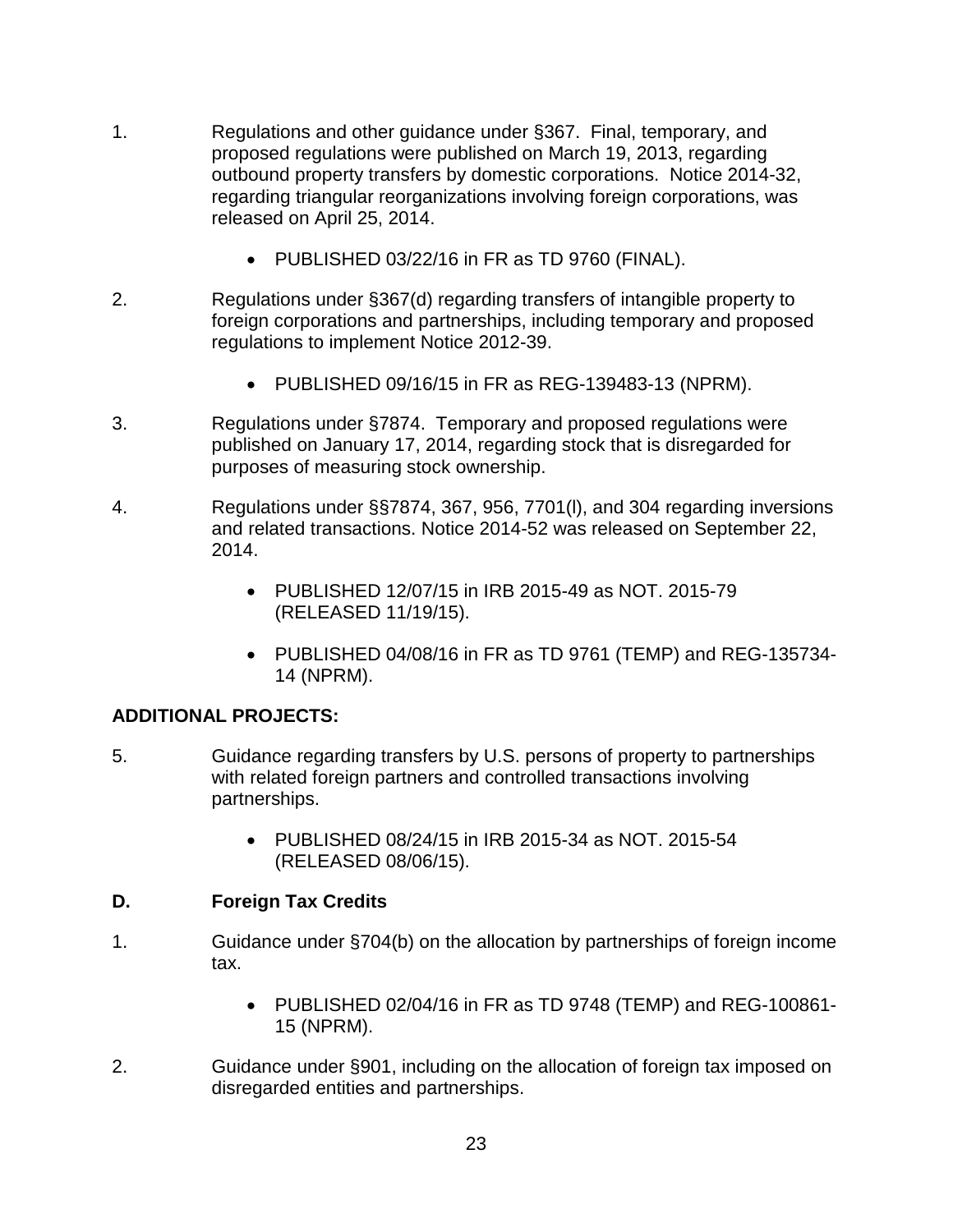- PUBLISHED 03/14/16 in 2016-11 IRB as REV. RUL. 2016-8 (RELEASED 03/01/16).
- 3. Regulations under §901(m) on covered asset acquisitions. Notices 2014-44 and 2014-45 were released July 21, 2014, and July 29, 2014.
- 4. Regulations under §904(d)(6) on the separate application of the foreign tax credit limitation to items resourced under treaties.
- 5. Guidance under §905, including final regulations under §905(c) on foreign tax redeterminations. Temporary and proposed regulations were published on November 7, 2007.
	- PUBLISHED 02/08/16 in IRB 2016-6 as NOT. 2016-10 (RELEASED 01/15/16). (Published in combination with the project relating to guidance under §853 relating to a RIC's European Union Tax reclaim recovery. See FINANCIAL INSTITUTIONS AND PRODUCTS item #8 above.)

### **E. Transfer Pricing**

- 1. Guidance under §482, including with respect to the treatment and allocation of risk.
	- PUBLISHED 09/16/15 in FR as TD 9738 (TEMP).
- 2. Annual Report on the Advance Pricing Agreement Program.
	- PUBLISHED 04/18/16 in IRB 2016-16 as ANN. 2016-12 (RELEASED 03/31/2016).
- 3. Revenue procedure updating Revenue Procedure 2006-9, as amended by Revenue Procedure 2008-31, on the Advance Pricing and Mutual Agreement Program. Notice 2013-79 was released November 22, 2013.
	- PUBLISHED 08/31/15 in IRB 2015-35 as REV. PROC. 2015-41 (RELEASED 08/12/15).

# **F. Sourcing and Expense Allocation**

- 1. Regulations and other guidance under §861 regarding the allocation and apportionment of interest expense.
- 2. Regulations under §§861, 862, and 863(a) on the character and source of income, including income arising in transactions involving intellectual property and the provision of digital goods and services.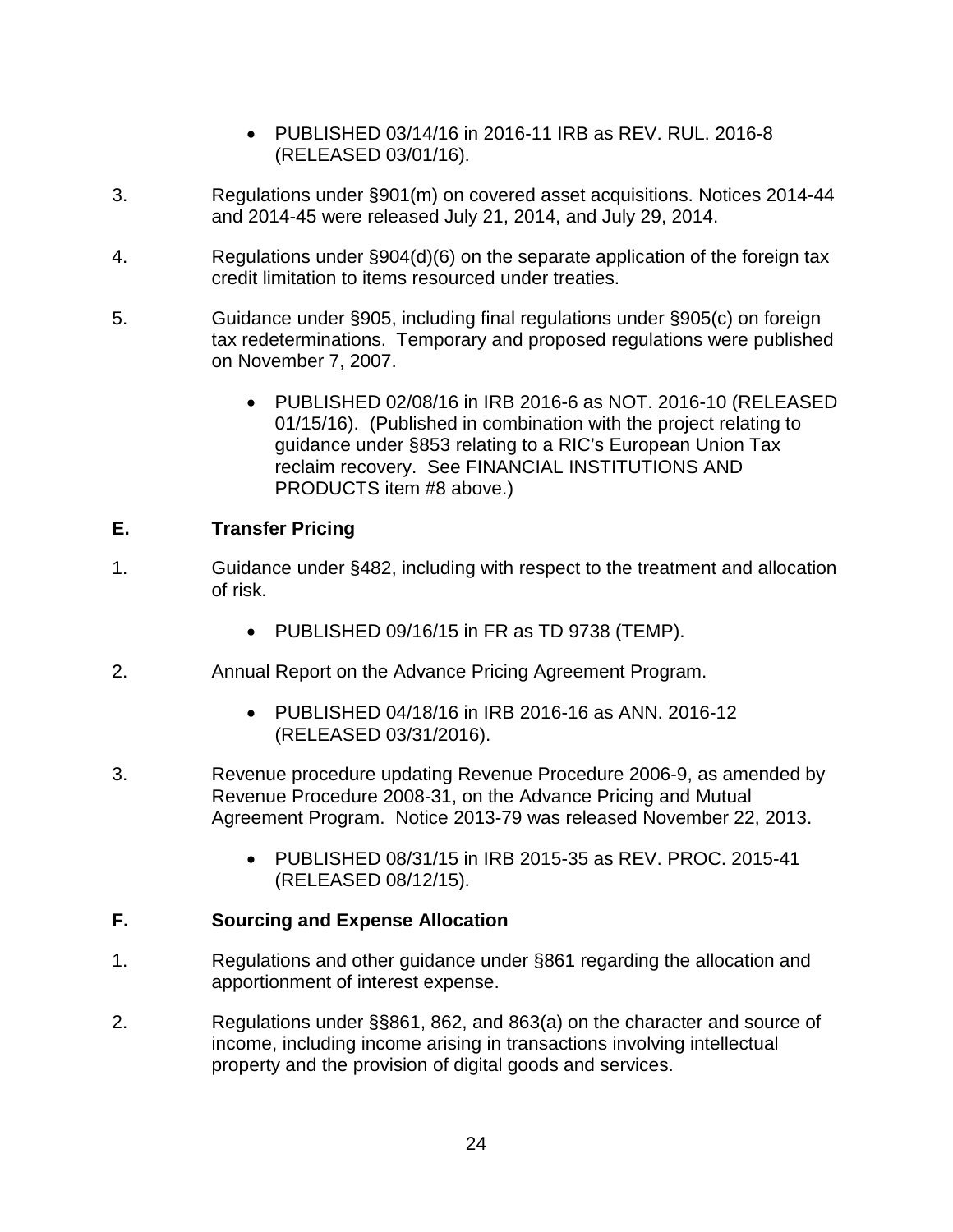# **G. Treaties**

- 1. Guidance under §894 and treaties, including regarding the application of various treaty provisions to hybrid entities and instruments.
	- PUBLISHED 09/28/15 in IRB 2015-39 as REV. PROC. 2015-46.
- 2. Revenue procedure updating Revenue Procedure 2006-54 on procedures for taxpayers requesting Competent Authority assistance. Notice 2013-78 was released November 22, 2013.
	- PUBLISHED 08/31/15 in IRB 2015-35 as REV. PROC. 2015-40 (RELEASED 08/12/15).

# **ADDITIONAL PROJECTS:**

- 3. Revocation of REV. RUL. 2008-15 relating to Validus Reinsurance, Ltd. v. United States.
	- PUBLISHED 01/19/16 in IRB 2016-03 as REV. RUL. 2016-3 (RELEASED 12/23/15).

#### **H. Other**

- 1. Guidance under §§877A(g)(4) and 7701(a)(50)(A) regarding relinquishing United States citizenship.
- 2. Regulations under §937(a), including regulations on the "presence test" for bona fide residence in U.S. territories.
	- PUBLISHED 08/27/15 in FR as REG-109813-11 (NPRM).
- 3. Regulations under §987. Proposed regulations were published on September 7, 2006.
- 4. Guidance on §988 transactions, including hedging transactions. Temporary and proposed regulations were published on September 6, 2012.
	- PUBLISHED 09/08/15 in FR as TD 9736.
- 5. Guidance under Chapter 3 (§§1441-1446) and under Chapter 4 (§§1471- 1474). Revenue Procedure 2014-47 was published on August 25, 2014. Revenue Procedure 2014-64 was published on December 29, 2014.
	- PUBLISHED 10/13/15 in IRB 2015-41 as NOT. 2015-66 (RELEASED 09/18/15).
	- PUBLISHED 10/19/15 in IRB 2015-42 as REV. PROC. 2015-50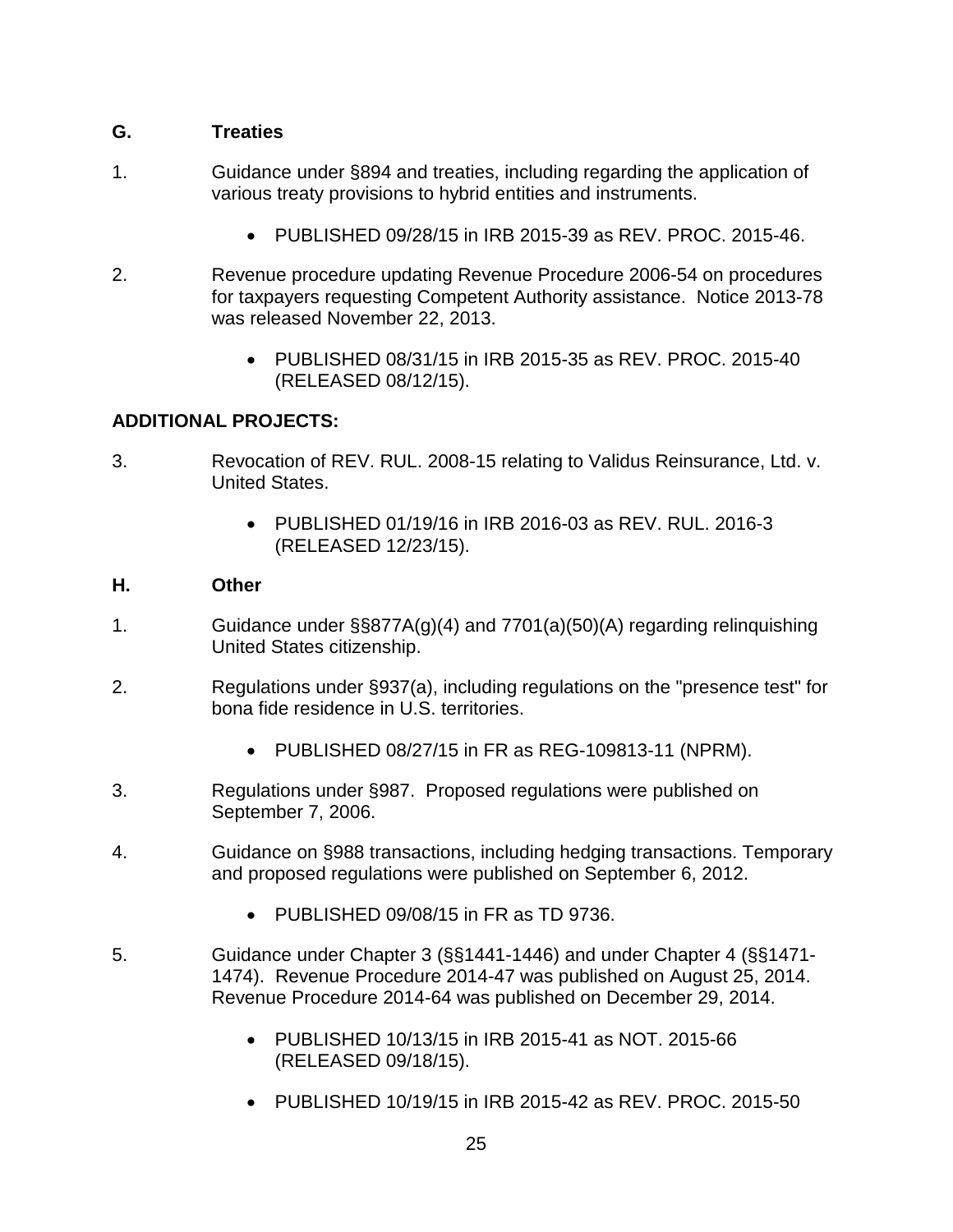(RELEASED 09/29/15) as a supplement to REV. PROC. 2014-64 (RELEASED 12/29/14).

- PUBLISHED 02/08/16 in IRB 2016-6 as NOT. 2016-8 (RELEASED 01/19/16).
- PUBLISHED 04/25/16 in IRB 2016-17 as REV. PROC. 2016-18 (RELEASED 03/31/16) as a supplement to REV. PROC. 2015-50 (RELEASED 9/29/15) and REV. PROC. 2014-64 (RELEASED 12/29/14).
- 6. Regulations on refunds and credits under Chapter 3 and Chapter 4. Notice 2015-10 was released on April 28, 2015.
- 7. Final regulations under §5000C relating to specified Federal procurement payments received by foreign persons from the U.S. government. Proposed regulations were published on April 22, 2015.
- 8. Regulations under §§6011 and 6038 relating to the country-by-country reporting of income, earnings, taxes paid, and certain economic activity for transfer pricing risk assessment.
	- PUBLISHED 12/23/15 in FR as REG-109822-15 (NPRM).
	- PUBLISHED 06/30/16 in FR as TD 9773 (FINAL).
- 9. Final regulations under §6038D regarding domestic entities holding specified foreign financial assets. Proposed regulations were published on December 19, 2011.
	- PUBLISHED 02/23/16 in FR as TD 9752 (FINAL).
- 10. Regulations and other guidance under §§6039F, 6048, and 6677 on foreign trust reporting and reporting with respect to foreign gifts, and under §§643(i) and 679 relating to certain transactions between U.S. persons and foreign trusts.
- 11. Regulations and other guidance under §7701, including guidance regarding entity classification and guidance treating disregarded entities as corporations for purposes of reporting and recordkeeping obligations under §6038A and related provisions.
	- PUBLISHED 05/10/16 in FR as REG-127199-15 (NPRM).

# **ADDITIONAL PROJECTS:**

12. Revenue Ruling updating the list of geographical areas currently included in the "North American area" for purposes of § 274(h) (regarding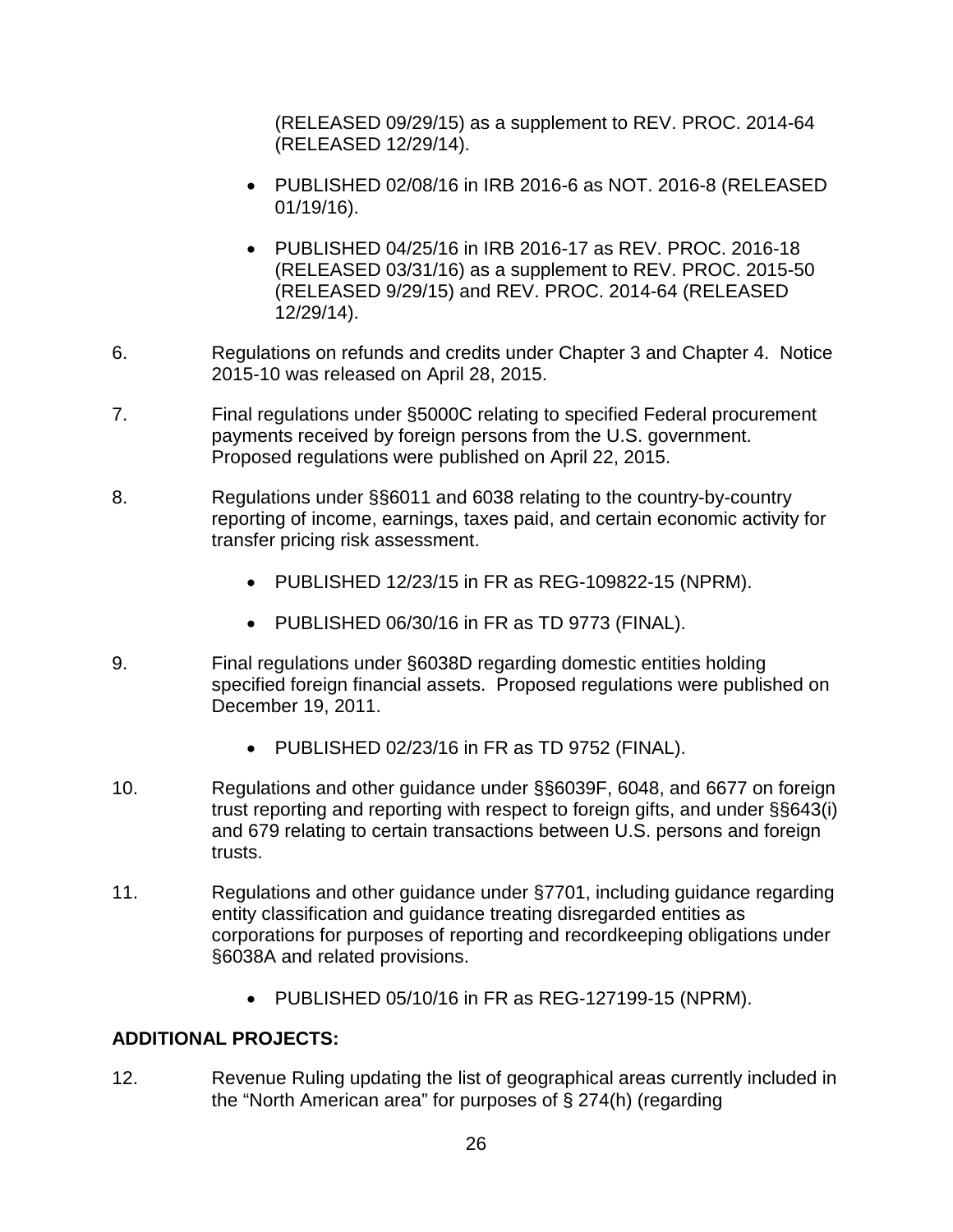substantiation requirements for deducting expenses incurred in attending a convention).

• PUBLISHED 06/27/16 in IRB 2016-26 as REV. RUL. 2016-16.

# **PARTNERSHIPS**

- 1. Final regulations under §1.337(d)-3 relating to partnership transactions involving a corporate partner's stock or other equity interests. Final and temporary, and proposed regulations were published on June 12, 2015.
- 2. Final regulations under §469(h)(2) concerning limited partners and material participation. Proposed regulations were published on November 28, 2011.
- 3. Regulations concerning the fractions rule under §514(c)(9).
- 4. Guidance on targeted capital accounts under §704(b).
- 5. Regulations to update the securities partnership aggregation rules under §704(c).
- 6. Guidance under §§704, 707, and 721 on management fee waivers.
	- PUBLISHED 07/23/15 in FR as REG-115452-14 (NPRM).
- 7. Final regulations under §§704, 734, 743, and 755 arising from the American Jobs Creation Act of 2004, regarding the disallowance of certain partnership loss transfers and no reduction of basis in stock held by a partnership in a corporate partner. Proposed regulations were published on January 16, 2014.
- 8. Final regulations under §706(d) regarding the determination of a distributive share when a partner's interest changes. Proposed regulations were published on April 14, 2009.
	- PUBLISHED 08/03/15 in FR as TD 9728.
- 9. Regulations under §706(d) regarding the determination of a distributive share of any allocable cash basis items and certain other items when a partner's interest changes.
	- PUBLISHED 08/03/15 in FR as REG-109370-10 (NPRM).
- 10. Regulations under §707 relating to disguised sales of property and regulations under §752 regarding a partner's share of liabilities. Proposed regulations were published on January 30, 2014.
- 11. Final regulations under §732(f) regarding aggregation of basis for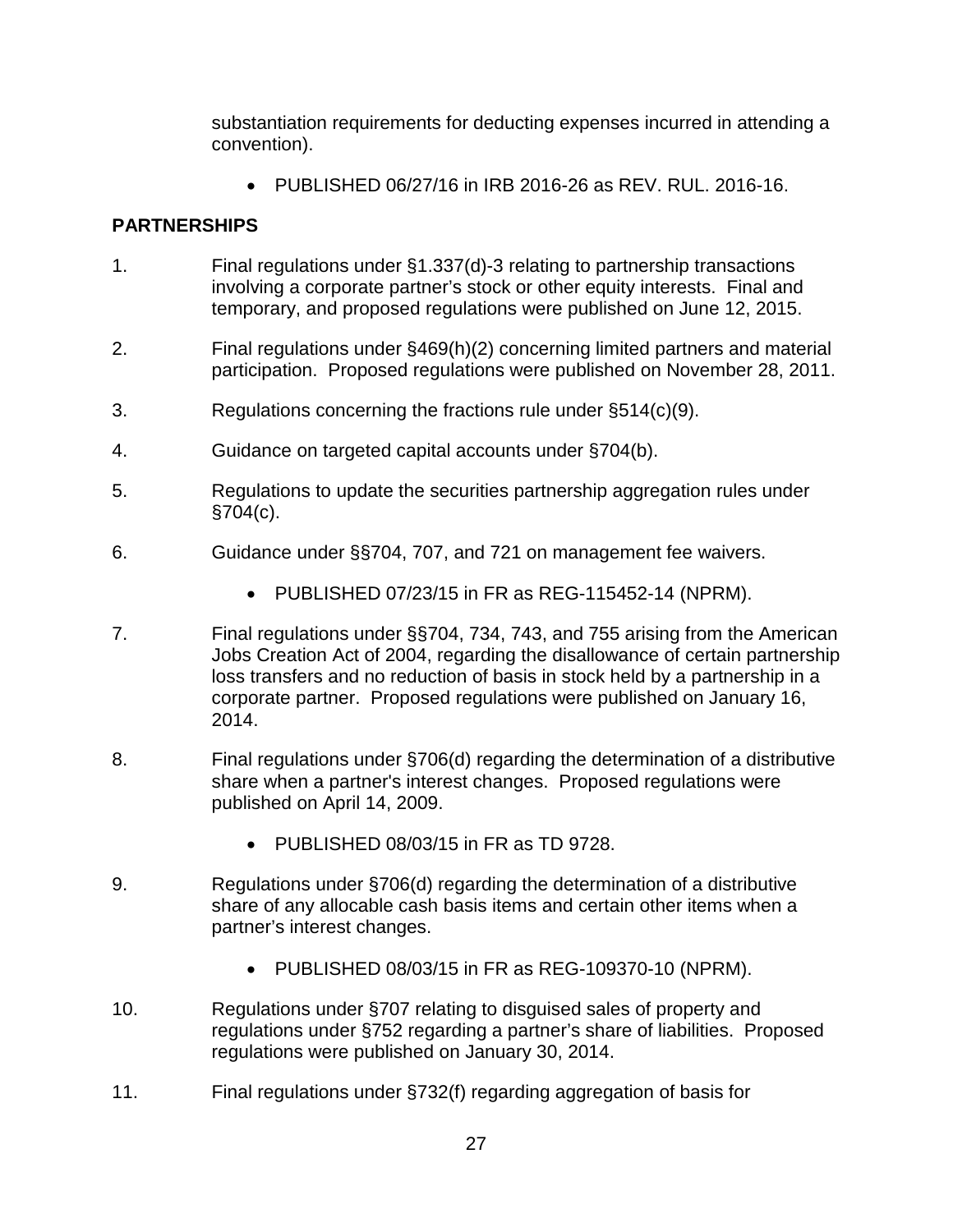partnership distributions involving equity interests of a partner. Proposed regulations were published on June 12, 2015.

- 12. Final regulations under §751(b) on unrealized receivables and inventory. Proposed regulations were published on November 3, 2014.
- 13. Final regulations under §752 regarding related person rules. Proposed regulations were published on December 16, 2013.
- 14. Final regulations under §§761 and 1234 on the tax treatment of noncompensatory partnership options. Proposed regulations were published on February 5, 2013.
- 15. Final regulations under §7704(d)(1)(E) regarding qualifying income for publicly traded partnerships. Proposed regulations were published on May 6, 2015.

# **SUBCHAPTER S CORPORATIONS**

- 1. Guidance regarding worthless stock deductions under §165(g) for S corporations.
- 2. Guidance under §1367 regarding basis ordering rules of certain suspended losses.
- 3. Guidance on calculation of accumulated adjustments account under §1368.

# **TAX ACCOUNTING**

- 1. Guidance under §§167 and 168 for determining whether certain assets used by a wireline telecommunication service provider are primarily used for providing one-way or two-way communication services.
- 2. Guidance under §§167 and 1031 regarding whether property held simultaneously for sale and for lease (also known as "dual-use property") is eligible for depreciation deductions and/or like-kind exchange treatment.
- 3. Revenue procedure under §168(k) and 179(f) providing procedures for making certain elections necessitated by the Tax Increase Prevention Act of 2014, Pub. L. No. 113-295, 128 Stat. 4010.
	- PUBLISHED 10/05/15 in IRB 2015-40 as REV. PROC. 2015-48 (RELEASED 09/15/15).
- 4. Final regulations under §263A regarding the inclusion of negative amounts in additional §263A costs. Proposed regulations were published on September 5, 2012.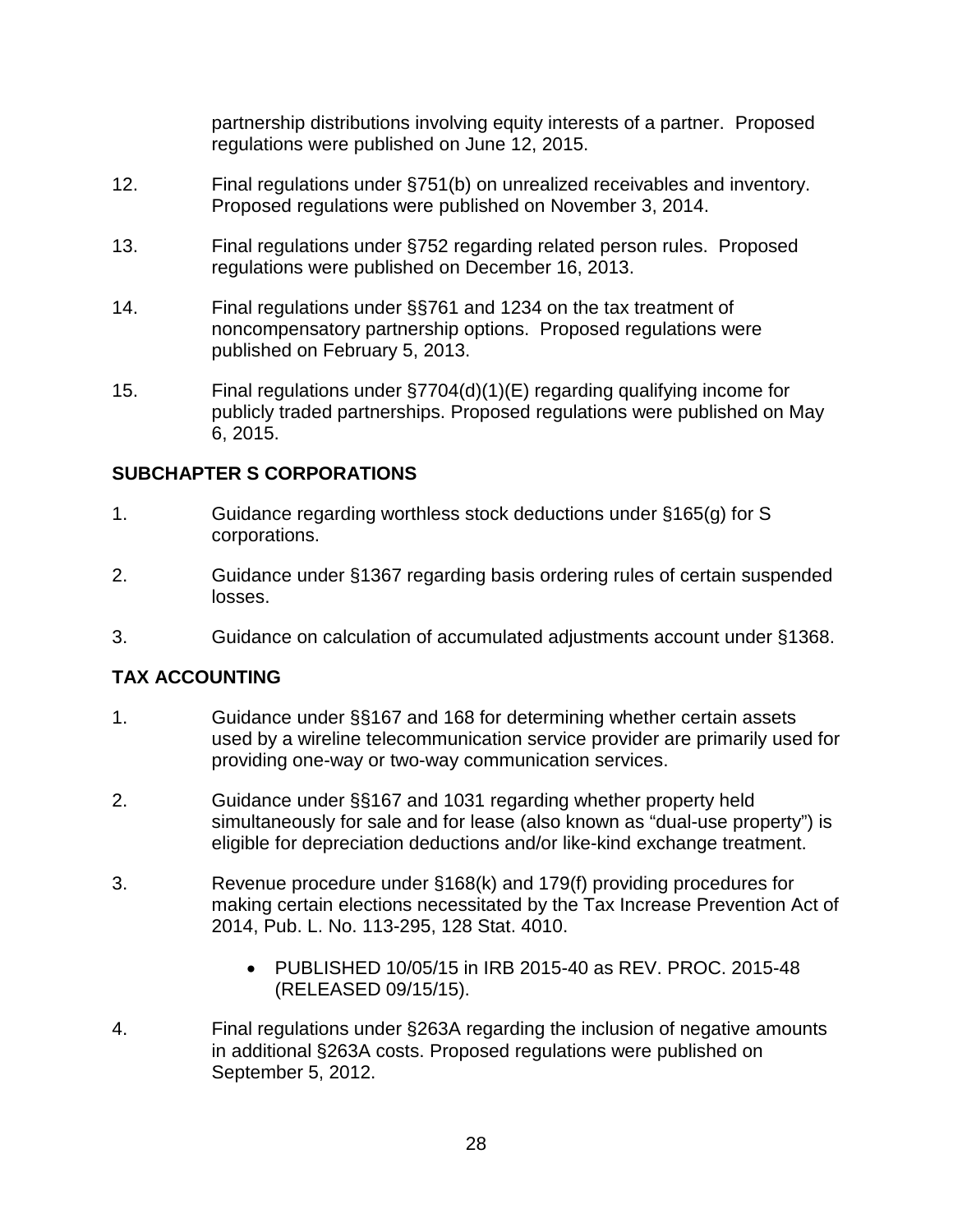- 5. Revenue procedure under §263(a) regarding the capitalization of natural gas transmission and distribution property.
- 6. Revenue procedure under §263(a) regarding the capitalization of certain retail store expenditures.
	- PUBLISHED 12/07/15 in IRB 2015-49 as REV. PROC. 2015-56 (RELEASED 11/19/15).
- 7. Guidance under §263(a) regarding the amount paid for property subject to the de minimis safe harbor for a taxpayer without an applicable financial statement.
	- PUBLISHED 12/14/15 in IRB 2015-50 as NOT. 2015-82 (RELEASED 11/25/15).
- 8. Regulations under §267 regarding the application of §1.267(b)-1(b) to partners and partnerships.
- 9. Guidance under §446 regarding the effect of new financial accounting standards on tax accounting.
- 10. Regulations under §451 regarding advance payments received for goods and services, including amounts received in exchange for the sale or issuance of gift cards, trading stamps, and loyalty points that can be redeemed for goods or services.
- 11. Regulations under §453A regarding contingent payment sales.
- 12. Final regulations under §453B regarding nonrecognition of gain or loss on the disposition of certain installment obligations. Proposed regulations were published on December 23, 2014.
- 13. Regulations under §460 addressing the application of the lookback interest rules to certain pass-through entities with tax-exempt owners.
- 14. Regulations under §460 regarding home construction contracts and rules for certain changes in method of accounting for long-term contracts.
- 15. Revenue procedure under §461 on economic performance for liabilities created under ratable service contracts.
	- PUBLISHED 08/17/15 in IRB 2015-33 as REV. PROC. 2015-39 (RELEASED 07/30/15).
- 16. Regulations under §472 regarding dollar-value last-in, first-out (LIFO) inventories, including rules for combining pools as a result of a change in method of accounting, certain corporate acquisitions, and certain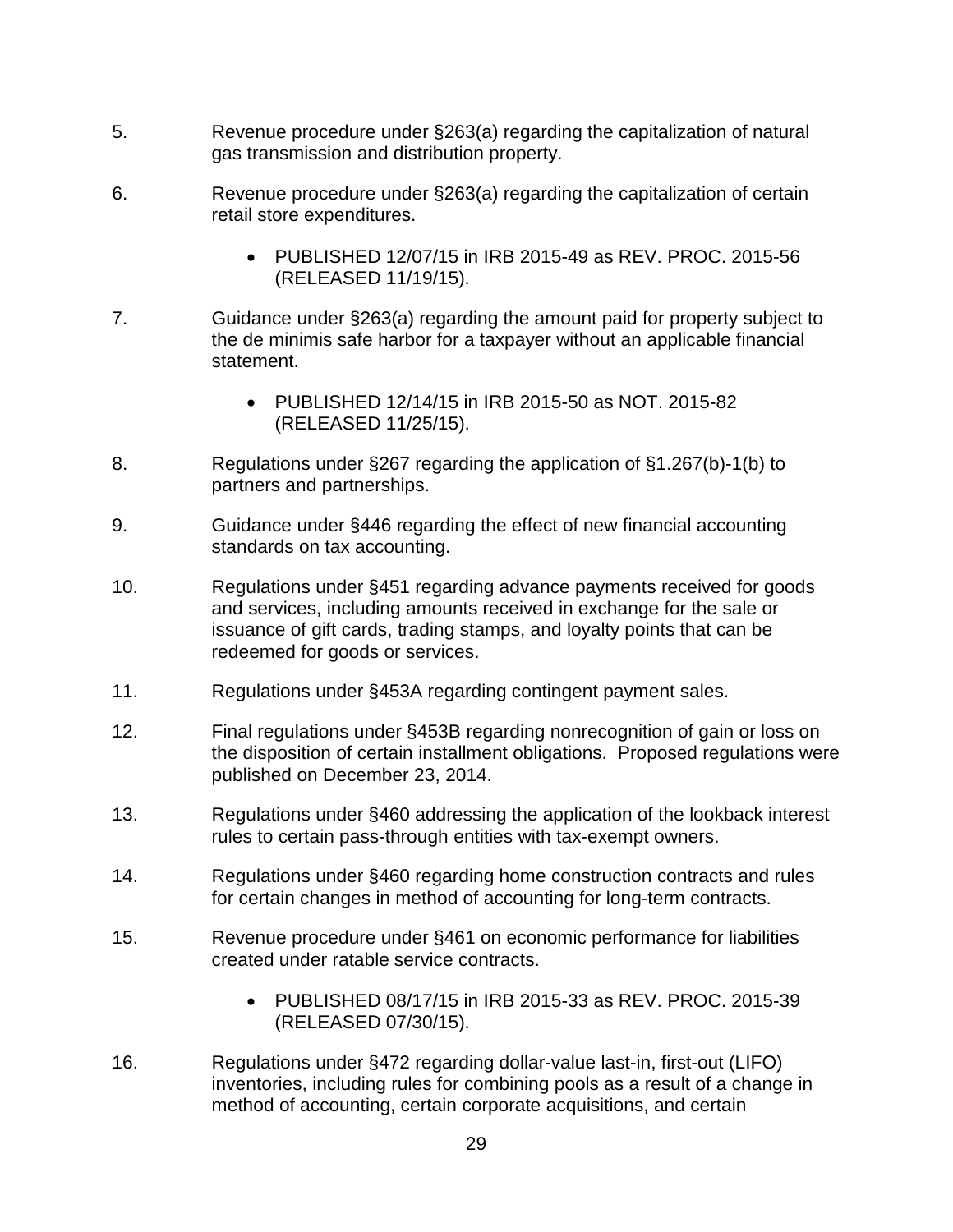nonrecognition transactions.

- 17. Regulations amending §1.472-8 regarding the inventory price index computation (IPIC) method.
- 18. Guidance regarding the treatment of deferred revenue in taxable asset sales and acquisitions.

### **ADDITIONAL PROJECTS:**

- 19. Announcement on December 2015 Revision of Form 3115.
	- PUBLISHED 04/04/16 in IRB 2016-14 as ANN. 2016-14 (RELEASED 03/24/16).
- 20. Notice providing a simplified procedure for a State or local government to amend an empowerment zone nomination.
	- PUBLISHED 04/11/16 in IRB 2016-15 as NOT. 2016-28 (RELEASED 03/25/16).
- 21. Revenue Procedure updating the current List of Automatic Changes to which the automatic change in method of accounting procedures in Rev. Proc. 2015-13, 2015-5 I.R.B. 419, as clarified and modified by Rev. Proc. 2015-33, 2015-25 I.R.B. 1067, and as modified by Rev. Proc. 2016-1, 2016- 1 I.R.B. 1, (or successor) apply.
	- PUBLISHED 05/23/16 in IRB 2016-21 as REV. PROC. 2016-29 (RELEASED 05/05/16).

# **TAX ADMINISTRATION**

- 1. Regulations under §3402(q) and §3406 regarding TIN matching for Forms W-2G.
- 2. Guidance under §1.6011-4.
- 3. Guidance under §6015 regarding relief from joint and several liability. Proposed regulations were published on August 13, 2013.
	- PUBLISHED 11/20/15 in FR as REG-134219-08 (NPRM).
- 4. Guidance under §6041 relating to the reporting of gaming winnings.
- 5. Guidance under §6050P regarding the 36-month rule for reporting cancellation of indebtedness when a financial institution is continuing to pursue collection actions. Proposed regulations were published on October 15, 2014.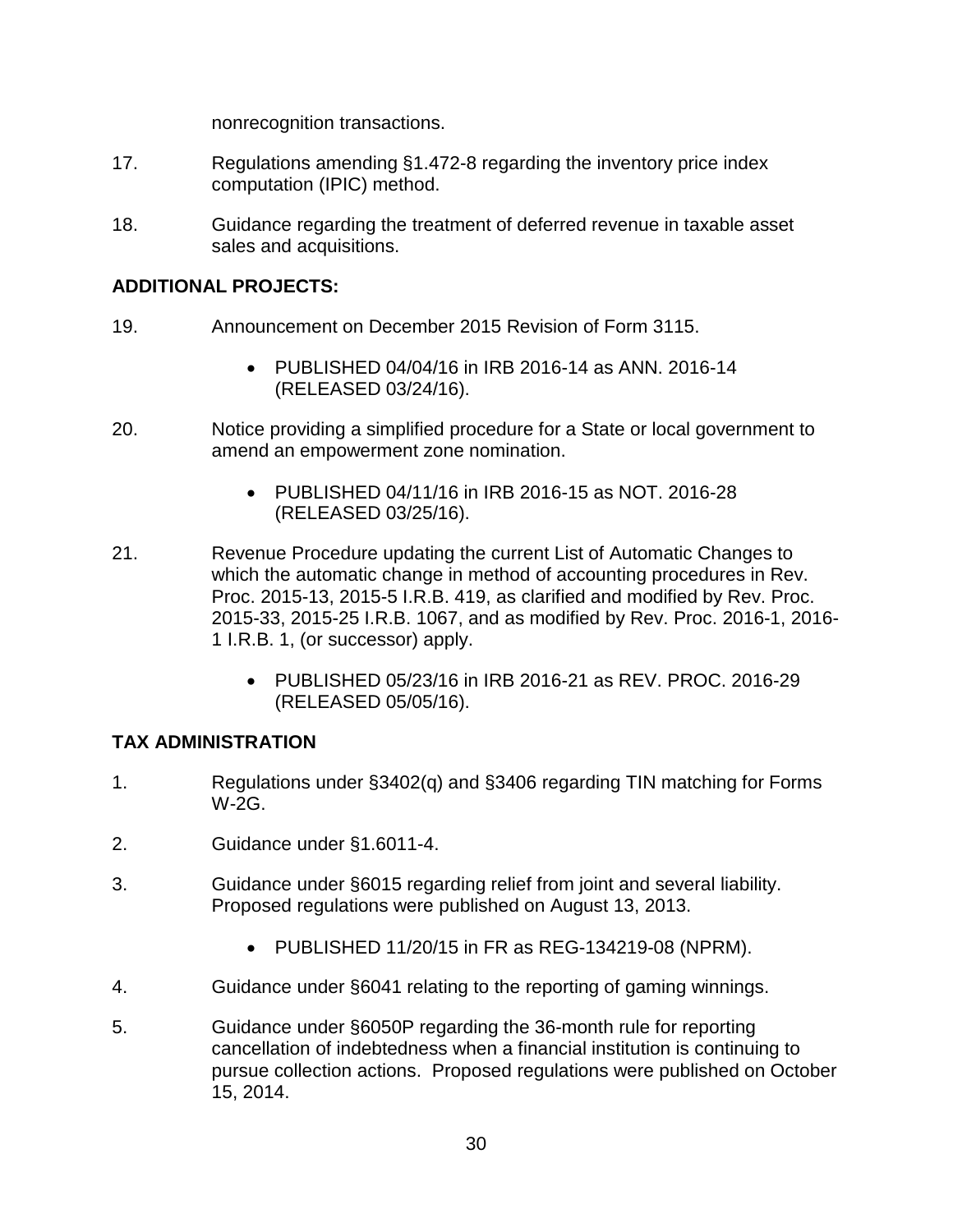- 6. Guidance under §§25A, 6050S, and 6724(f) relating to changes made by sections 804 and 805 of the Trade Preferences Extension Act of 2015 regarding education tax credits and related information reporting.
- 7. Guidance under §6050W, as added by §3091 of the Housing Assistance Act of 2008, regarding information reporting on payment card and thirdparty payment transactions.
- 8. Guidance under §6063 on signing partnership returns.
- 9. Regulations under §6103(j) regarding disclosure of return information to the Bureau of the Census. Temporary and proposed regulations were published on July 15, 2014.
	- PUBLISHED 02/26/16 in FR as TD 9754.
- 10. Regulations under §6166 regarding the furnishing of security in connection with an election to pay the estate tax in installments.
- 11. Guidance regarding partnership audit and adjustment procedures under TEFRA and the Bipartisan Budget Act of 2015.
	- PUBLISHED 03/28/16 in IRB 2016-13 as NOT. 2016-23 (RELEASED 03/04/16).
- 12. Final regulations under §6402 concerning where to file a claim for refund. Proposed regulations were published on June 10, 2011.
	- PUBLISHED 07/23/15 in FR as TD 9727.
- 13. Guidance under §6621(d) with regard to interest netting.
- 14. Regulations under §§6662, 6662A, and 6664 regarding accuracy-related penalties relating to understatements. Notice 2005-12, which provided interim guidance, was published on February 14, 2005.
- 15. Regulations under §6707A, as amended by §2041(a) of the Small Business Jobs Act of 2010, regarding the penalty for failure to disclose reportable transactions.
	- PUBLISHED 08/28/15 in FR as REG-103033-11 (NPRM).
- 16. Final regulations under §6708 regarding the penalty for failure to make a list of advisees available as required by §6112. Proposed regulations were published on March 8, 2013.
	- PUBLISHED 04/28/16 in FR as TD 9764.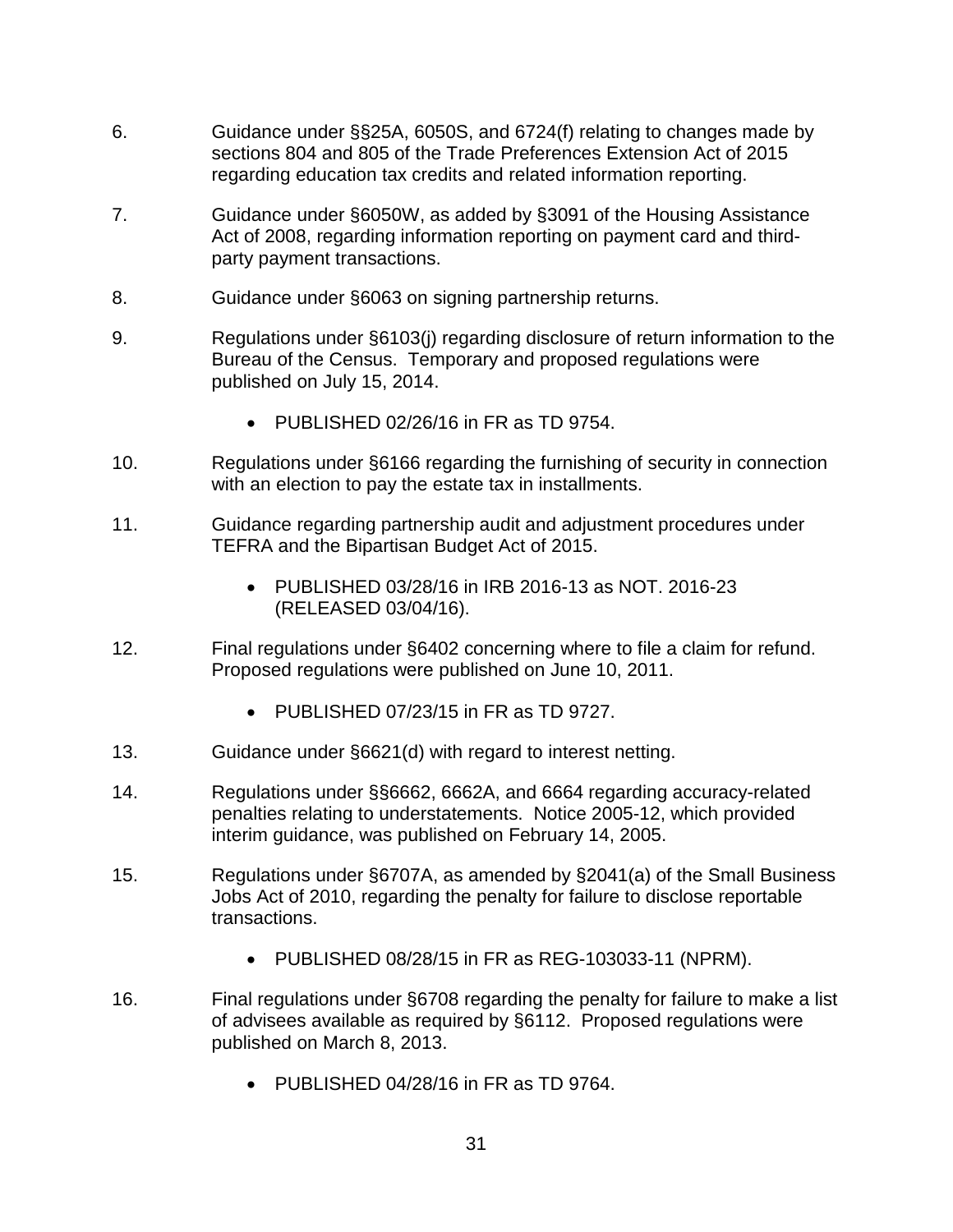- 17. Update to Revenue Procedure 2009-14 dealing with pre-filing agreements.
	- PUBLISHED 05/23/16 in IRB 2016-21 as REV. PROC. 2016-30 (RELEASED 05/04/16).
- 18. Guidance under §7123 concerning alternative dispute resolution.
	- PUBLISHED 09/21/15 in IRB 2015-38 as REV. PROC. 2015-44 (RELEASED 09/08/15).
- 19. Final regulations under §7430 regarding attorney fees. Proposed regulations were published November 25, 2009.
	- PUBLISHED 03/01/16 in FR as TD 9756.
- 20. Revenue procedure under §7430 regarding awards of attorney fees.
	- PUBLISHED 03/14/16 in IRB 2016-11 as REV. PROC. 2016-17 (RELEASED 02/29/16).
- 21. Update to Revenue Procedure 2007-56 (Combat Zone and Disaster Relief).
- 22. Regulations under §7526 regarding Low Income Taxpayer Clinics (LITCs).
- 23. Regulations under §7602. Temporary and proposed regulations were published on June 18, 2014.
- 24. Regulations under §7701 coordinating the entity classification election with elections under subchapter M.
- 25. Guidance under §301.9100.
- 26. Regulations revising Circular 230 regarding proceedings before the IRS.
- 27. Update to Revenue Procedure 87-24 dealing with administrative appeals and disposition of Tax Court cases.
	- PUBLISHED 11/02/15 in IRB 2015-44 as NOT. 2015-72 (RELEASED 10/08/15).
	- PUBLISHED 04/11/16 in IRB 2016-15 as REV. PROC. 2016-22 (RELEASED 03/23/16).
- 28. Guidance prescribing the electronic signature requirements for tax returns and other documents submitted to the IRS.

# **ADDITIONAL PROJECTS:**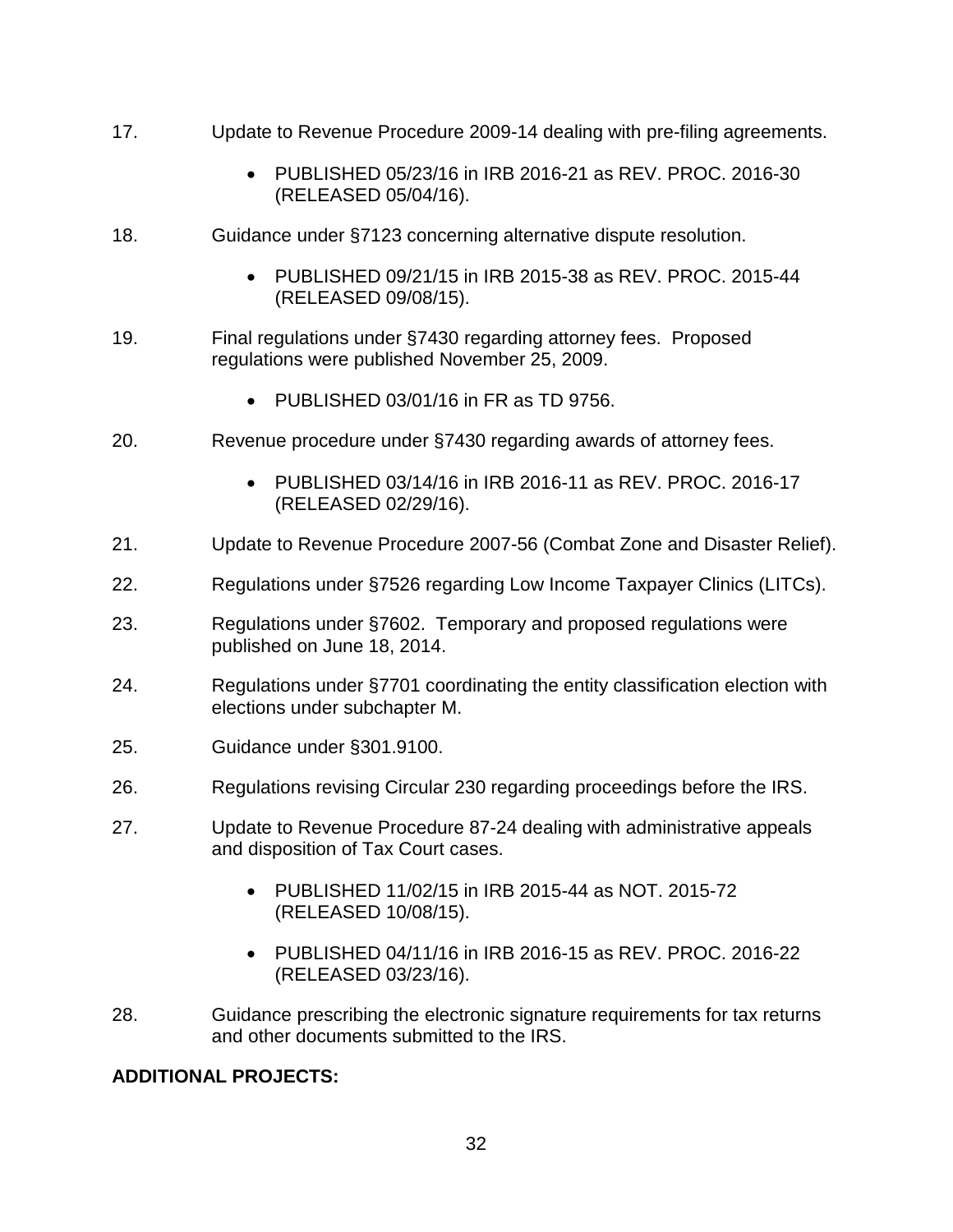- 29. Guidance under 31 U.S.C. § 9701, amending Treas. Reg. § 300.13, to reduce the Preparer Tax Identification Number (PTIN) user fee.
	- PUBLISHED 10/30/15 in FR as TD 9742 (TEMP) and REG-121496- 15 (NPRM).
- 30. Notice to extend the information reporting due dates under §§ 6055 and 6056 for calendar year 2015 information returns filed and furnished in 2016.
	- PUBLISHED 01/19/16 in IRB 2016-3 as NOT. 2016-4 (RELEASED 12/28/15).
- 31. Announcement providing limited penalty relief for educational institutions filing Forms 1098-T for calendar year 2015 that fail to include a student's correct taxpayer identification number (TIN).
	- PUBLISHED 01/25/16 in IRB 2016-4 as ANN. 2016-03 (RELEASED 01/07/16).
- 32. Guidance under 31 U.S.C. § 9701, amending Treas. Reg. § 300.4, to increase the Enrolled Agent Special Enrollment Examination (EA-SEE) user fee.
	- PUBLISHED 01/26/16 in FR as REG-134122-15 (NPRM).
- 33. Notice to extend the information reporting due dates for statements required under § 6035(a)(1) and (a)(2) to March 31, 2016.
	- PUBLISHED 02/29/16 in IRB 2016-9 as NOT. 2016-19 (RELEASED 02/11/16).
- 34. Revenue procedure describing procedures for taxpayers to submit issues for consideration under the IRS's Industry Issue Resolution (IIR) Program.
	- PUBLISHED 03/28/16 in IRB 2016-13 as REV. PROC. 2016-19 (RELEASED 03/04/16).
- 35. Notice to extend the information reporting due dates for statements required under § 6035(a)(1) and (a)(2) to June 30, 2016.
	- PUBLISHED 04/11/16 in IRB 2016-15 as NOT. 2016-27 (RELEASED 03/23/16).
- 36. Announcement providing limited penalty relief for educational institutions filing Forms 1098-T for calendar year 2016 that fail to report the aggregate amount of payments received.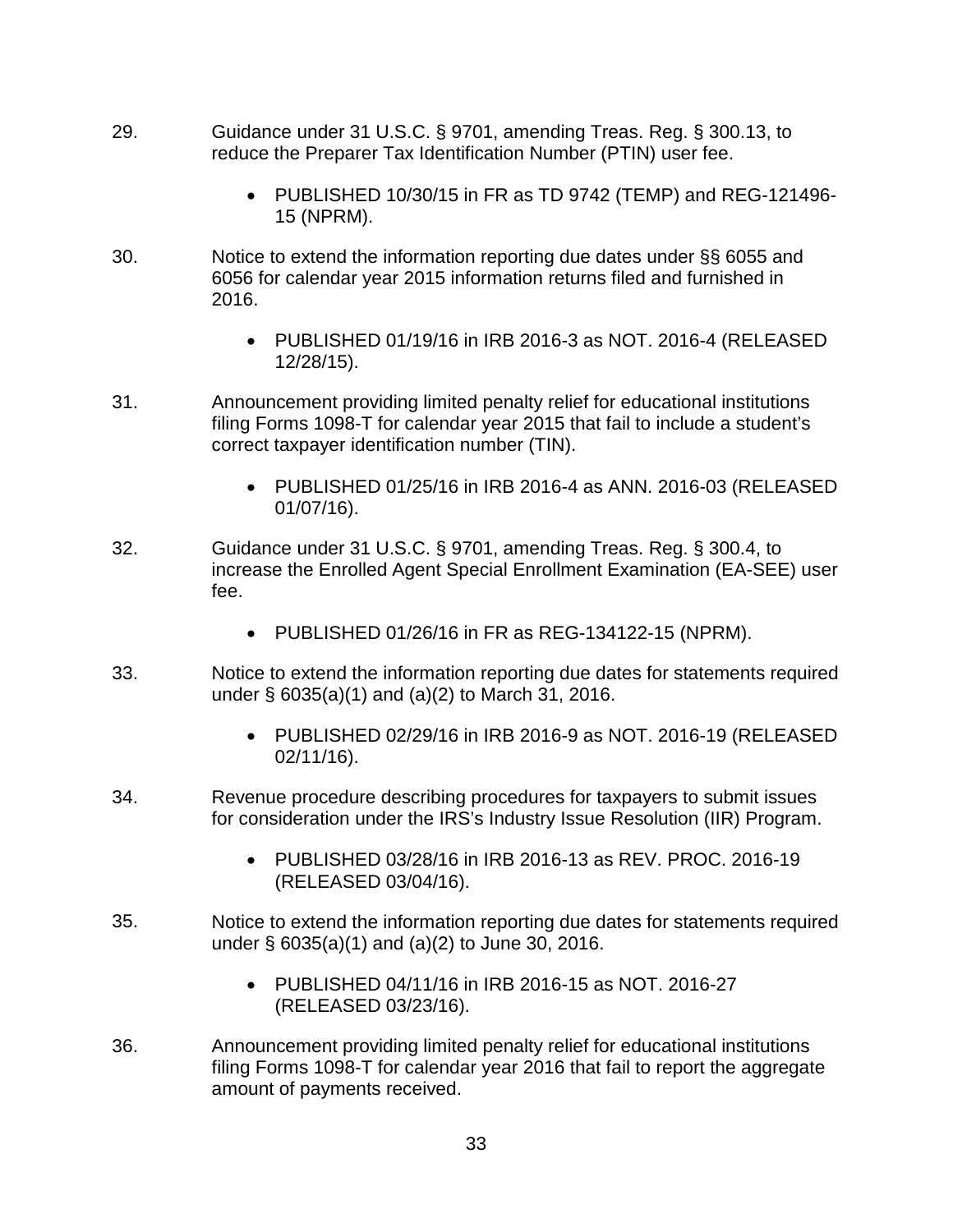• PUBLISHED on 5/16/16 in IRB 2016-20 as ANN. 2016-17 (RELEASED 04/27/16)

### **TAX-EXEMPT BONDS**

- 1. Guidance on remedial actions for tax-advantaged bonds under §§54A, 54AA, and 141.
- 2. Guidance on the definition of political subdivision under §103 for purposes of the tax-exempt, tax credit, and direct pay bond provisions.
	- PUBLISHED 02/23/16 in FR as REG-129067-15 (NPRM).
- 3. Regulations on allocation and accounting principles under §141. Proposed regulations were published on September 26, 2006.
	- PUBLISHED 10/27/15 in FR as TD 9741.
- 4. Revenue procedure that will update Revenue Procedure 97-13 relating to the conditions under which a management contract does not result in private business use under §141.
- 5. Final regulations on public approval requirements for private activity bonds under §147(f). Proposed regulations were published on September 9, 2008.
- 6. Final regulations on arbitrage investment restrictions under §148. Proposed regulations were published on September 26, 2007, September 16, 2013, and June 24, 2015.
- 7. Regulations on bond reissuance under §150.

# **ADDITIONAL PROJECTS:**

- 8. Notice providing guidance for qualified student loan bonds to clarify certain requirements for tax-exempt bond financing for loan programs of general application approved by a State under §144(b)(1)(B).
	- PUBLISHED 11/30/15 in IRB 2015-48 as NOT. 2015-78 (RELEASED 11/13/15).
- 9. Notice providing guidance on draw-down bonds for purposes of the allocation of the available amount of national volume cap for tax-exempt tribal economic development bonds under §7871(f).
	- PUBLISHED 12/21/15 in IRB 2015-51 as NOT. 2015-83 (RELEASED 12/04/15).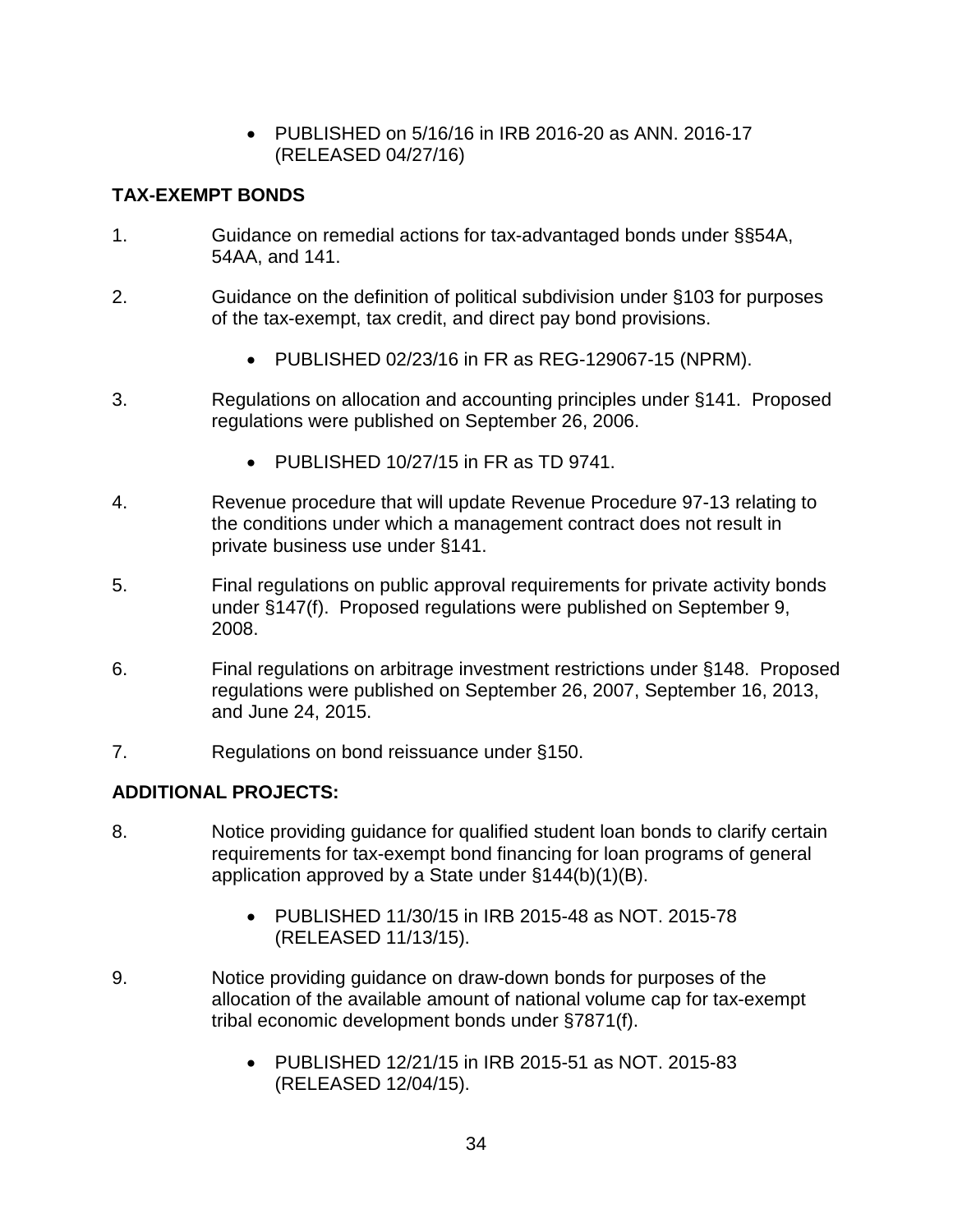# **APPENDIX – Regularly Scheduled Publications**

### **JULY 2015**

- 1. Revenue ruling setting forth tables of the adjusted applicable federal rates for the current month for purposes of §§42, 382, 1274, 1288, and 7520.
	- PUBLISHED 07/06/15 in IRB 2015-27 as REV. RUL. 2015-15 (RELEASED 06/19/15).
- 2. Notice setting forth updates for the corporate bond yield curve for plan years beginning in July 2015, the 24-month average segment rates, the funding segment rates applicable for July 2015, the spot segment rates for June 2015 that are used for determining minimum present values, and the 30-year Treasury rates.
	- PUBLISHED 07/27/15 in IRB 2015-30 as NOT. 2015-50 (RELEASED 07/14/15).
- 3. Revenue ruling providing the average annual effective interest rates charged by each Farm Credit Bank District.
	- PUBLISHED 08/24/15 in IRB 2015-34 as REV. RUL. 2015-18 (RELEASED 08/21/15).

# **AUGUST 2015**

- 1. Revenue ruling setting forth tables of the adjusted applicable federal rates for the current month for purposes of §§42, 382, 1274, 1288, and 7520.
	- PUBLISHED 08/03/15 in IRB 2015-31 as REV. RUL. 2015-16 (RELEASED 07/17/15).
- 2. Guidance providing the inflation adjustment factor to be used in determining the enhanced oil recovery credit under §43 for tax years beginning in the calendar year.
	- PUBLISHED 10/05/15 in IRB 2015-40 as NOT. 2015-64.
- 3. Guidance providing the applicable percentage to be used in determining percentage depletion for marginal properties under §613A for the calendar year.
	- PUBLISHED 10/05/15 in IRB 2015-40 as NOT. 2015-65.
- 4. Notice setting forth updates for the corporate bond yield curve for plan years beginning in August 2015, the 24-month average segment rates, the funding segment rates applicable for August 2015, the spot segment rates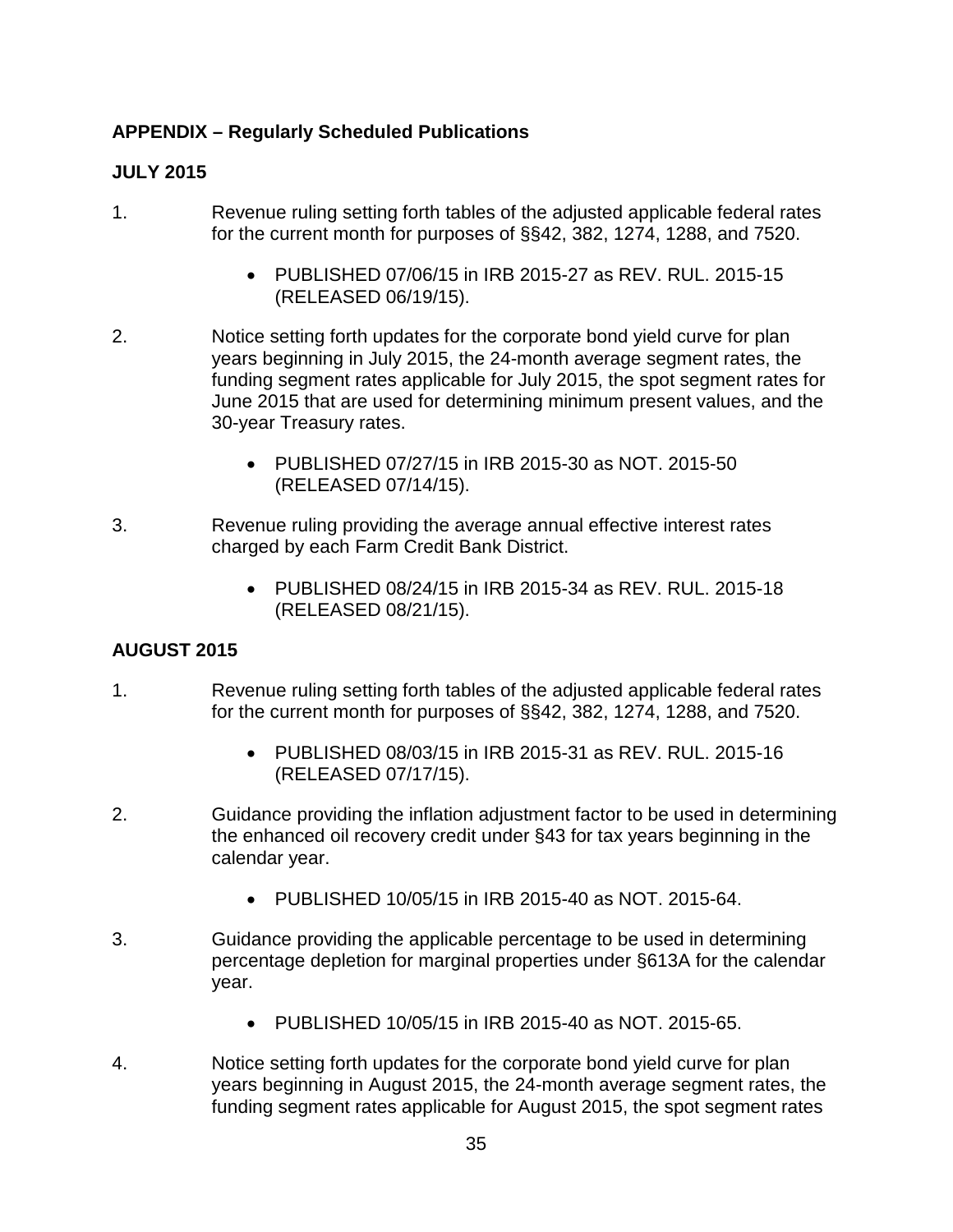for July 2015 that are used for determining minimum present values, and the 30-year Treasury rates.

- PUBLISHED 08/24/15 in IRB 2015-34 as NOT. 2015-55 (RELEASED 08/10/15).
- 5. Revenue procedure providing the domestic asset/liability percentages and the domestic investment yield percentages for taxable years beginning after December 31, 2014, for foreign companies conducting insurance business in the United States.
	- PUBLISHED 09/08/15 in IRB 2015-36 as REV. PROC. 2015-42 (RELEASED 08/21/15).

# **SEPTEMBER 2015**

- 1. Revenue ruling setting forth tables of the adjusted applicable federal rates for the current month for purposes of §§42, 382, 1274, 1288, and 7520.
	- PUBLISHED 09/07/15 in IRB 2015-36 as REV. RUL. 2015-19 (RELEASED 08/19/15).
- 2. Revenue ruling under §6621 regarding the applicable interest rates for overpayments and underpayments of tax for the period October through December 2014.
	- PUBLISHED 09/28/15 in IRB 2015-39 as REV. RUL. 2015-17 (RELEASED 09/04/15).
- 3. Notice setting forth updates for the corporate bond yield curve for plan years beginning in September 2015, the 24-month average segment rates, the funding segment rates applicable for September 2015, the spot segment rates for August 2015 that are used for determining minimum present values, and the 30-year Treasury rates.
	- PUBLISHED 09/28/15 in IRB 2015-39 as NOT. 2015-61 (RELEASED 09/14/15).
- 4. Guidance under §274 regarding the deemed substantiation of travel expenses using per diem rates.
	- PUBLISHED 10/05/15 in IRB 2015-40 as NOT. 2015-63 (RELEASED 09/16/15).
- 5. Update of Notice 2004-83 to add approved applicants for designated private delivery service status under §7502(f). Will be published only if any new applicants are approved.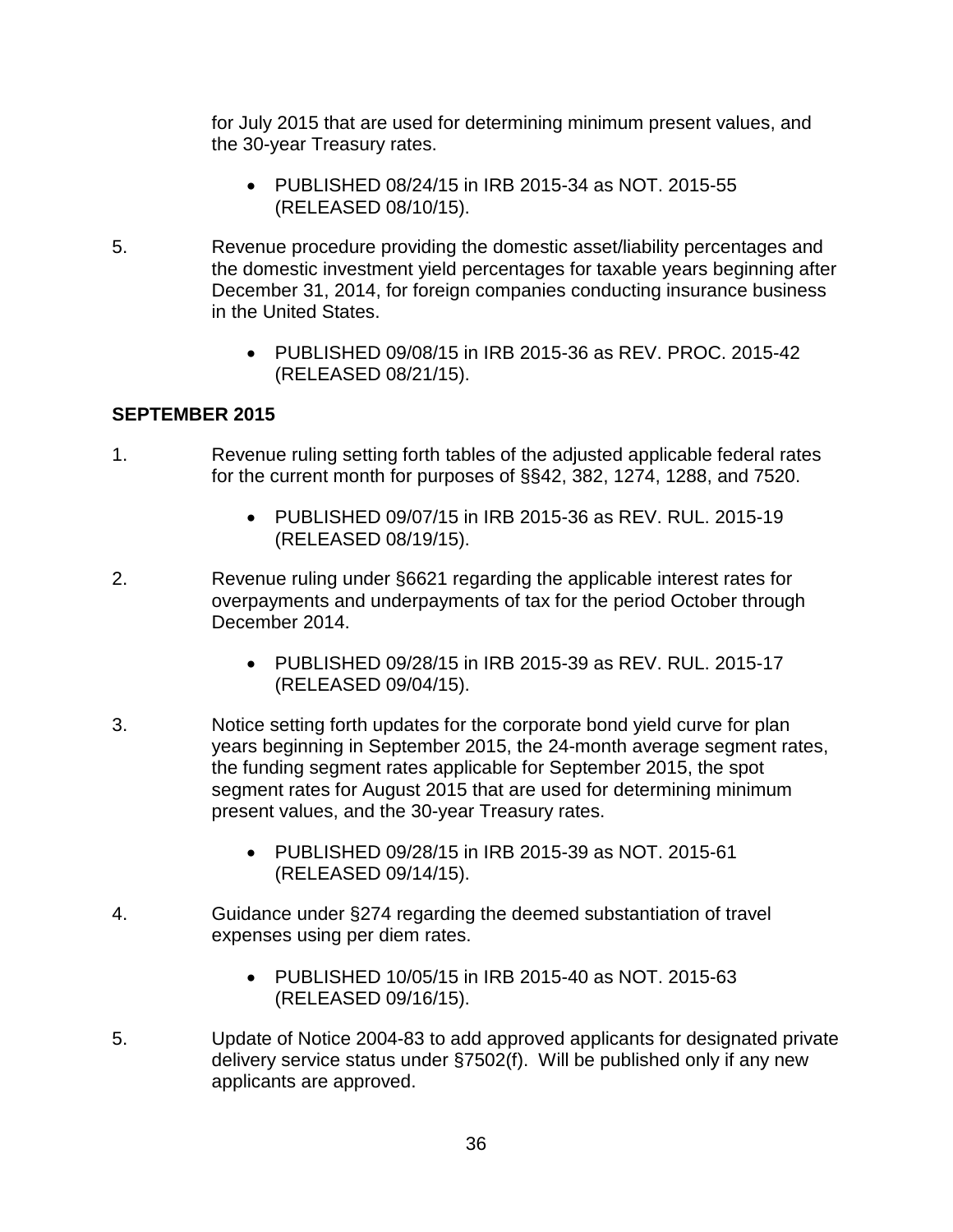- 6. Notice identifying the counties that experienced exceptional, extreme, or severe drought during the preceding 12-month period ending August 31, 2015, for purposes of determining whether the replacement period within which to replace livestock sold on account of drought is extended under §1033(e)(2)(B) and Notice 2006-82.
	- PUBLISHED 10/13/15 in IRB 2015-41 as NOT. 2015-69 (RELEASED 09/29/15).
- 7. Revenue ruling setting forth the terminal charge and the standard industry fare level (SIFL) cents-per-mile rates for the second half of 2015 for use in valuing personal flights on employer-provided aircraft.
	- PUBLISHED 09/21/15 in IRB 2015-38 as REV. RUL. 2015-20.
- 8. Notice on annual adjustment in the fee imposed to fund the Patient Centered Outcomes Research Trust Fund.
	- PUBLISHED 10/26/15 in IRB 2015-43 as NOT. 2015-60 (RELEASED 10/09/15).

# **OCTOBER 2015**

- 1. Revenue ruling setting forth tables of the adjusted applicable federal rates for the current month for purposes of §§42, 382, 1274, 1288 and 7520.
	- PUBLISHED 10/05/15 in IRB 2015-40 as REV. RUL. 2015-21 (RELEASED 09/17/15).
- 2. Notice setting forth updates for the corporate bond yield curve for plan years beginning in October 2015, the 24-month average segment rates, the funding segment rates applicable for October 2015, the spot segment rates for September 2015 that are used for determining minimum present values, and the 30-year Treasury rates.
	- PUBLISHED 10/26/15 in IRB 2015-43 as NOT. 2015-71 (RELEASED 10/09/15).
- 3. Revenue procedure under §1 and other sections of the Code regarding the inflation adjusted items for 2016.
	- PUBLISHED 11/02/15 in IRB 2015-44 as REV. PROC. 2015-53 (RELEASED 10/21/15).
- 4. Revenue procedure providing the loss payment patterns and discount factors for the 2015 accident year to be used for computing unpaid losses under §846.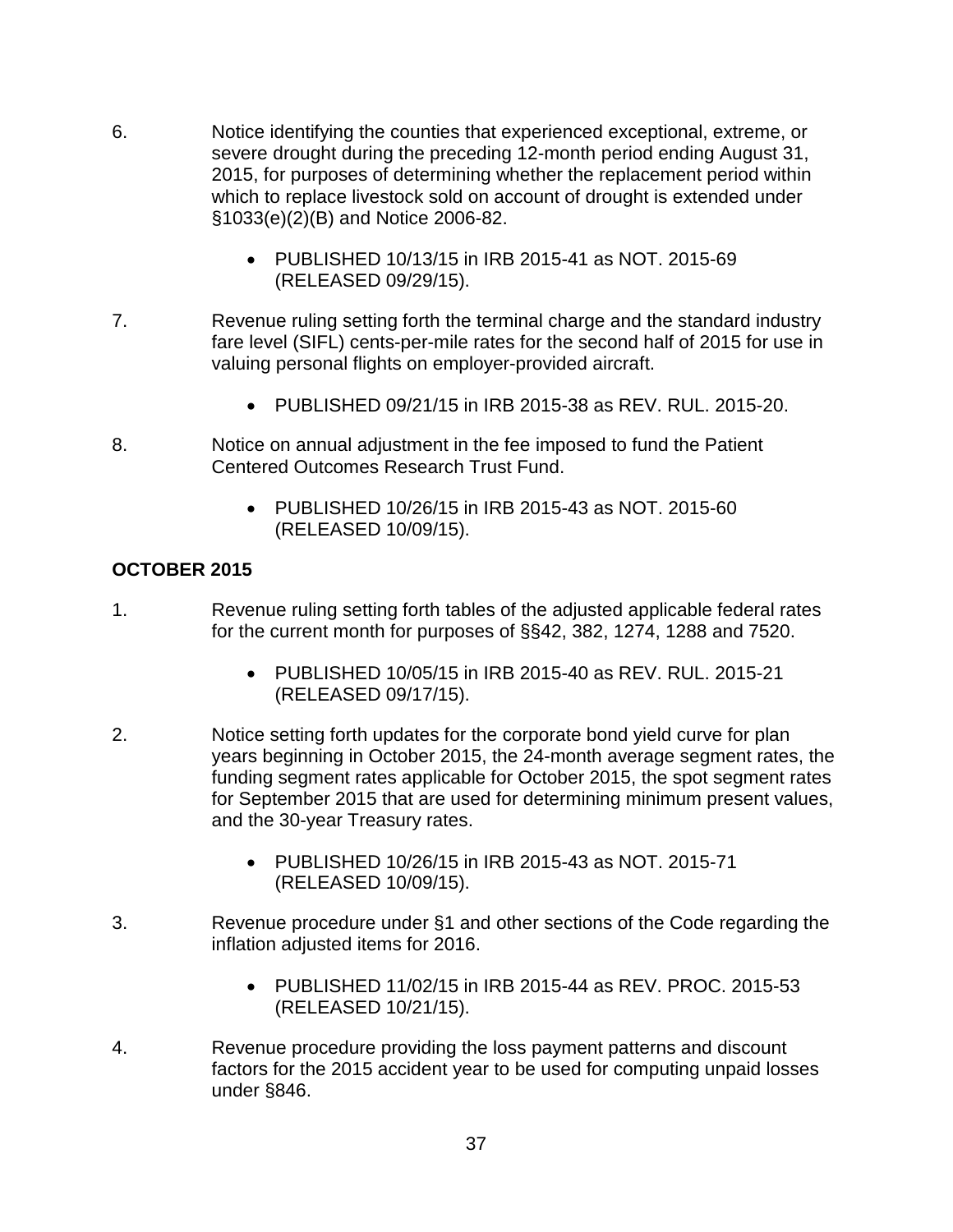- PUBLISHED 11/09/15 in IRB 2015-45 as REV. PROC. 2015-52 (RELEASED 10/29/15).
- 5. Revenue procedure providing the salvage discount factors for the 2015 accident year to be used for computing discounted estimated salvage recoverable under §832.
	- PUBLISHED 11/09/15 in IRB 2015-45 as REV. PROC. 2015-54 (RELEASED 10/29/15).
- 6. Update of Revenue Procedure 2005-27 listing the tax deadlines that may be extended by the Commissioner under §7508A in the event of a Presidentially-declared disaster or terrorist attack. Will be published only if there are any updates.
- 7. Guidance providing the amounts of unused housing credit carryover allocated to qualified states under §42(h)(3)(D) for the calendar year.
	- PUBLISHED 10/13/15 in IRB 2015-41 as REV. PROC. 2015-49 (RELEASED 10/09/15).

### **NOVEMBER 2015**

- 1. Revenue ruling setting forth tables of the adjusted applicable federal rates for the current month for purposes of §§42, 382, 1274, 1288 and 7520.
	- PUBLISHED 11/02/15 in IRB 2015-44 as REV. RUL. 2015-22 (RELEASED 10/19/15).
- 2. Revenue ruling providing the "base period T-Bill rate" as required by §995(f)(4).
	- PUBLISHED 12/07/15 in IRB 2015-49 as REV. RUL. 2015-26.
- 3. Revenue ruling setting forth covered compensation tables under §401(l)(5)(E) that are used for purposes of applying the permitted disparity rules under §401(l) to defined benefit plans for the 2016 plan year.
	- PUBLISHED 02/22/16 in IRB 2016-8 as REV. RUL. 2016-5.
- 4. Notice setting forth updates for the corporate bond yield curve for plan years beginning in November 2015, the 24-month average segment rates, the funding segment rates applicable for November 2015, the spot segment rates for October 2015 that are used for determining minimum present values, and the 30-year Treasury rates.
	- PUBLISHED 11/30/15 in IRB 2015-48 as NOT. 2015-80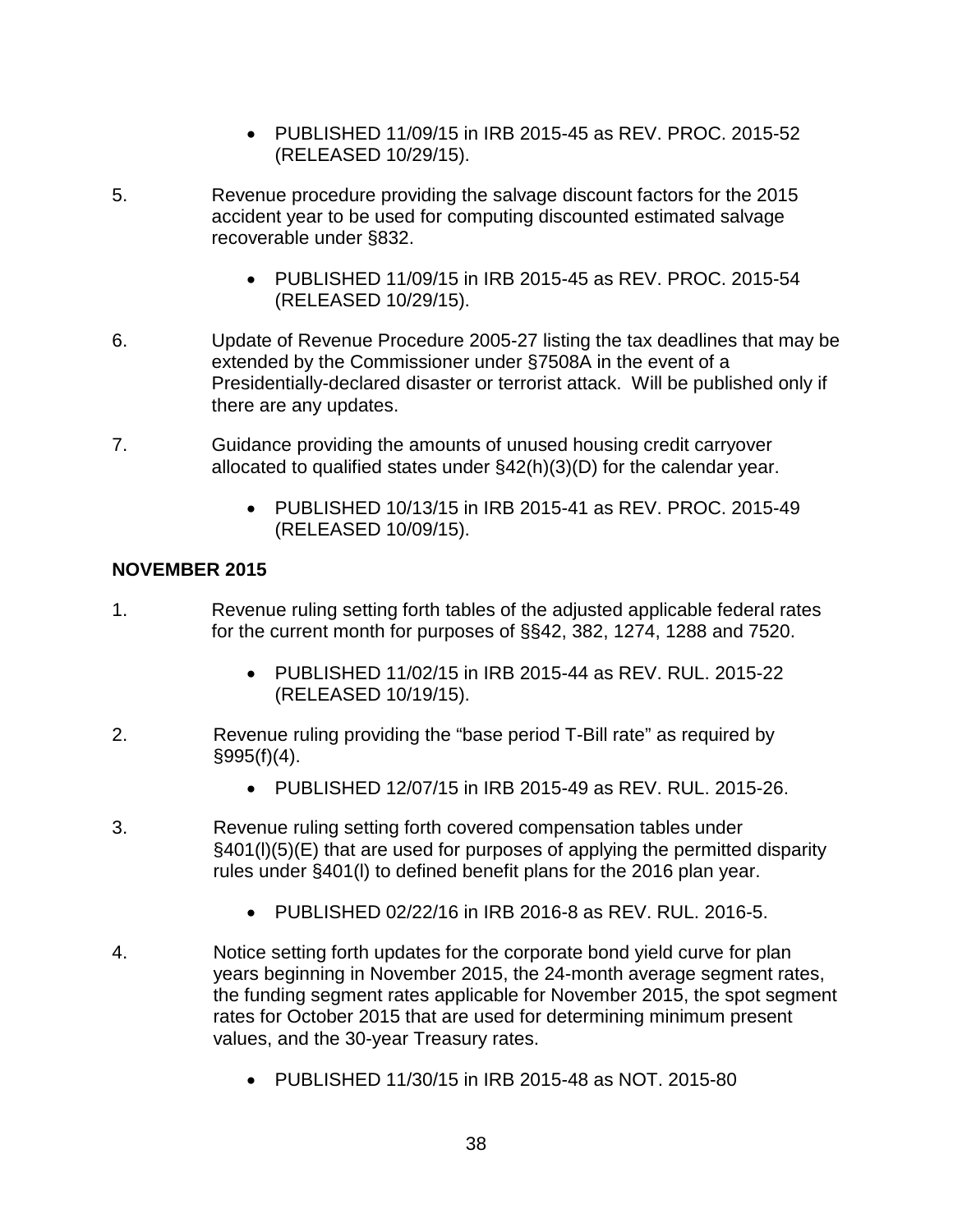#### (RELEASED 11/13/15).

- 5. Update of Revenue Procedure 2006-48 regarding adequate disclosure for purposes of the §6662 substantial understatement penalty and the §6694 preparer penalty. Will be published only if there are any updates.
	- PUBLISHED 01/25/16 in IRB 2016-4 as REV. PROC. 2016-13.
- 6. News release setting forth cost-of living adjustments effective January 1, 2016, applicable to the dollar limits on benefits under qualified defined benefit pension plans and other provisions affecting certain plans of deferred compensation.
	- PUBLISHED 11/16/15 in IRB 2015-46 as NOT. 2015-75 (RELEASED 10/30/15) (ALSO PUBLISHED 10/21/15 as IR-2015- 118).
- 7. Federal Register Notice on Railroad Retirement Tier 2 tax rate.
	- PUBLISHED 11/23/15 in FR as REG-135437-15 (FRNT. 80 FR 73039).
- 8. Guidance under §274 regarding the 2016 optional standard mileage rates.
	- PUBLISHED 01/11/16 in IRB 2016-02 as NOT. 2016-1 (RELEASED 12/17/15).

#### **DECEMBER 2015**

- 1. Revenue ruling setting forth tables of the adjusted applicable federal rates for the current month for purposes of §§42, 382, 1274, 1288, and 7520.
	- PUBLISHED 12/07/15 in IRB 2015-49 as REV. RUL. 2015-25 (RELEASED 11/20/15).
- 2. Revenue ruling under §6621 regarding the applicable interest rates for overpayments and underpayments of tax for the period January through March 2015.
	- PUBLISHED 12/28/15 in IRB 2015-52 as REV. RUL. 2015-23 (RELEASED 12/21/15).
- 3. Notice setting forth updates for the corporate bond yield curve for plan years beginning in December 2015, the 24-month average segment rates, the funding segment rates applicable for December 2015, the spot segment rates for November 2015 that are used for determining minimum present values, and the 30-year Treasury rates.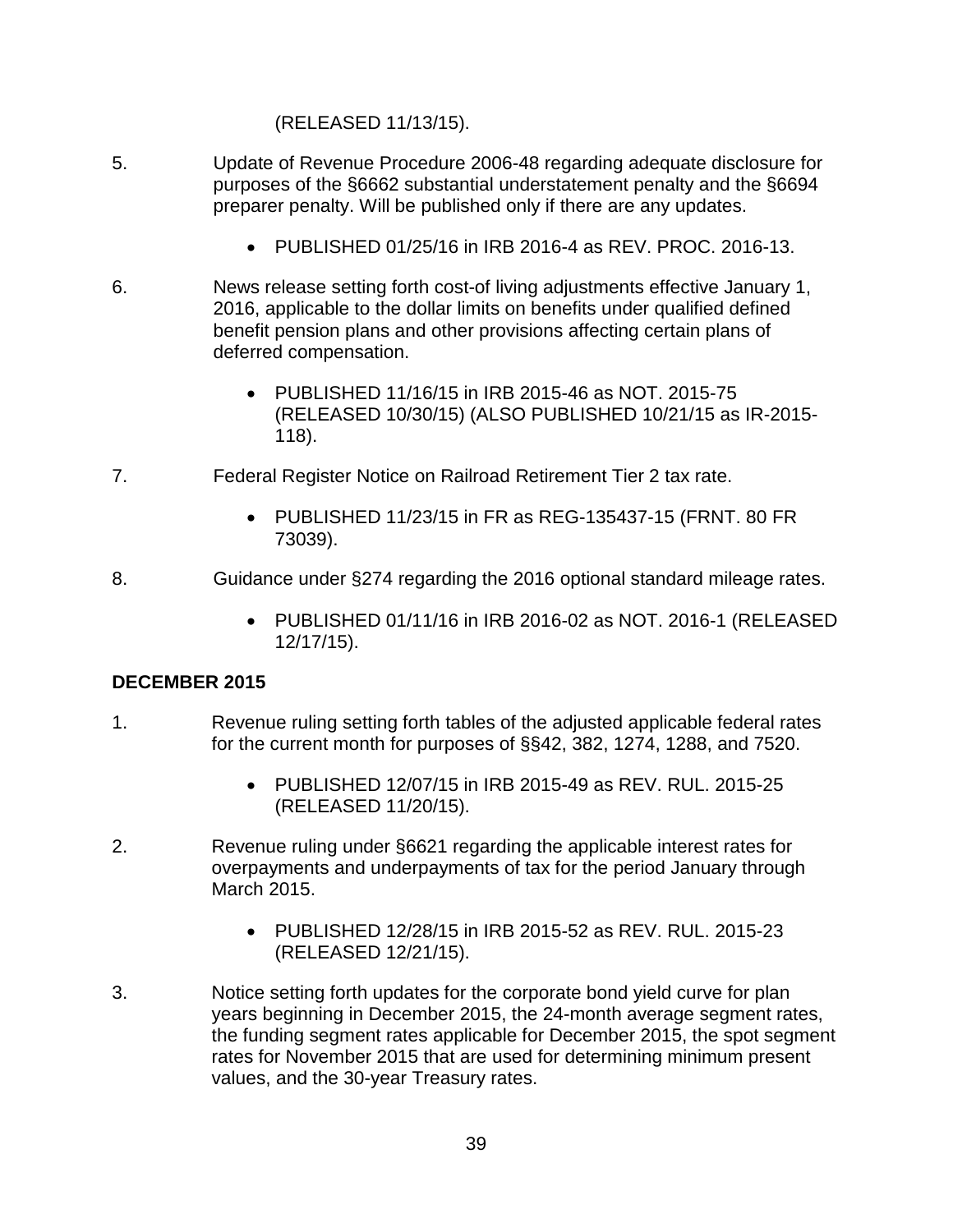• PUBLISHED 12/28/15 in IRB 2015-52 as NOT. 2015-85 (RELEASED 12/14/15).

#### **JANUARY 2016**

- 1. Revenue procedure updating the procedures for issuing private letter rulings, determination letters, and information letters on specific issues under the jurisdiction of the Chief Counsel.
	- PUBLISHED 01/04/16 in IRB 2016-1 as REV. PROC. 2016-1.
- 2. Revenue procedure updating the procedures for furnishing technical advice, including technical expedited advice, to certain IRS offices, in the areas under the jurisdiction of the Chief Counsel.
	- PUBLISHED 01/04/16 in IRB 2016-1 as REV. PROC. 2016-2.
- 3. Revenue procedure updating the previously published list of "no-rule" issues under the jurisdiction of certain Associate Chief Counsel (Corporate), Associate Chief Counsel (Financial Institutions and Products), Associate Chief Counsel (Income Tax and Accounting), Associate Chief Counsel (Passthroughs and Special Industries), Associate Chief Counsel (Procedure and Administration), and Associate Chief Counsel (Tax Exempt and Government Entities) on which advance letter rulings or determination letters will not be issued.
	- PUBLISHED 01/04/16 in IRB 2016-1 as REV. PROC. 2016-3.
- 4. Revenue procedure updating the previously published list of "no-rule" issues under the jurisdiction of the Associate Chief Counsel (International) on which advance letter ruling or determination letters will not be issued.
	- PUBLISHED 01/04/16 in IRB 2016-1 as REV. PROC. 2016-7.
- 5. Revenue procedure updating procedures for furnishing letter rulings, general information letters, etc. in employee plans and exempt organization matters relating to sections of the Code under the jurisdiction of the Office of the Commissioner, Tax Exempt and Government Entities Division.
	- PUBLISHED 01/04/16 in IRB 2016-1 as REV. PROC. 2016-4.
- 6. Revenue procedure setting forth procedures for issuing determination letters on the exempt status under §501(c)(3) to eligible organizations that submit Form 1023-EZ, Streamlined Application for Recognition of Exemption under §501(c)(3).
	- CLOSED WITHOUT PUBLICATION. PROCEDURES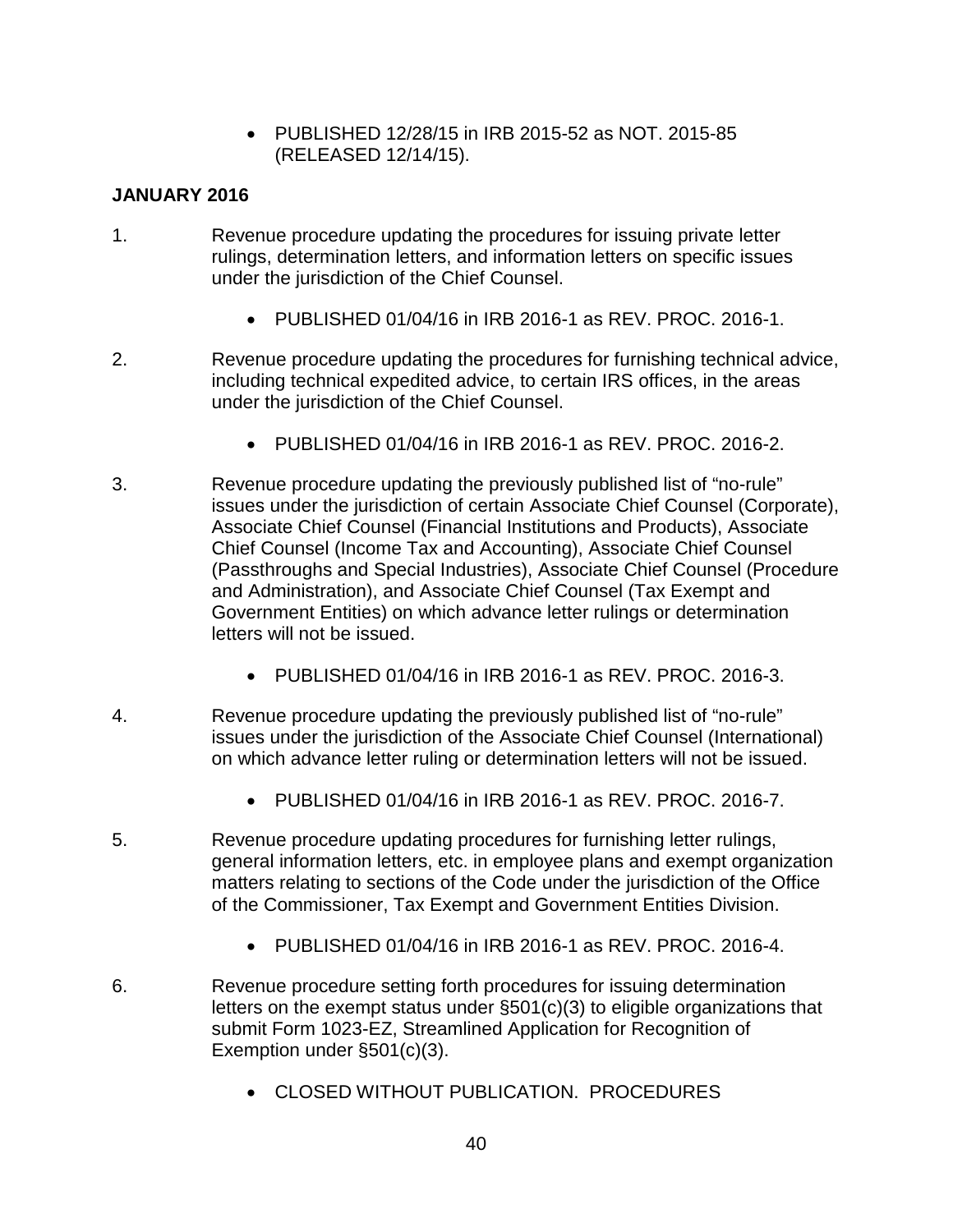CONSOLIDATED WITH THE REVENUE PROCEDURE FOR OTHER EXEMPT ORGANIZATIONS DETERMINATION LETTER PROCEDURES AND PUBLISHED AS REV. PROC. 2016-5.

- 7. Revenue ruling setting forth tables of the adjusted applicable federal rates for the current month for purposes of §§42, 382, 1274, 1288, and 7520.
	- PUBLISHED 01/11/16 in IRB 2016-2 as REV. RUL. 2016-1 (RELEASED 12/18/15).
- 8. Revenue ruling providing the dollar amounts, increased by the 2016 inflation adjustment, for §1274A.
	- PUBLISHED 11/30/15 in IRB 2015-48 as REV. RUL. 2015-24.
- 9. Revenue procedure under §280F providing limitations on depreciation deductions for owners of passenger automobiles first placed in service during the calendar year and amounts to be included in income by lessees of passenger automobiles first leased during the calendar year.
	- PUBLISHED 04/18/16 in IRB 2016-16 AS REV. PROC. 2016-23 (RELEASED 04/01/16).
- 10. Revenue procedure updating procedures for issuing determination letters on the qualified status of employee plans under §§401(a), 403(a), 409, and 4975.
	- PUBLISHED 01/04/16 in IRB 2016-1 as REV. PROC. 2016-6.
- 11. Revenue procedure updating procedures for issuing determination letters on the exempt status of organizations under §§501 and 521.
	- PUBLISHED 01/04/16 in IRB 2016-1 as REV. PROC. 2016-5.
- 12. Revenue procedure updating procedures for issuing determination letters on public charity/private foundation classification.
	- PUBLISHED 01/11/16 in IRB 2016-2 as REV. PROC. 2016-10.
- 13. Revenue procedure updating the user fee program as it pertains to requests for letter rulings, determination letters, etc. in employee plans and exempt organizations matters under the jurisdiction of the Office of the Commissioner, Tax Exempt and Government Entities Division.
	- PUBLISHED 01/04/16 in IRB 2016-1 as REV. PROC. 2016-8.
	- PUBLISHED 05/31/16 in IRB 2016-22 AS REV. PROC. 2016-32 (MODIFICATION).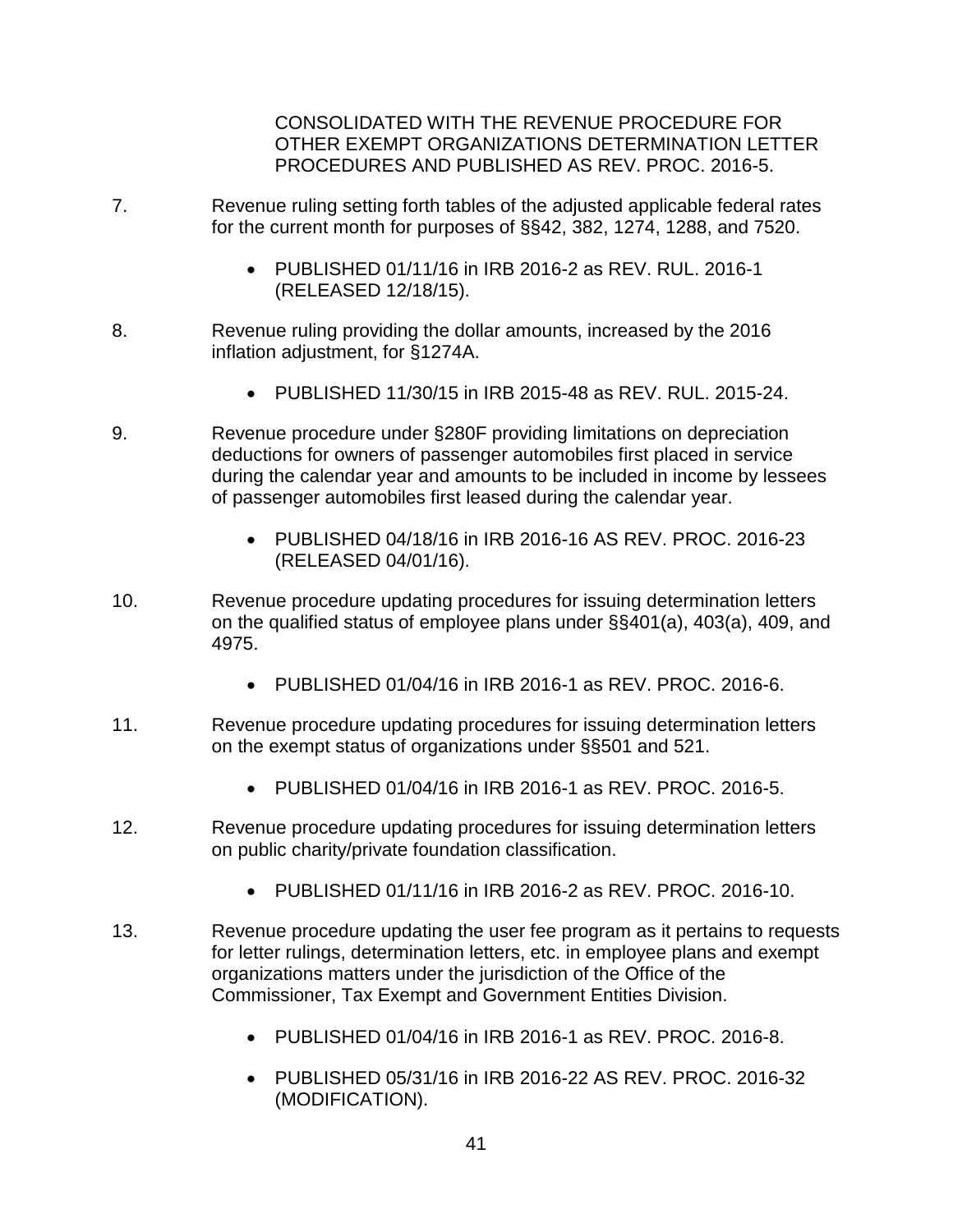- 14. Notice setting forth updates for the corporate bond yield curve for plan years beginning in January 2016, the 24-month average segment rates, the funding segment rates applicable for January 2016, the spot segment rates for December 2015 that are used for determining minimum present values, and the 30-year Treasury rates.
	- PUBLISHED 02/01/16 in IRB 2016-5 as NOT. 2016-7 (RELEASED 01/15/16).
- 15. Revenue procedure under §143 regarding average area purchase price.
	- PUBLISHED 05/02/16 in IRB 2016-18 as REV. PROC. 2016-25 (RELEASED 04/15/16).
- 16. Notice providing the maximum allowable value for use of the fleet-average value and vehicle-cents-per-mile rules to value employer-provided automobiles first made available to employees for personal use in the calendar year.
	- PUBLISHED 02/08/16 in IRB 2016-6 as NOT. 2016-12.
- 17. Revenue ruling setting forth the prevailing state assumed interest rates provided for the determination of reserves under §807 for contracts issued in 2015 and 2016.
	- PUBLISHED 01/25/16 in IRB 2016-04 as REV. RUL. 2016-02 (RELEASED 01/12/16).

#### **FEBRUARY 2016**

- 1. Revenue ruling setting forth tables of the adjusted applicable federal rates for the current month for purposes of §§42, 382, 1274, 1288, and 7520.
	- PUBLISHED 02/08/16 in IRB 2016-06 as REV. RUL. 2016-04 (RELEASED 01/19/16).
- 2. Notice setting forth updates for the corporate bond yield curve for plan years beginning in February 2016, the 24-month average segment rates, the funding segment rates applicable for February 2016, the spot segment rates for January 2016 that are used for determining minimum present values, and the 30-year Treasury rates.
	- PUBLISHED 02/29/16 in IRB 2016-9 as NOT. 2016-18 (RELEASED 02/12/16).
- 3. Notice under §911 on the Housing Cost Amount for 2015.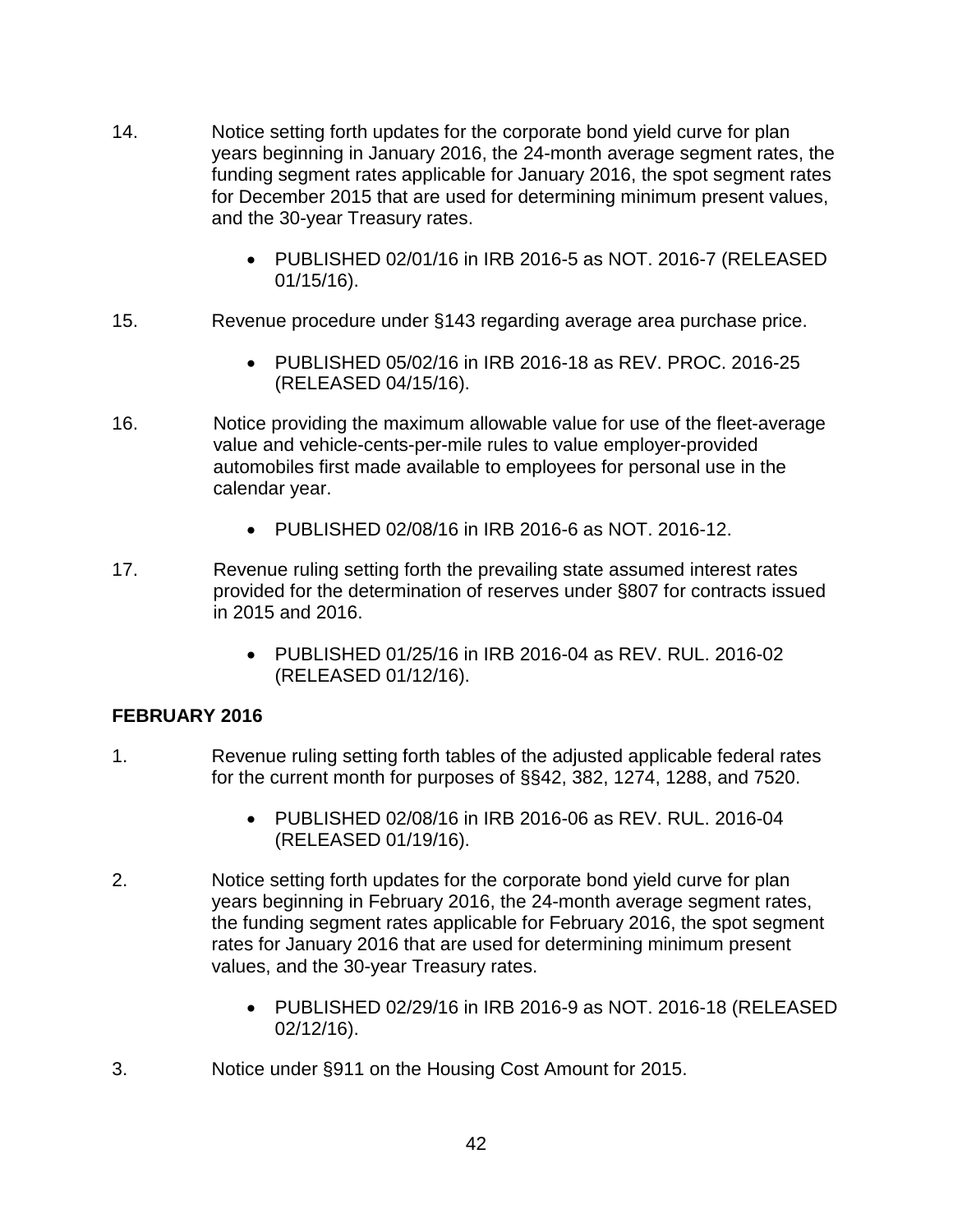- PUBLISHED 03/21/16 in IRB 2016-12 as NOT. 2016-21 (RELEASED 03/04/16).
- 4. Notice providing the QZAB allocations for 2015 and 2016.
	- PUBLISHED 02/29/16 in IRB 2016-09 as NOT. 2016-20 (RELEASED 02/12/16).
- 5. Notice providing the inflation adjustment factor for renewable electricity (revised)
	- PUBLISHED 02/08/16 in IRB 2016-6 as NOT. 2016-11 (RELEASED 01/20/16).

### **MARCH 2016**

- 1. Guidance providing annual indexing required under §36B.
	- PUBLISHED 04/25/16 in IRB 2016-17 AS REV. PROC. 2016-24 (RELEASED 04/11/16).
- 2. Revenue ruling setting forth tables of the adjusted applicable federal rates for the current month for purposes of §§42, 382, 1274, 1288, and 7520.
	- PUBLISHED 03/07/16 in IRB 2016-10 as REV. RUL. 2016-07 (RELEASED 02/17/16).
- 3. Guidance providing the 2016 calendar year resident population estimates used in determining the state housing credit ceiling under §42(h) and the private activity bond volume cap under §146.
	- PUBLISHED 03/28/16 in IRB 2016-13 as NOT. 2016-24.
- 4. Revenue ruling under §6621 regarding the applicable interest rates for overpayments and underpayments of tax for the period April through June 2015.
	- PUBLISHED 04/04/16 in IRB 2016-14 as REV. RUL. 2016-6 (RELEASED 03/23/16).
- 5. Revenue ruling setting forth the terminal charge and the standard industry fare level (SIFL) cents-per-mile rates for the first half of 2016 for use in valuing personal flights on employer-provided aircraft.
	- PUBLISHED 04/11/16 in IRB 2015-15 as REV. RUL. 2016-10.
- 6. Notice setting forth updates for the corporate bond yield curve for plan years beginning in March 2016, the 24-month average segment rates, the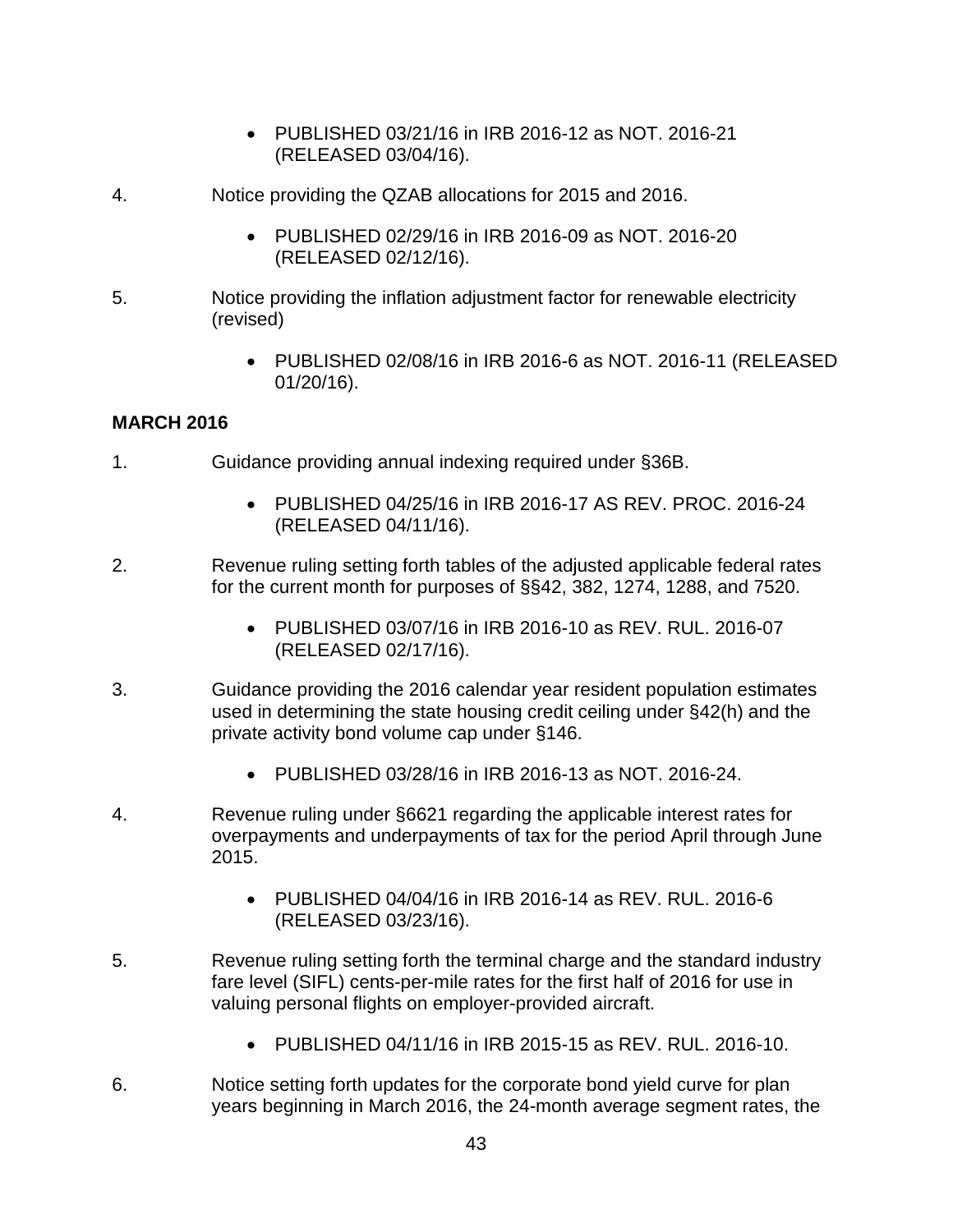funding segment rates applicable for March 2016, the spot segment rates for February 2016 that are used for determining minimum present values, and the 30-year Treasury rates.

• PUBLISHED 03/28/16 in IRB 2016-13 as NOT. 2016-25 (RELEASED 03/14/16).

# **APRIL 2016**

- 1. Revenue ruling setting forth tables of the adjusted applicable federal rates for the current month for purposes of §§42, 382, 1274, 1288, and 7520.
	- PUBLISHED 04/04/16 in IRB 2016-14 as REV. RUL. 2016-09 (RELEASED 03/17/16).
- 2. Revenue procedure providing a current list of countries and the dates those countries are subject to the §911(d)(4) waiver and guidance to individuals who fail to meet the eligibility requirements of §911(d)(1) because of adverse conditions in a foreign country.
	- PUBLISHED 04/04/16 in IRB 2016-14 as REV. PROC. 2016-21 (RELEASED 03/17/16).
- 3. Notice setting forth updates for the corporate bond yield curve for plan years beginning in April 2016, the 24-month average segment rates, the funding segment rates applicable for April 2016, the spot segment rates for March 2016 that are used for determining minimum present values, and the 30-year Treasury rates.
	- PUBLISHED 04/25/16 in IRB 2016-17 as NOT. 2016-29 (RELEASED 04/11/16).
- 4. Guidance providing the calendar year inflation adjustment factor and reference prices for the renewable electricity production credit under §45.
	- PUBLISHED 05/31/16 in IRB 2016-26 as NOT. 2016-34.
- 5. Guidance providing the calendar year inflation adjustment factor to be used in determining the credit for carbon dioxide sequestration under §45Q.

# **MAY 2016**

- 1. Revenue ruling setting forth tables of the adjusted applicable federal rates for the current month for purposes of §§42, 382, 1274, 1288, and 7520.
	- PUBLISHED 05/09/16 in IRB 2016-19 as REV. RUL. 2016-11 (RELEASED 04/19/16).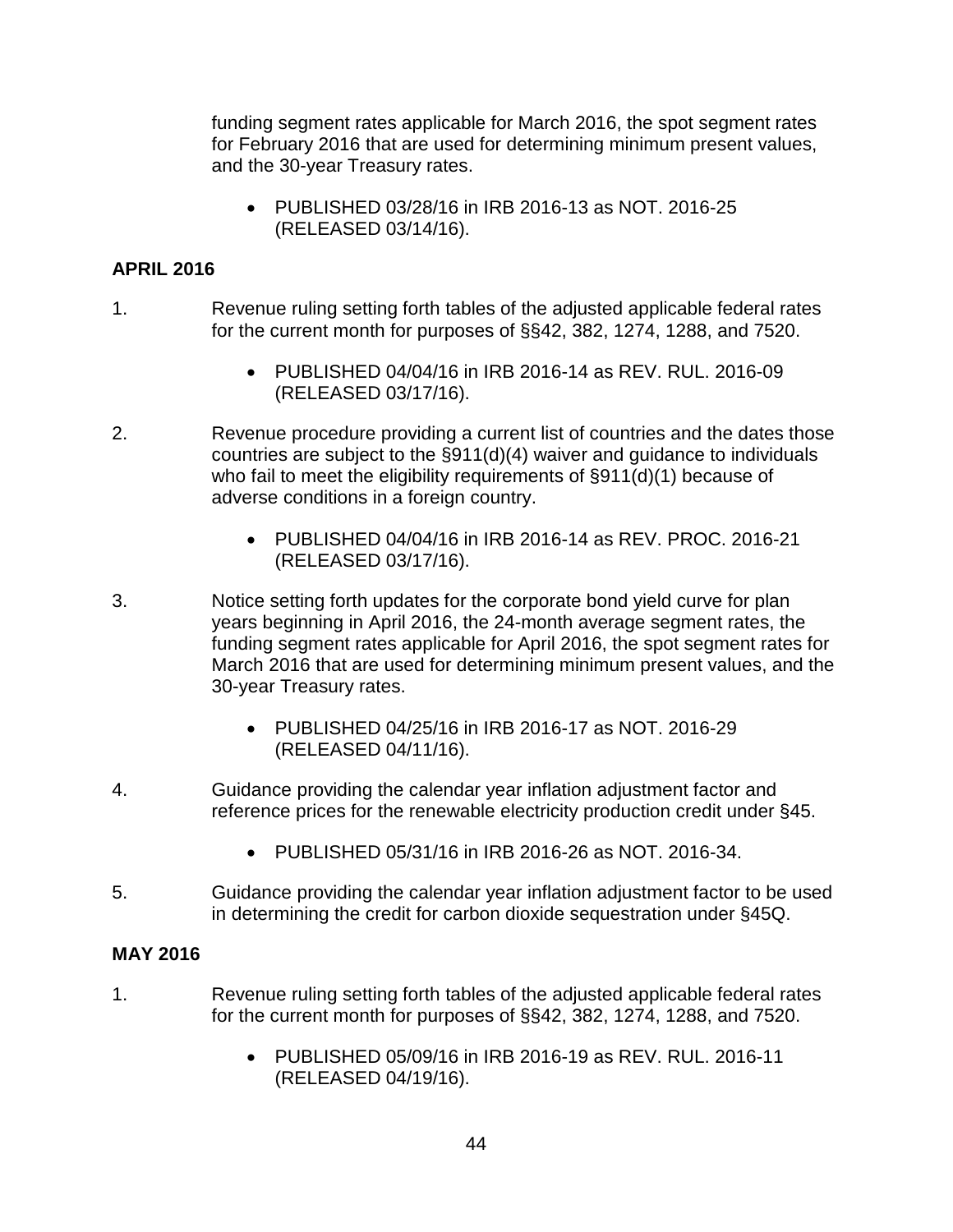- 2. Notice setting forth updates for the corporate bond yield curve for plan years beginning in May 2016, the 24-month average segment rates, the funding segment rates applicable for May 2016, the spot segment rates for April 2016 that are used for determining minimum present values, and the 30-year Treasury rates.
	- PUBLISHED 05/31/16 in IRB 2016-22 as NOT. 2016-33 (RELEASED 05/17/16).
- 3. Revenue procedure providing guidance for use of the national and area median gross income figures by issuers of qualified mortgage bonds and mortgage credit certificates in determining the housing cost/income ratio under §143.
	- PUBLISHED 05/31/16 in IRB 2016-22 as REV. PROC. 2016-26 (RELEASED 05/11/16).
- 4. Revenue procedure under §223 regarding the inflation adjusted items for 2017.
	- PUBLISHED 05/16/16 in IRB 2016-20 as REV. PROC. 2016-28 (RELEASED 04/28/16).
- 5. Guidance under § 5000A concerning the 2016 national average premium for a bronze level of coverage.

#### **JUNE 2016**

- 1. Revenue ruling setting forth tables of the adjusted applicable federal rates for the current month for purposes of §§42, 382, 1274, 1288, and 7520.
	- PUBLISHED 06/06/16 in IRB 2016-23 as REV. RUL. 2016-13 (RELEASED 05/17/16).
- 2. Revenue ruling under §6621 regarding the applicable interest rates for overpayments and underpayments of tax for the period July through September 2015.
	- PUBLISHED 06/27/16 in IRB 2016-26 as REV. RUL. 2016-12 (RELEASED 06/06/16).
- 3. Notice setting forth updates for the corporate bond yield curve for plan years beginning in June 2016, the 24-month average segment rates, the funding segment rates applicable for June 2016, the spot segment rates for May 2016 that are used for determining minimum present values, and the